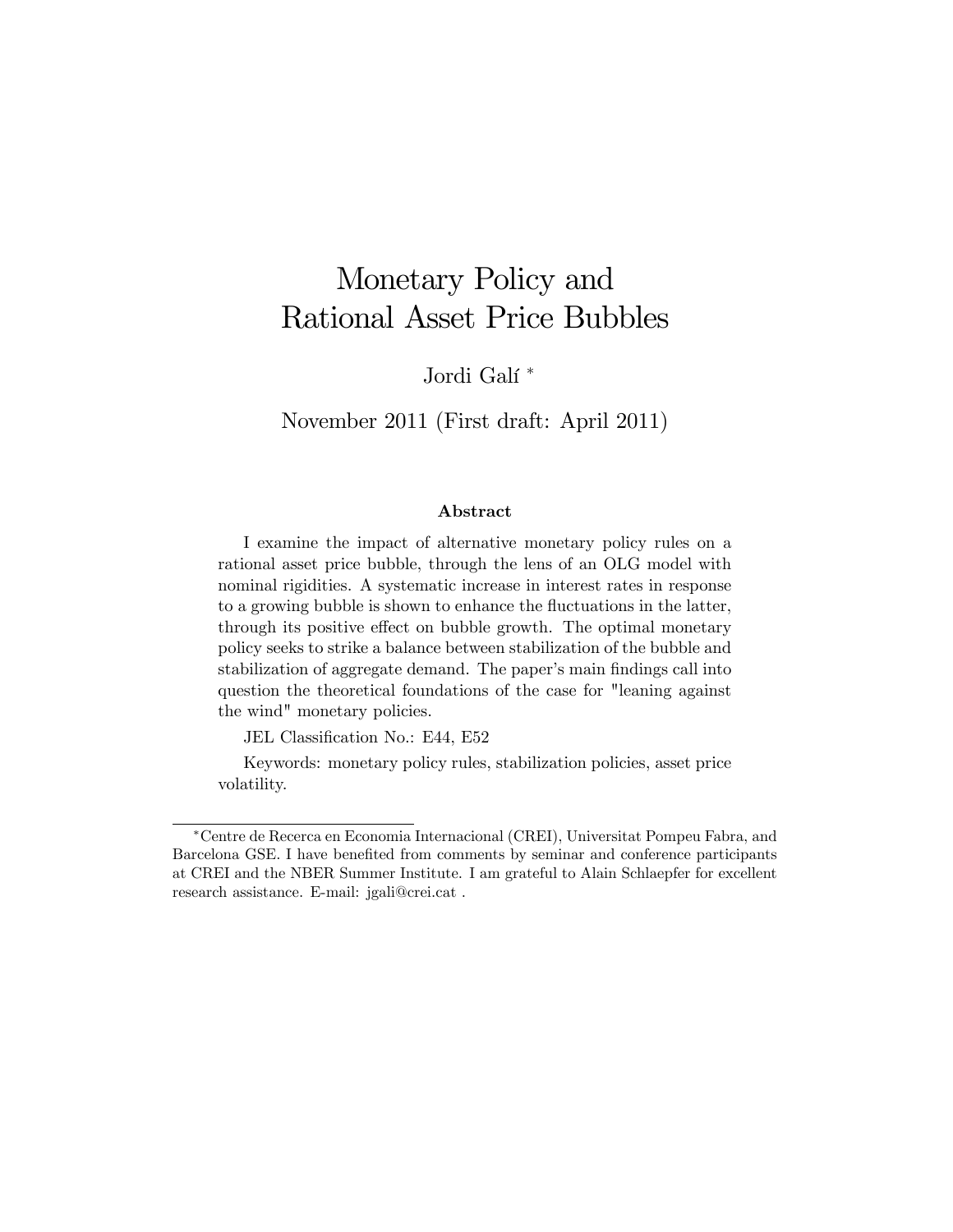## 1 Motivation

The spectacular rise in housing prices in many advanced economies and its subsequent collapse is generally viewed as a key factor underlying the global financial crisis of  $2007-2009$ , as well as a clear illustration of the dangers associated with asset pricing bubbles that are allowed to go unchecked.

The role that monetary policy should play in containing such bubbles has been the subject of a heated debate, well before the start of the recent crisis. The consensus view among most policy makers in the pre-crisis years was that central banks should focus on controlling inflation and stabilizing the output gap, and thus ignore asset price developments, unless the latter are seen as a threat to price or output stability. Asset price bubbles, it was argued, are difficult  $\overline{-}$  if not outright impossible to identify or measure; and even if they could be observed, the interest rate would be too blunt an instrument to deal with them, for any significant adjustment in the latter aimed at containing the bubble may cause serious "collateral damage" in the form of lower prices for assets not affected by the bubble, and a greater risk of an economic downturn.<sup>1</sup>

But that consensus view has not gone unchallenged, with many authors and policy makers arguing that the achievement of low and stable (goods price) inflation is not a guarantee of financial stability and calling for central banks to pay special attention to developments in asset markets.<sup>2</sup> Since episodes of rapid asset price inflation often lead to a financial and economic

<sup>&</sup>lt;sup>1</sup>See, e.g., Bernanke (2002) and Kohn (2006, 2008) for a central banker's defense of this view. Bernanke and Gertler (1999, 2001) provide a formal analysis in its support.

<sup>2</sup>See, e.g., Borio and Lowe (2002) and Cecchetti et al. (2000).for an early exposition of that view.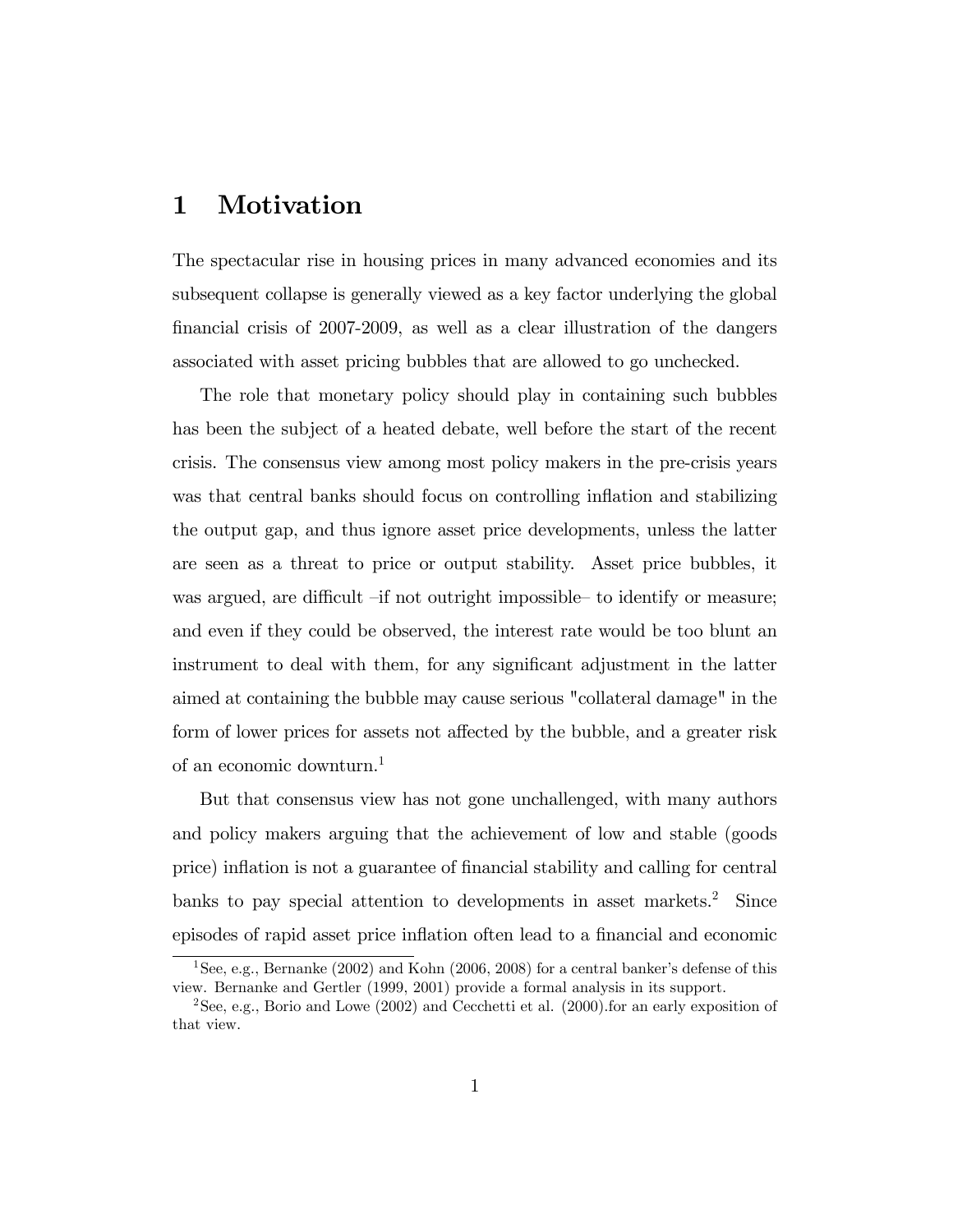crisis, it is argued, central banks should act pre-emptively in the face of such developments, by raising interest rates sufficiently to dampen or bring to an end any episodes of speculative frenzy-a policy often referred to as "leaning against the wind." This may be desirable  $-it$  is argued even if that intervention leads, as a byproduct, to a transitory deviation of ináation and output from target. Under this view, the losses associated with those deviations would be more than offset by the avoidance of the potential fallout from a possible future bursting of the bubble, which may involve a financial crisis and the risk of a consequent episode of deáation and stagnation like the one experienced by Japan after the collapse of its housing bubble in the  $90s.<sup>3</sup>$ 

Independently of one's position in the previous debate, it is generally taken for granted (a) that monetary policy can have an impact on asset pricing bubbles and (b) that a tighter monetary policy, in the form of higher short-term nominal interest rates, may help disinflate such bubbles. In the present paper I argue that such an assumption is not supported by economic theory and may thus lead to misguided policy advice. The reason for this can be summarized as follows: in contrast with the fundamental component of an asset price, which is given by a discounted stream of payoffs, the bubble component has no payoffs to discount. The only equilibrium requirement on its size is that the latter grow at the rate of interest, at least in expectation. As a result, any increase in the (real) rate engineered by the central bank will tend to *increase* the size of the bubble, even though its objective may have been exactly the opposite. Of course, any decline observed in the asset

 $3$ See Issing (2009) or ECB (2010) for an account and illustration of the gradual evolution of central banks' thinking on this matter as a result of the crisis.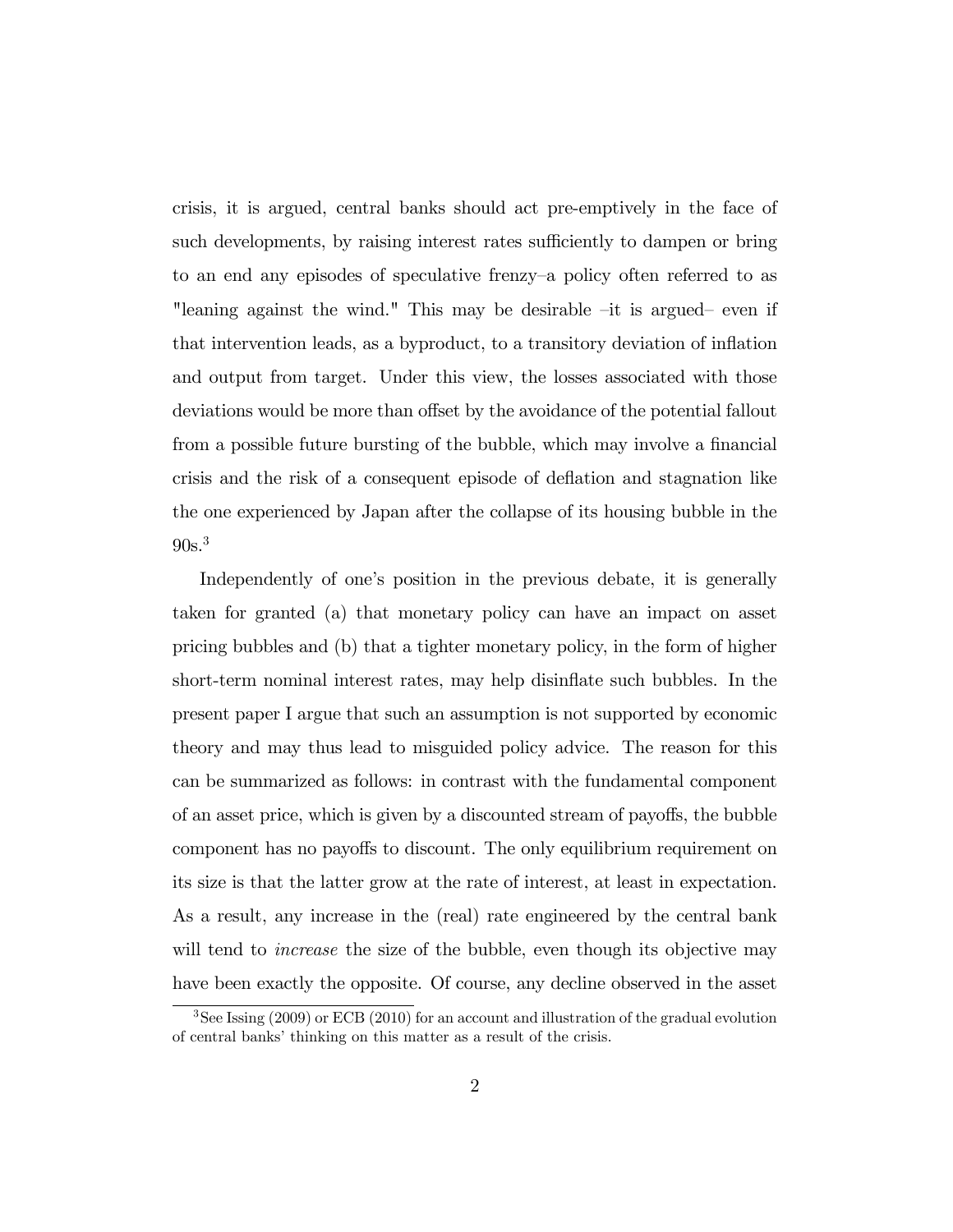price in response to such a tightening of policy is perfectly consistent with the previous result, since the fundamental component will generally drop in that scenario, possibly more than offseting the expected rise in the bubble component.

Below I formalize that basic idea by means of a simple asset pricing model, with an exogenous real interest rate. That framework, while useful to convey the basic mechanism at work, it fails to takes into account the bubble's general equilibrium effects as well as the possible feedback from the bubble to interest rates implied by alternative monetary policies. That concern motivates the development of a dynamic general equilibrium model that allows for the existence of rational asset pricing bubbles and where nominal interest rates are set by the central bank according to some stylized feedback rule. The model assumes an overlapping generations structure, as in the classic work on bubbles by Samuelson (1958) and Tirole (1985). This is in contrast with the vast majority of recent macro models, which stick to an infinitelived representative consumer paradigm, and in which rational bubbles can generally be ruled out under standard assumptions.<sup>4</sup> Furthermore, and in contrast with the earlier literature on rational bubbles, the introduction of nominal rigidities (in the form of prices set in advance) makes room for the central bank to influence the real interest rate and, through it, the size of the bubble. While deliberately stylized, such a framework allows me to analyze rigorously the impact of alternative monetary policy rules on the equilibrium dynamics of asset price bubbles. In particular, it makes it possible to assess the consequences of having a central bank use its interest rate policy to

 $4$ See, e.g., Santos and Woodford (1997).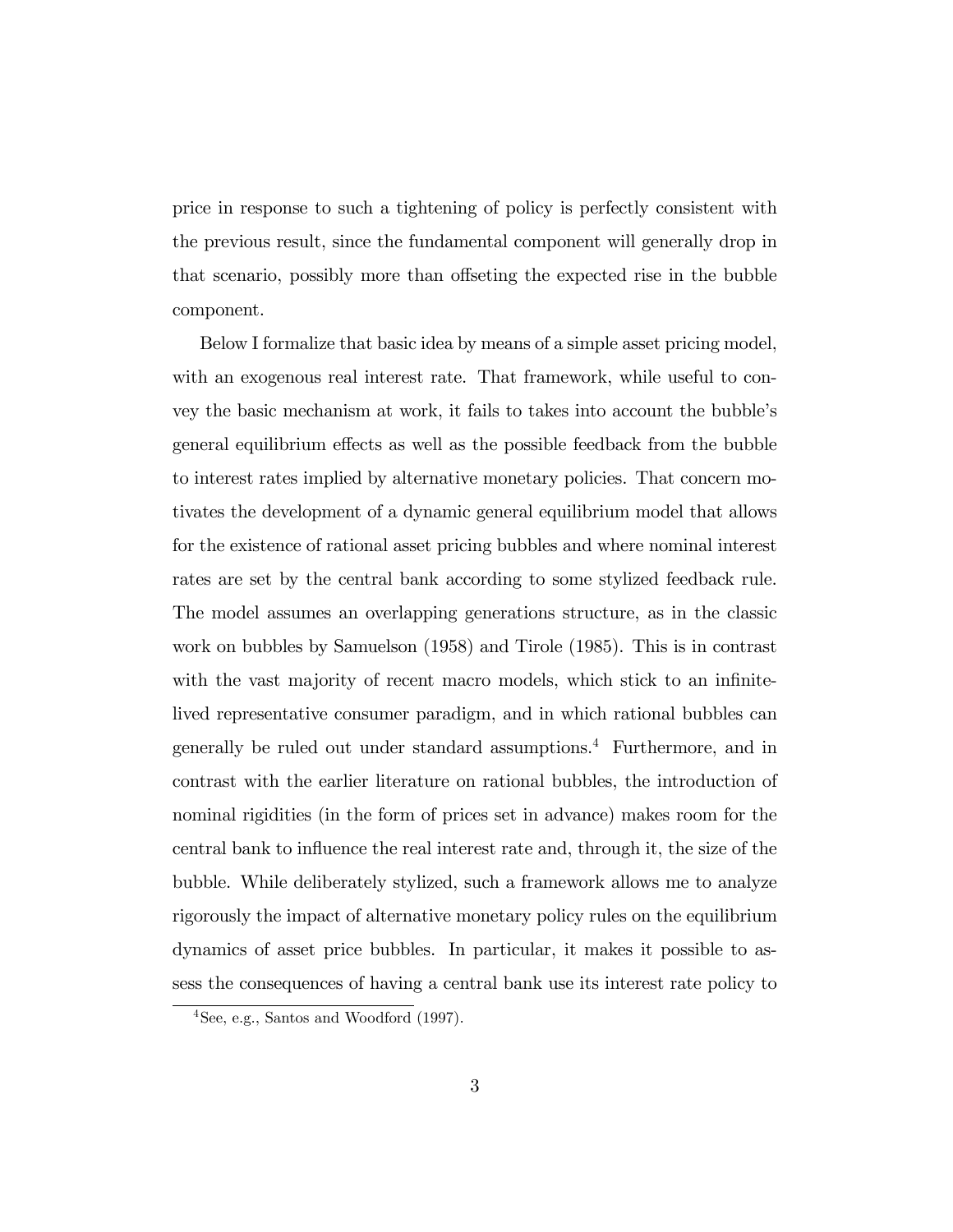counteract asset price bubbles in a systematic way, as has been proposed by a number of authors and commentators.<sup>5</sup>

The paper's main results can be summarized as follows:

- Monetary policy cannot affect the conditions for existence (or nonexistence) of a bubble, but it can influence its short-run behavior, including the size of its fluctuations.
- Contrary to the conventional wisdom a stronger interest rate response to bubble fluctuations (i.e. a "leaning against the wind policy") may raise the volatility of asset prices and of their bubble component.
- The optimal policy must strike a balance between stabilization of current aggregate demand–which calls for a positive interest rate response to the bubble–and stabilization of the bubble itself (and hence of future aggregate demand)—which would warrant a negative interest rate response to the bubble. If the average size of the bubble is sufficiently large the latter motive will be dominant, making it optimal for the central bank to lower interest rates in the face of a growing bubble.

The paper is organized as follows. In Section 2 I present a partial equilibrium model to illustrate the basic idea. Section 3 develops an overlapping generation model with nominal rigidities, and Section 4 analyzes its equilibrium, focusing on the conditions under which the latter may be consistent with the presence of rational bubbles. Section 5 describes the impact on that

 $5$ The work of Bernanke and Gertler (1999, 2001) is in a similar spirit. In their framework, however, asset price bubbles are not fully rational, and the optimal policy analysis not fully microfounded.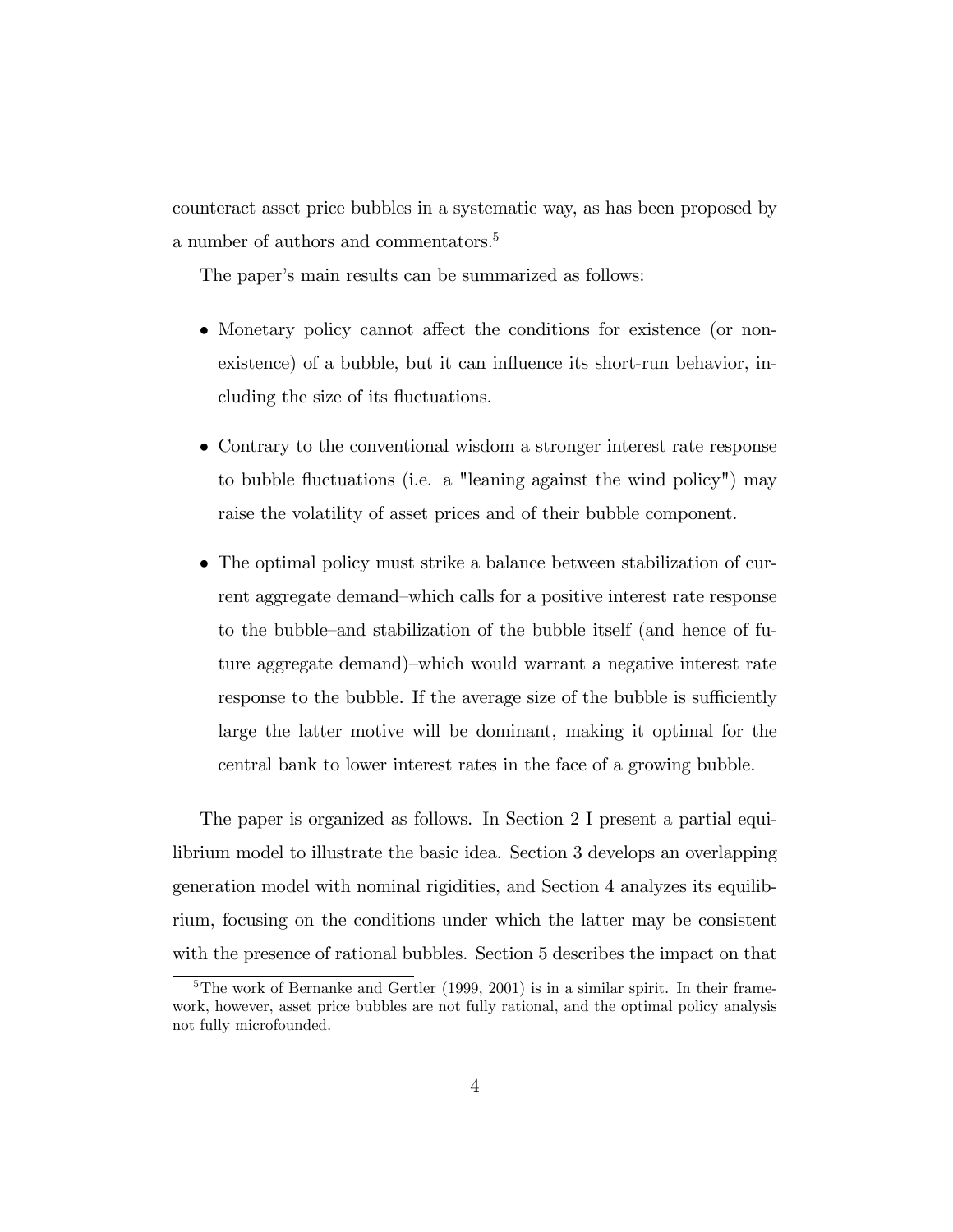equilibrium of monetary policy rules that respond systematically to the size of the bubble. Section 6 analyzes the optimal central bank response to the bubble. Section 7 discusses some of the caveats of the analysis and presents some tentative empirical evidence. Section 8 concludes.

## 2 A Partial Equilibrium Example

The basic intuition behind the analysis below can be conveyed by means of a simple, partial equilibrium asset pricing example. Consider an economy with risk neutral investors and an exogenous time-varying (gross) riskless rate  $R_t$ . Let  $Q_t$  denote the period  $t$  price of an infinite-lived asset, yielding a dividend stream  $\{D_t\}$ . In equilibrium the following difference equation must hold:

$$
Q_t R_t = E_t \{D_{t+1} + Q_{t+1}\}
$$

In the absence of further equilibrium constraints,<sup> $6$ </sup> we can decompose the asset price into two components: a *fundamental* component  $Q_t^F$  and a *bubble* component  $Q_t^B$ . Formally,

$$
Q_t = Q_t^F + Q_t^B
$$

where the fundamental component is defined by the present value relation

$$
Q_t^F = E_t \left\{ \sum_{k=1}^{\infty} \left( \prod_{j=0}^{k-1} (1/R_{t+j}) \right) D_{t+k} \right\}
$$
 (1)

The bubble component, defined as the deviation between the asset price and its fundamental value, must satisfy:

$$
Q_t^B R_t = E_t \{ Q_{t+1}^B \} \tag{2}
$$

 $6$ Transversality conditions generally implied by optimizing behavior of infinite-lived agents are often used to rule out such a bubble component (see, e.g., Santos and Woodford  $(1997)$ ). On the other hand models with an infinite sequence of finite-lived agent types, as the one developed below, lack such transversality conditions.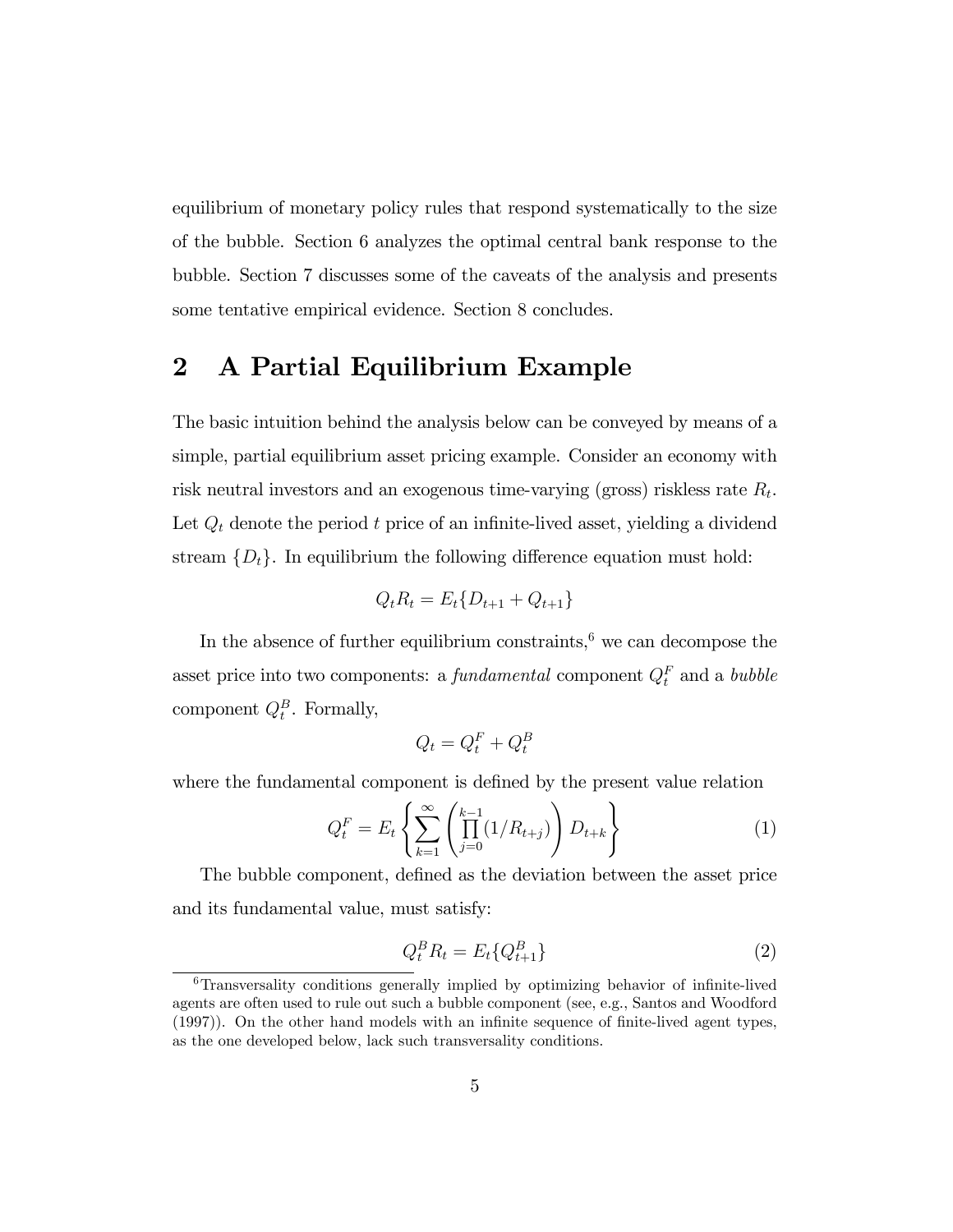It is easy to see that, ceteris paribus, an increase in the interest rate (current or anticipated) will lower  $Q_t^F$ , the fundamental value of the asset. On the other hand, the same increase in the interest rate will raise the expected growth of the bubble component, given by  $E_t\{Q_{t+1}^B/Q_t^B\}$ . Note that the latter corresponds to the bubble's expected return, which must equate the interest rate under the risk neutrality assumption made here. Hence, under the previous logic, any rule that implies a systematic positive response of the interest rate to the size of the bubble, will tend to amplify the movements in the latter–an outcome that calls into question the conventional wisdom about the relation between interest rates and bubbles.

Changes in interest rates, however, may affect the bubble through a second channel: the eventual comovement between the (indeterminate) innovation in the bubble with the surprise component of the interest rate. To see this note that the evolution over time of the bubble component of the asset price above is given by the process

$$
Q_t^B = Q_{t-1}^B R_{t-1} + \xi_t
$$

where  $\{\xi_t\}$  a zero mean martingale-difference process, which may or may not be related to fundamentals.<sup>7</sup> The dependence on the latter process is a reflection of the *inherent indeterminacy of the bubble size*. As a result, the contemporaneous impact of an interest rate increase on the size of the bubble depends on what one assumes regarding the correlation between the interest rate innovation,  $R_t - E_{t-1}\{R_t\}$ , and the martingale-difference variable  $\xi_t$ . Thus, and without loss of generality, one can write

$$
\xi_t = \xi_t^* + \psi_r (R_t - E_{t-1} \{ R_t \})
$$

<sup>7</sup>Formally,  $\{\xi_t\}$  satisfies  $E_{t-1}\{\xi_t\} = 0$  for all t.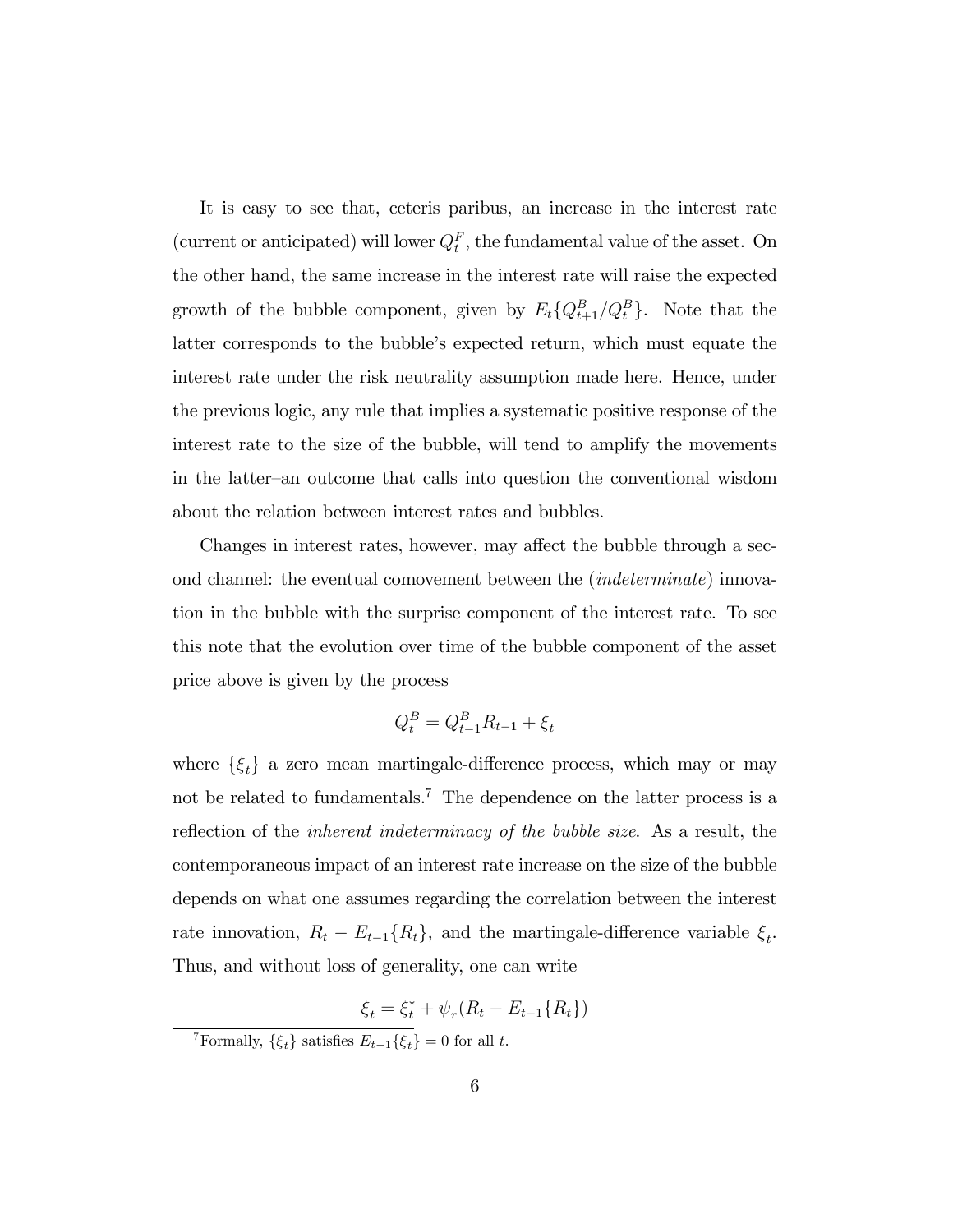where  $\{\xi_t^*\}$  is a zero-mean martingale-difference process orthogonal to interest rate innovations at all leads and lags, i.e.  $E\{\xi_t^* R_{t-k}\} = 0$ , for  $k =$  $0, \pm 1, \pm 2, \dots$  Note that neither the sign nor the size of  $\psi_r$  are pinned down by the theory. Accordingly, the impact of an interest rate innovation (or of any other shock) on the bubble is, in principle, indeterminate.

In what follows I assume that  $\{\xi_t\}$  is a "pure" sunspot shock, i.e. one orthogonal to fundamentals (i.e.,  $\psi_r = 0$  in the formulation above). This seems a natural benchmark assumption. In that case a change in the interest rate does not affect the current size of the bubble, but only its expected growth rate. Most importantly, the previous discussion makes clear that any case for "leaning against the wind" policies based on a negative value for  $\psi_r$  would rest on extremely fragile grounds, at least from the viewpoint of economic theory.

The relation between monetary policy and asset price bubbles illustrated by the simple example in the present section is at odds with the conventional wisdom, which invariably points to an interest rate hike as the natural way to disináate a growing bubble. One might argue that the partial equilibrium nature of the previous example may be misleading in that regard, by not taking into account the existence of aggregate constraints that may impose limits on the size of the bubble and hence on its survival. Furthermore, the type of policy intervention considered (i.e. an exogenous change in the real rate) is arguably less relevant than a policy rule determining the systematic response of the nominal interest rate to movements in the size of the bubble.

The remainder of the paper provides an example of possible failure of the conventional wisdom regarding the effects of leaning against the wind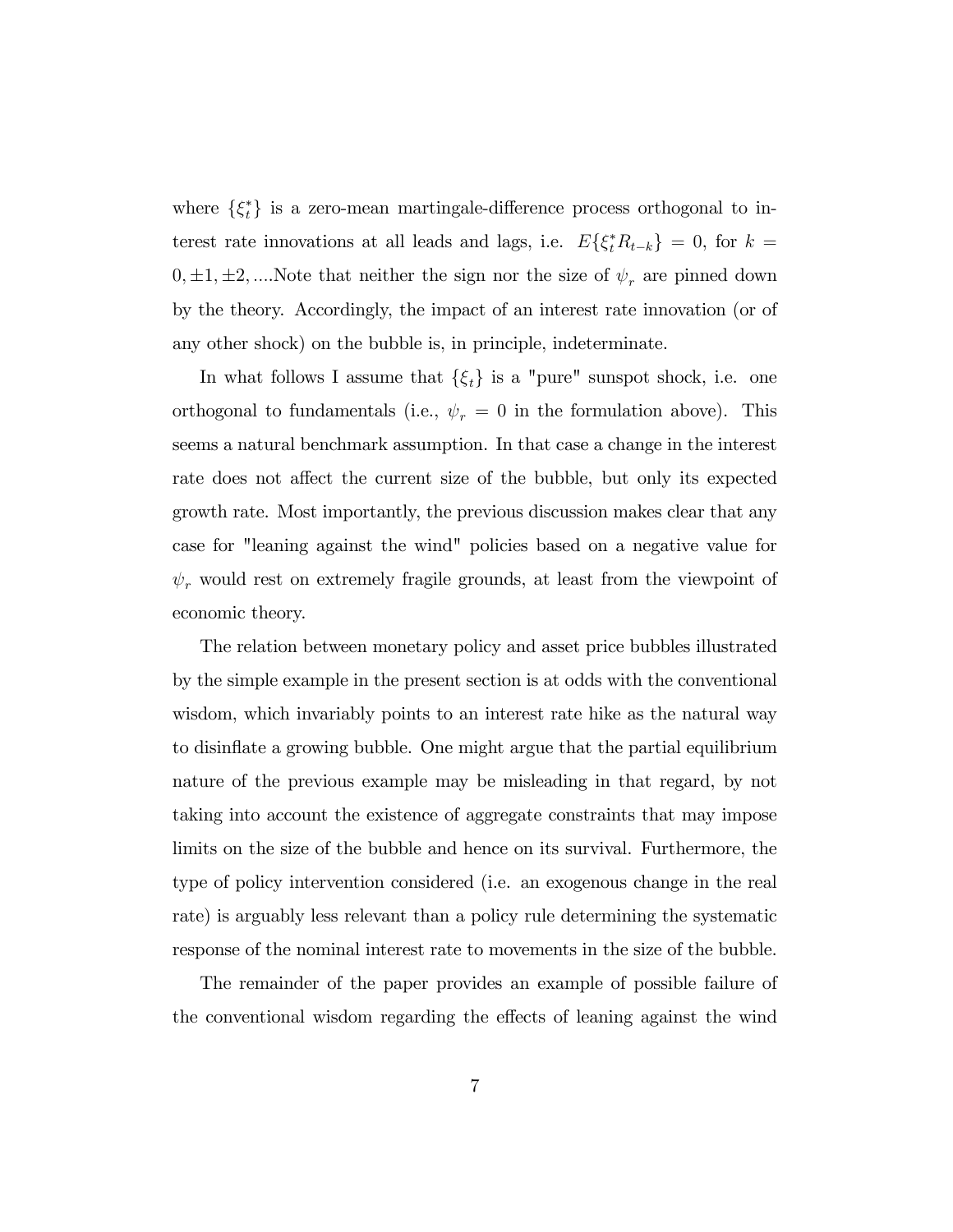policies. The analysis is grounded in a general equilibrium setting, with the central bank following a well defined interest rate rule and, hence, is immune to the potential criticisms mentioned above.

## 3 Asset Pricing Bubbles in a Simple OLG Model with Nominal Rigidities

As a laboratory for the analysis of the impact of monetary policy on asset pricing bubbles I develop a highly stylized overlapping generations model without capital and where labor is supplied inelastically. In equilibrium, aggregate employment and output are shown to be constant, as in an endowment economy The assumptions of monopolistic competition and price setting in advance, however, imply that monetary policy is not neutral. In particular, by influencing the path of the real interest rate, the central bank can affect real asset prices (including those of bubbly assets) and, as a result, the distribution of consumption across cohorts and welfare.

### 3.1 Consumers

Each individual lives for two periods. Individuals born in period  $t$  seek to maximize expected utility

$$
\log C_{1,t} + \beta E_t \{\log C_{2,t+1}\}\
$$

where  $C_{1,t} \equiv \left( \int_0^1 C_{1,t}(i)^{1-\frac{1}{\epsilon}} di \right)^{\frac{\epsilon}{\epsilon-1}}$  and  $C_{2,t+1} \equiv \left( \int_0^1 C_{2,t+1}(i)^{1-\frac{1}{\epsilon}} di \right)^{\frac{\epsilon}{\epsilon-1}}$  are the bundles consumed when young and old, respectively. Note that, in each period, there is a continuum of differentiated goods available, each produced by a different firm, and with a constant elasticity of substitution given by  $\epsilon$ .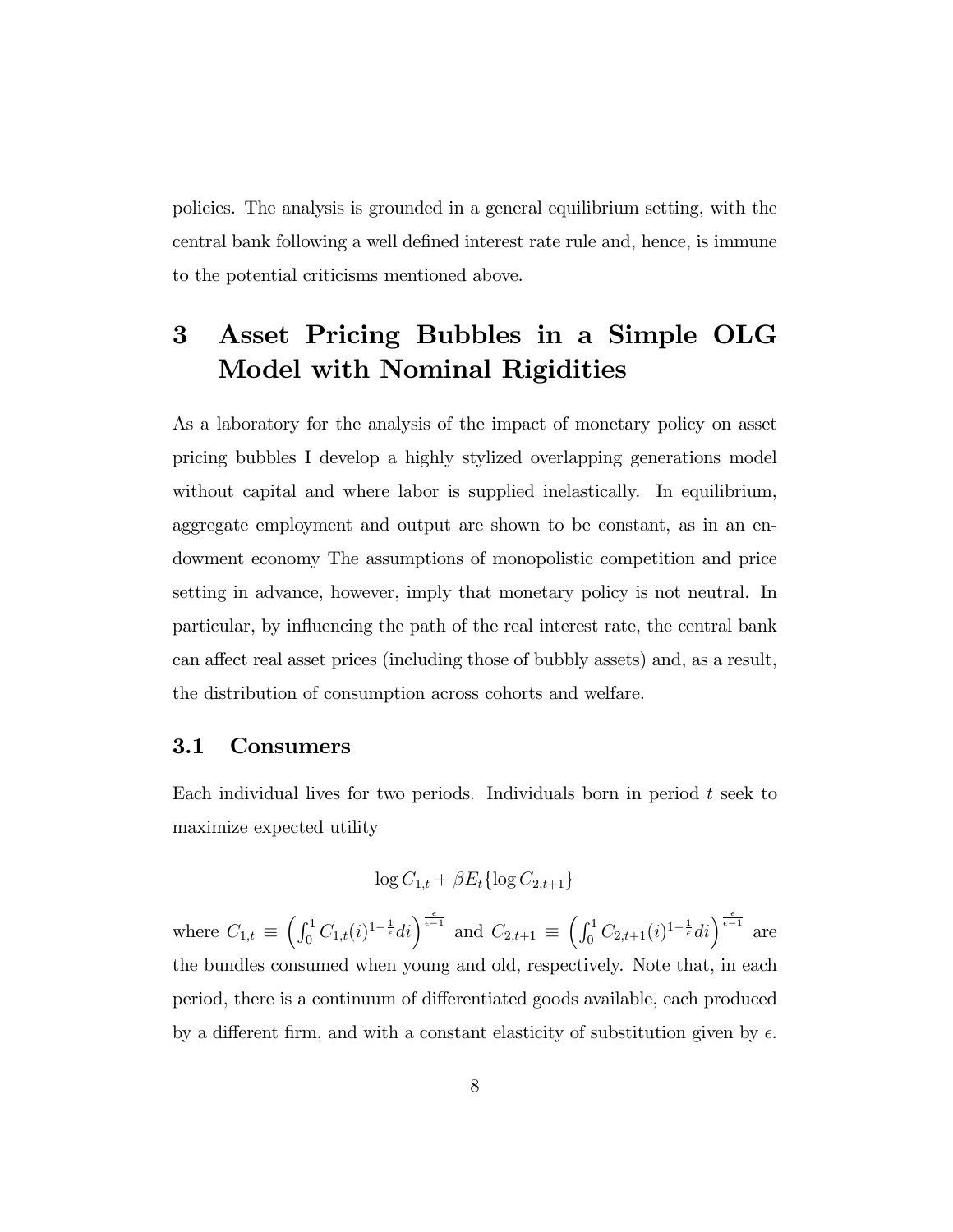Goods (and the firms producing them) are indexed by  $i \in [0, 1]$ . The size of each cohort is constant and normalized to unity.

Each individual is endowed with the "know-how" to produce a differentiated good, and with that purpose he sets up a new firm. That firm becomes productive only after one period (i.e. when its founder is old) and only for one period; after that it no longer produces any output.<sup>8</sup> An individual born in period t and setting up firm  $i \in [0, 1]$  can raise funds by selling stocks at a price  $Q_{t|t}(i)$ . Each stock is a claim to a share in the firm's one-period ahead dividend,  $D_{t+1}(i)$ , but it can also be traded at  $t+1$  and subsequent periods at a price  $Q_{t+k|t}(i)$ , for  $k = 1, 2, ...$ Note that after one period the stock become a pure bubble, since it no longer constitutes a claim on any future dividends.<sup>9</sup> Henceforth, and to simplify the notation, I drop the firm subindex *i* if not strictly needed.

Each young individual sells his labor services inelastically, for a (real) wage  $W_t$ . With that income and the proceeds from the sale of his firm's equity, he consumes  $C_{1,t}$  and purchases two types of assets: (i) one-period nominally riskless discount bonds yielding a nominal return  $i_t$  and (ii) shares in new and old firms, in quantities  $S_{t|t-k}$  and prices  $Q_{t|t-k}$ , for  $k = 0, 1, 2, ...,$ where the  $t-k$  subindex refers to the period of creation of the corresponding Örm.

 $8$ This is just a convenient device to avoid having infinite-lived firms, whose market value would not be bounded under the conditions that make it possible for a bubble to exist.

 $9$ The previous assumption allows me to have an asset (stocks) whose price potentially has both a fundamental and a bubble component (albeit they coexist only transitorily).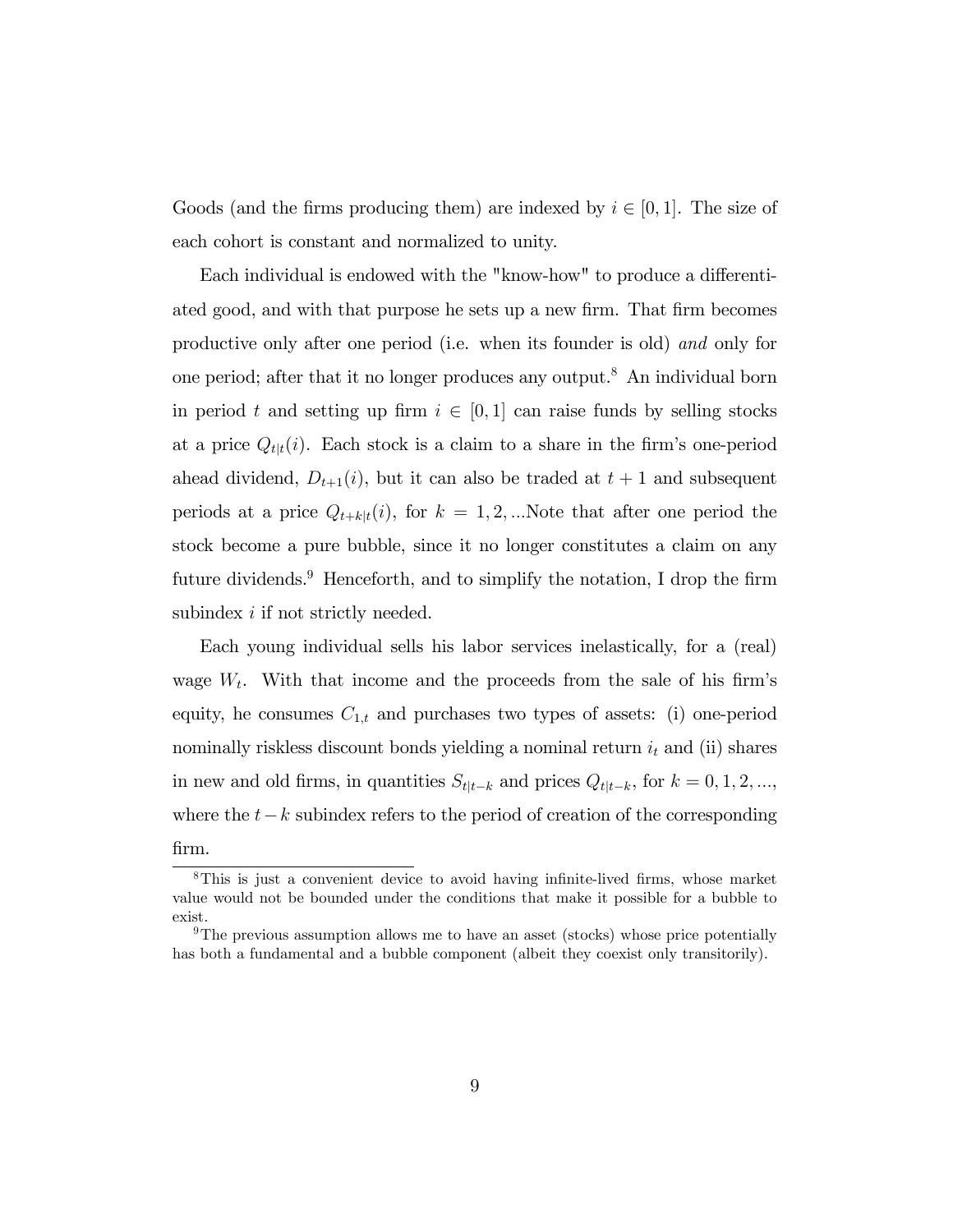Accordingly, the budget constraint for the young at time  $t$  is given by:

$$
\int_0^1 \frac{P_t(i)C_{1,t}(i)}{P_t}di + \frac{Z_t}{P_t} \exp\{-i_t\} + \sum_{k=0}^\infty Q_{t|t-k}S_{t|t-k} = W_t + Q_{t|t}
$$

where  $P_t \equiv \left(\int_0^1 P_t(i)^{1-\epsilon} di\right)^{\frac{1}{1-\epsilon}}$  is the aggregate price index and  $Z_t$  denotes the quantity of nominally riskless one-period discount bonds purchased at a price  $\exp\{-i_t\}$ , with  $i_t$  being the (continuously compounded) yield on those bonds (henceforth referred to as the nominal interest rate).

When old, the individual consumes all his wealth, which includes the dividends from his portfolio of stocks, the market value of that portfolio, and the payoffs from his maturing bond holdings. Formally,

$$
\int_0^1 \frac{P_{t+1}(i)C_{2,t+1}(i)}{P_{t+1}}di = \frac{Z_t}{P_{t+1}} + D_{t+1}S_{t|t} + \sum_{k=0}^\infty Q_{t+1|t-k}S_{t|t-k}
$$

The optimal allocation of expenditures across goods yields the familiar demand functions:

$$
C_{1,t}(i) = \left(\frac{P_t(i)}{P_t}\right)^{-\epsilon} C_{1,t} \tag{3}
$$

$$
C_{2,t+1}(i) = \left(\frac{P_{t+1}(i)}{P_{t+1}}\right)^{-\epsilon} C_{2,t+1} \tag{4}
$$

for all  $i \in [0, 1]$ , which in turn imply  $\int_0^1$  $P_t(i)C_{1,t}(i)$  $\frac{dC_{1,t}(i)}{P_t}$ di =  $C_{1,t}$  and  $\int_0^1$  $P_{t+1}(i)C_{2,t+1}(i)$  $\frac{i_{1}^{i_{2,t+1}(i)}}{P_{t+1}}di =$  $C_{2,t+1}.$ 

The remaining optimality conditions associated with the consumer's problem take the following form:

$$
C_{1,t} = (1/(1+\beta)) (W_t + Q_{t|t})
$$
\n(5)

$$
\exp\{-i_t\} = E_t \left\{ \Lambda_{t,t+1}(P_t/P_{t+1}) \right\} \tag{6}
$$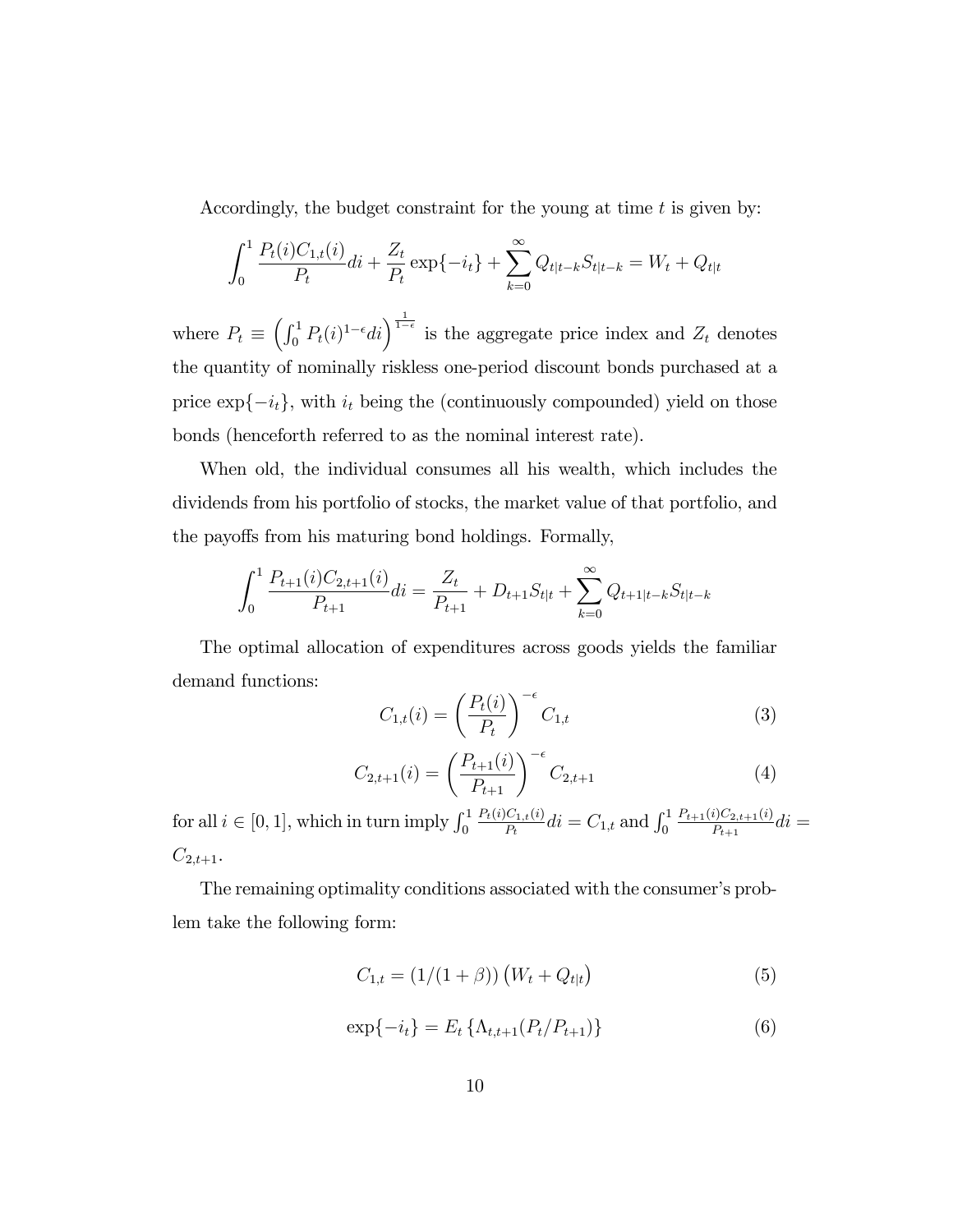$$
Q_{t|t-k} = \begin{cases} E_t \left\{ \Lambda_{t,t+1}(D_{t+1} + Q_{t+1|t}) \right\} & \text{for } k = 0\\ E_t \left\{ \Lambda_{t,t+1} Q_{t+1|t-k} \right\} & \text{for } k = 1, 2, ... \end{cases}
$$
(7)

and where  $\Lambda_{t,t+1} \equiv \beta(C_{1,t}/C_{2,t+1})$  is the relevant stochastic discount factor. Note that once a firm has paid its one-time dividend, its shares become a pure bubble, whose market price reflects investors' expectations of the (properly discounted) price at which they will be able to resell it in the future, as made clear by equation (7).

Finally, and for future reference, I define the real interest rate as

$$
r_t \equiv i_t - E_t \{ \pi_{t+1} \}
$$

where  $\pi_t \equiv \log(P_t/P_{t-1})$  is the rate of inflation between  $t - 1$  and t.

### 3.2 Firms

Each individual, endowed with the "know-how" to produce a differentiated good, sets up a firm that becomes productive after one period (when its founder is "old"). Then the firm operates under the technology:

$$
Y_t(i) = N_t(i) \tag{8}
$$

where  $Y_t(i)$  and  $N_t(i)$  denote firm is output and labor input, respectively, for  $i \in [0, 1]$ . After its operational period (i.e., once its founder dies) the firm becomes unproductive (with its index  $i$  being "transferred" to a newly created Örm).

Each firm behaves as a monopolistic competitor, setting the price of its good in order to maximize its value subject to the demand constraint  $Y_t(i) =$  $\int P_t(i)$  $P_t$  $\int_{0}^{-\epsilon} C_t$ , where  $C_t \equiv C_{1,t} + C_{2,t}$ . If one assumes that firms set the price of their good after the shocks are realized, then they choose a price  $P_t^*$  equal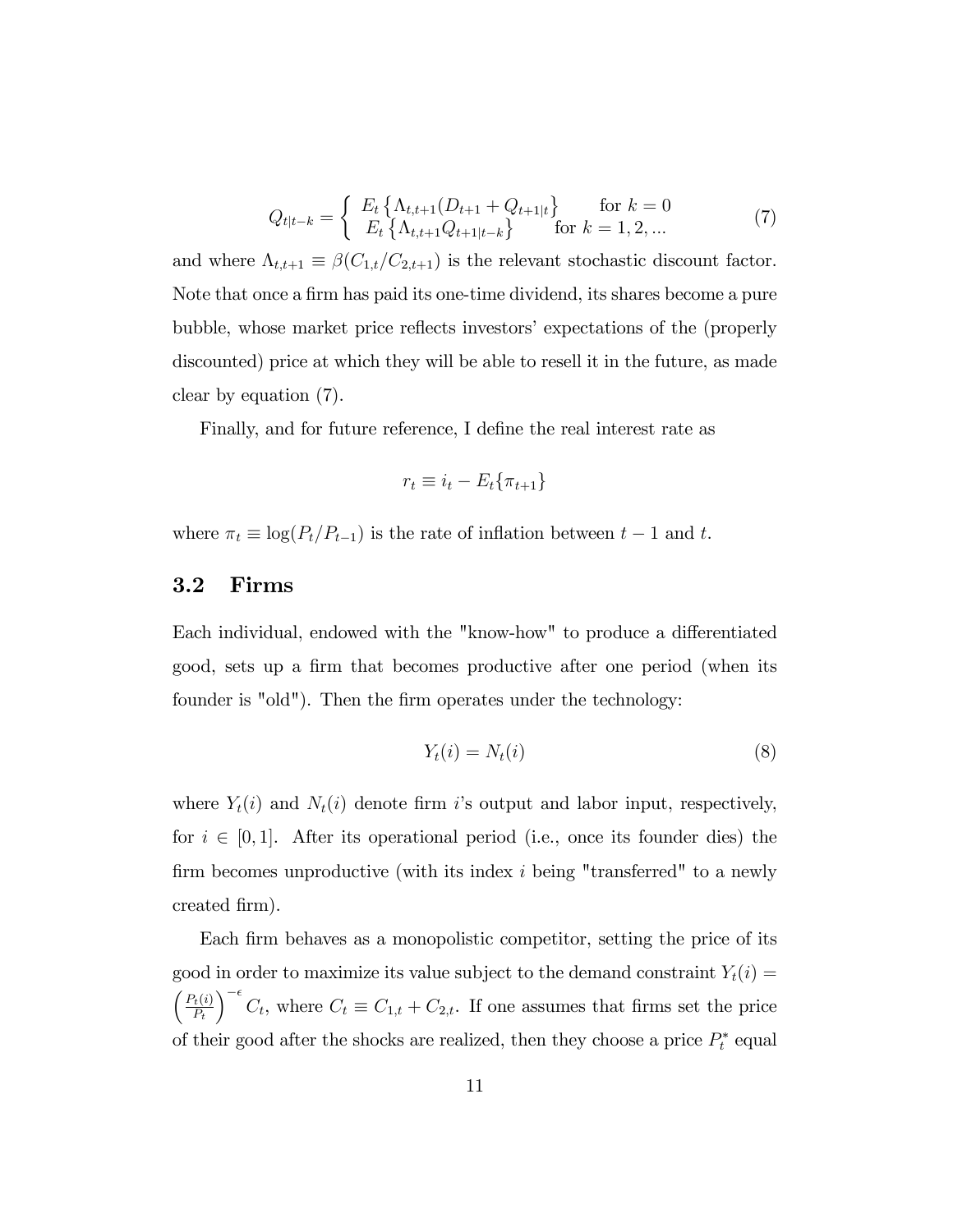to a constant gross markup  $\mathcal{M} \equiv \frac{\epsilon}{\epsilon - 1}$  times the nominal marginal cost  $P_t W_t$ . Hence, under flexible prices:

$$
P_t^* = \mathcal{M} P_t W_t
$$

In a symmetric equilibrium,  $P_t^* = P_t$ , thus implying a constant real wage  $W_t = 1/M$ .

I introduce nominal rigidities by assuming that the price of each good is set in advance, before the shocks are realized. Thus, the price of a good that will be produced and sold in period t, denoted by  $P_t^*$ , is set at the end of  $t-1$  in order to maximize the firm's fundamental value

$$
E_{t-1}\left\{\Lambda_{t-1,t}Y_t\left(\frac{P_t^*}{P_t} - W_t\right)\right\}
$$

subject to the demand schedule  $Y_t = \left(\frac{P_t^*}{P_t}\right)$  $\int_{0}^{-\epsilon} C_t$ . The implied optimal price setting rule is then given by

$$
E_{t-1}\left\{\Lambda_{t-1,t}Y_t\left(\frac{P_t^*}{P_t} - \mathcal{M}W_t\right)\right\} = 0\tag{9}
$$

### 3.3 Stock Prices: Fundamental and Bubble Components

For future reference, it is convenient to define at this stage the two components that constitute the price of a stock, as well as its aggregate counterparts. For a firm created in period  $t$ , the initial fundamental value, denoted by  $Q_{t|t}^F$ , is given by its expected discounted dividend. For firms created in earlier periods and unproductive in period  $t$ , the fundamental value is zero. Formally,

$$
Q_{t|t-k}^{F} = \begin{cases} E_t \left\{ \Lambda_{t,t+1} D_{t+1} \right\} & \text{for } k = 0\\ 0 & \text{for } k = 1, 2, ... \end{cases}
$$
 (10)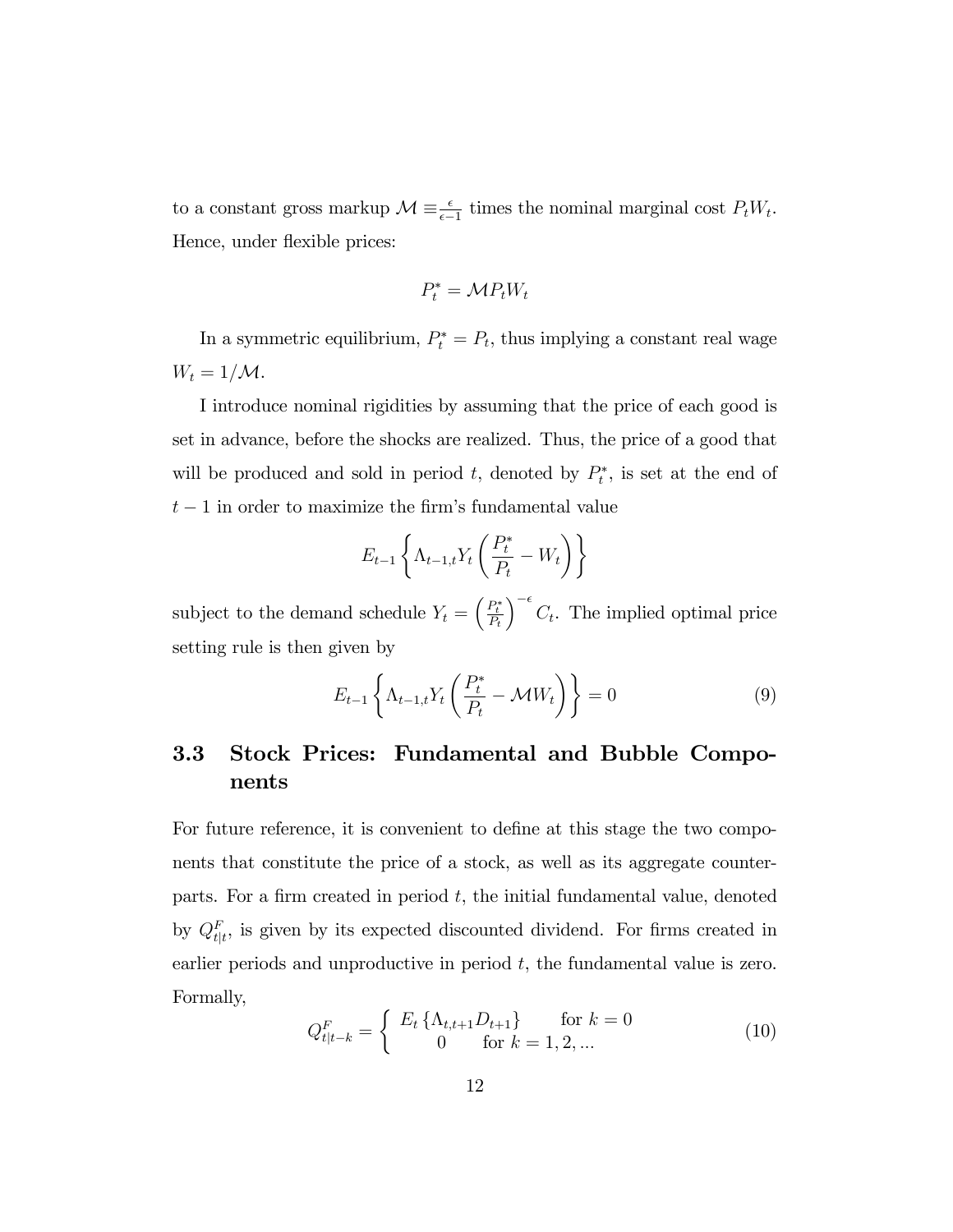Letting  $Q_t^F \equiv \sum_{k=0}^{\infty} Q_{t|t-k}^F$  denote the *aggregate* fundamental value of existing stocks, it follows trivially that

$$
Q_t^F = E_t \{ \Lambda_{t,t+1} D_{t+1} \}
$$
\n(11)

The bubble component of a stock, denoted by  $Q_{t|t-k}^B$ , is defined as the difference between its market price and its fundamental component. Given  $(7)$  and  $(10)$ , we have:

$$
Q_{t|t-k}^{B} = E_t \left\{ \Lambda_{t,t+1} Q_{t+1|t-k}^{B} \right\}
$$
 (12)

for  $k = 0, 1, 2, \dots$  and all t. Note also that free disposal requires that  $Q_{t|t-k}^B \ge$ 0 for  $k = 1, 2, \dots$ . Thus, it follows from (12) that  $Q_{t|t}^B \ge 0$  as well. In other words, the market price of a stock cannot lie below its fundamental value.

For notational convenience I henceforth use  $U_t \equiv Q_{t|t}^B \geq 0$  to denote the initial bubble component in the price of a stock introduced in period t. For simplicity, I assume that such a bubble component is identical across stocks issued in period  $t$ , and refer to it as the *new bubble*. The analysis below is simplified, with little loss of generality, by assuming that  $u_t \equiv \log U_t$  follows an i.i.d. process with mean u and variance  $\sigma_u^2$ .

Let  $B_t \equiv \sum_{k=1}^{\infty} Q_{t|t-k}^B$  denote the aggregate market value of stocks introduced in earlier periods, and which currently constitute a pure bubble (since they will not yield any future dividends). Thus  $B_t$  can be thought of as the current size of the *pre-existing* bubble. One can then use  $(12)$  to derive an equation describing the dynamics of the aggregate bubble:

$$
Q_t^B \equiv B_t + U_t = E_t \{ \Lambda_{t,t+1} B_{t+1} \}
$$
\n(13)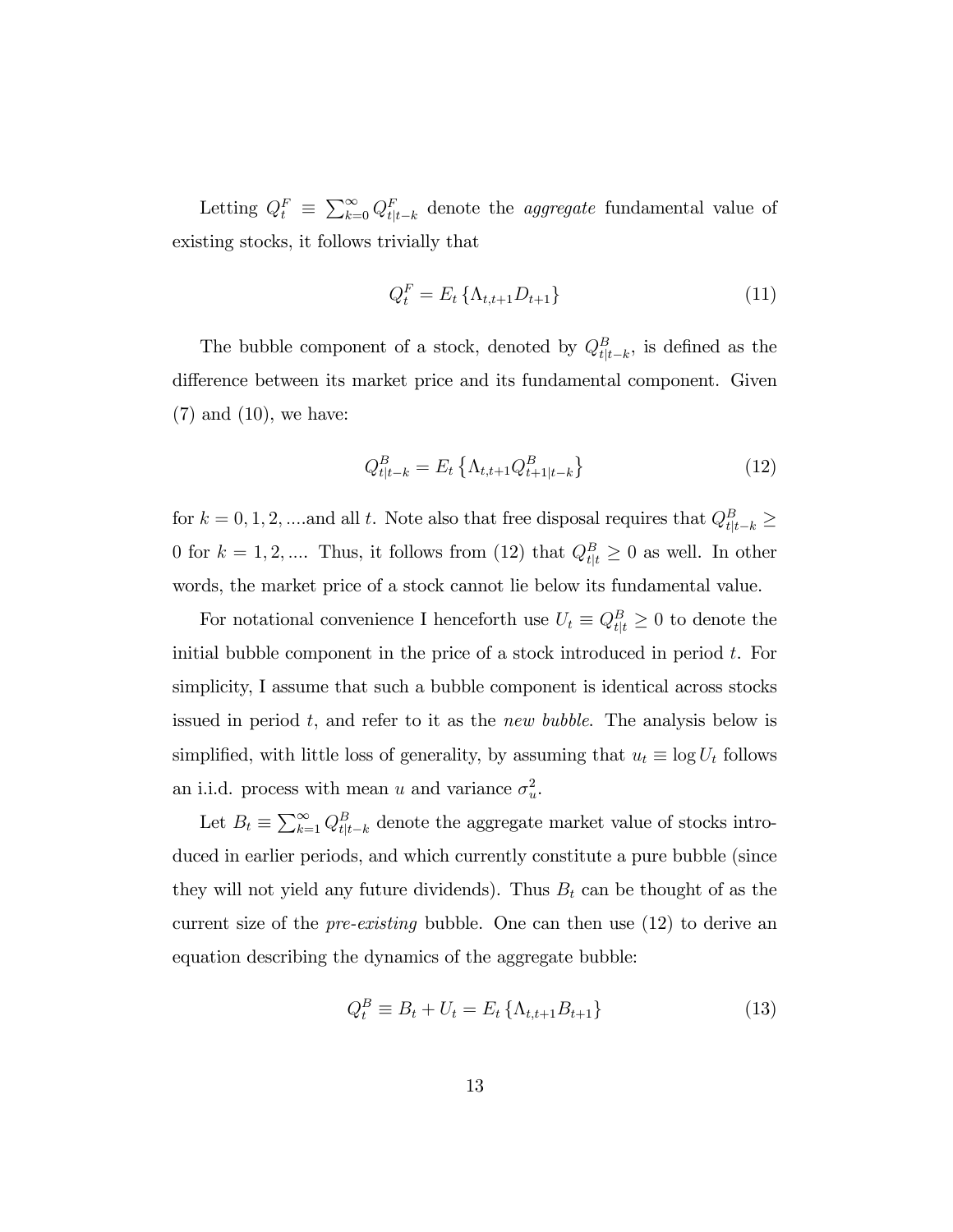### 3.4 Monetary Policy

The central bank is assumed to set the short-term nominal interest rate  $i_t$ according to the following rule:

$$
i_t = r + E_t \{ \pi_{t+1} \} + \phi_\pi \pi_t + \phi_b \hat{q}_t^B
$$
 (14)

where  $\hat{q}_t^B \equiv \log(Q_t^B/Q^B)$  is the log deviation of the bubble from its steady state value. Note that under the above rule the real interest rate responds systematically to fluctuations in inflation and the size of the bubble, with a strength indexed by  $\phi_{\pi}$  and  $\phi_{b}$ , respectively.<sup>10</sup>

Note that, by adopting the specification above I abstract from the difficulties in identifying the presence of a bubble and determining its size that undoubtedly arise in practice and which constitute one of the arguments mada by critics of "leaning gainst the wind" policies. The focus of the analysis below is thus the desirability of having the central bank respond to bubble fluctuations, leaving aside practical questions of implementation.

$$
i_t = r + \phi_\pi \pi_t + \phi_b \hat{q}_t^B
$$

The main qualitative results obtained under  $(14)$  carry over to this alternative specification, though the analysis is (algebraically) more complicated in the latter case.

Similarly, the more general rule

$$
i_t = r + \phi_\pi \pi_t + \phi_b \widehat{b}_t + \phi_u \widehat{u}_t
$$

does not yield any further insights and can be shown to collapse to rule of the form (14) under the optimal policy. In order to keep the algebra as simple as possible I stick to (14) in what follows.

 $10\text{ As an alternative I have also analyzed the specification}$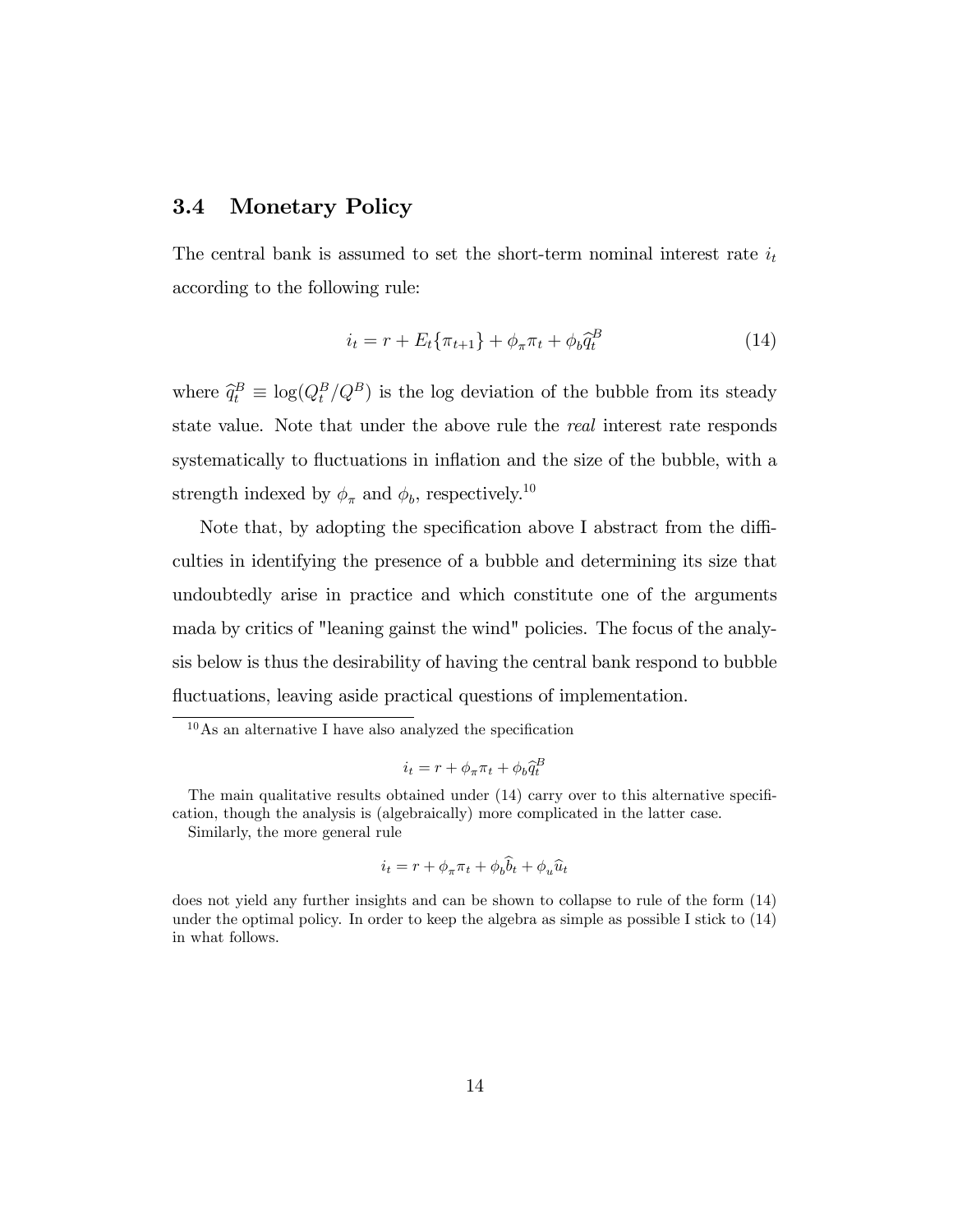## 4 Equilibrium

In the present section I derive the model's remaining equilibrium conditions. The clearing of the market for each good requires that  $Y_t(i) = C_{1,t}(i) + C_{2,t}(i)$ for all  $i \in [0, 1]$  and all t. Letting  $Y_t \equiv \left(\int_0^1 Y_t(i)^{1-\frac{1}{\epsilon}}di\right)^{\frac{\epsilon}{\epsilon-1}}$  denote aggregate output, we can use the consumer's optimality conditions  $(3)$  and  $(4)$  to derive the aggregate goods market clearing condition:

$$
Y_t = C_{1,t} + C_{2,t}
$$
  
=  $\left(\frac{1}{1+\beta}\right) (W_t + Q_t^F + U_t) + (D_t + B_t)$  (15)

where the second equality follows from (5) and the fact that  $C_{2,t} = D_t + B_t$ . The latter result is a consequence of the market clearing requirement that  $Z_t = 0$  for all t, since all households in a given cohort are identical (and hence do not trade any assets among themselves), and there is no room for credit transactions between households from different cohorts.

Labor market clearing implies

$$
1 = \int_0^1 Y_t(i)di
$$
  
=  $(C_{1,t} + C_{2,t}) \int_0^1 (P_t(i)/P_t)^{-\epsilon}di$   
=  $Y_t$  (16)

where the third equality follows from  $(15)$  and the fact that all firms set identical prices in equilibrium. Thus, aggregate output supply is constant and equal to unity.

Adding the budget constraint of the two cohorts coexisting in period t we obtain  $C_{1,t} + C_{2,t} = W_t + D_t$ , which combined with (15) and (16) implies

$$
D_t + W_t = 1\tag{17}
$$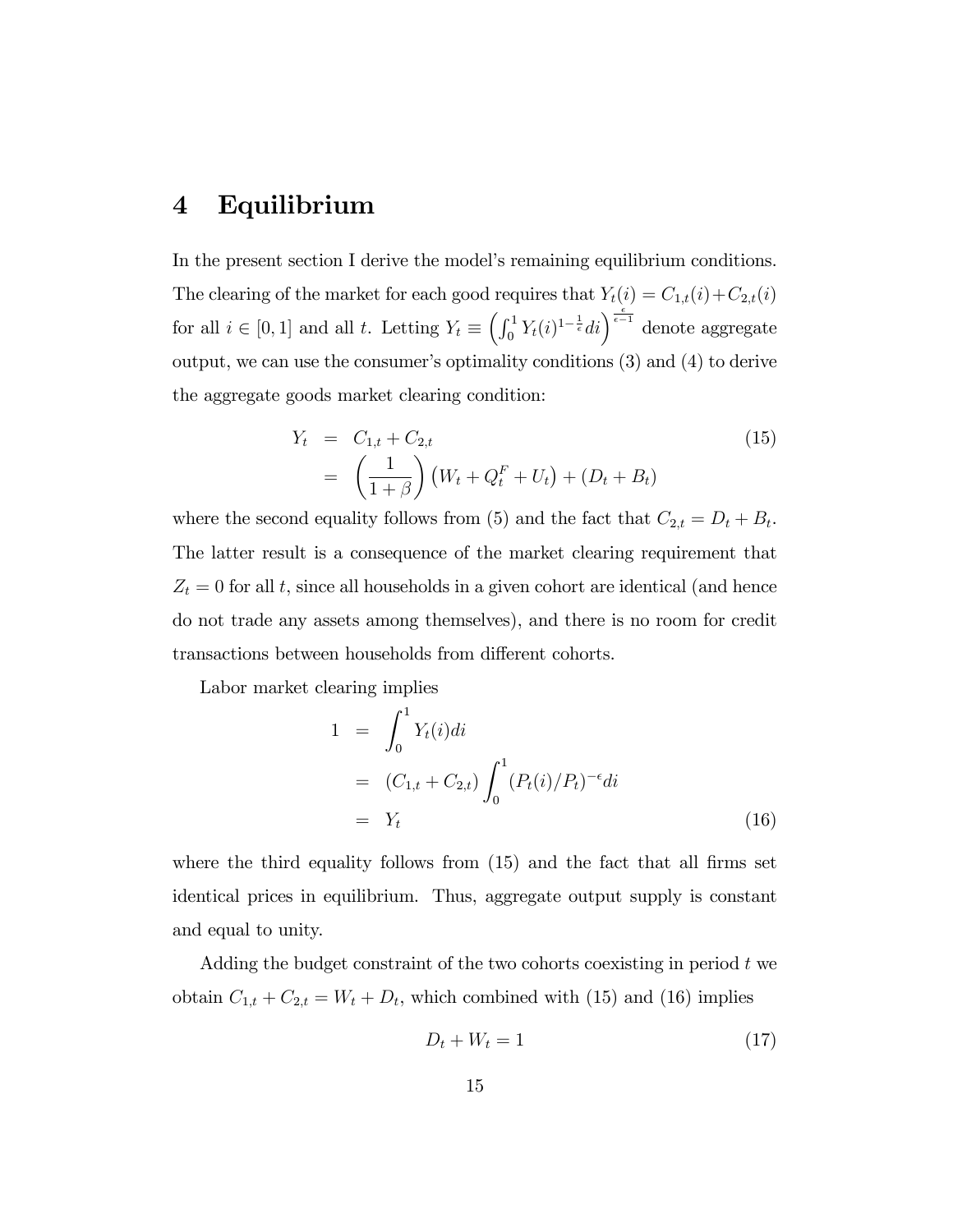Finally, evaluating the optimal price-setting condition at the symmetric equilibrium and using  $C_{2,t} = D_t + B_t$  we have:

$$
E_{t-1}\left\{(1/(D_t + B_t))(1 - \mathcal{M}W_t)\right\} = 0\tag{18}
$$

Equations  $(15)$  through  $(18)$ , combined with  $(11)$ ,  $(13)$  and  $(14)$  introduced earlier, describe the equilibrium dynamics of the model economy. In order to make some progress in describing those dynamics, however, the analysis below focuses on the log-linearized system around a deterministic steady state. I start by characterizing the latter.

### 4.0.1 Steady State

Next I consider a deterministic steady state in which all real variables are constant with  $U_t = U \equiv E\{U_t\}$ , and study under what conditions a positive bubble may arise in that steady state. The following equations characterize the steady state values of the model's main aggregate variables:

> $Y = 1$  $W = 1/M$  $D = 1 - 1/M$  $Q^F = (1/R)(1 - 1/M)$  $Q^B = U/(1 - R)$  (19)

$$
B = (R/(1 - R)) U \tag{20}
$$

$$
R = (1/\beta)(1 - 1/\mathcal{M} + B)/(1/\mathcal{M} - B) \equiv \mathcal{R}(B)
$$
 (21)

 $\pi = 0$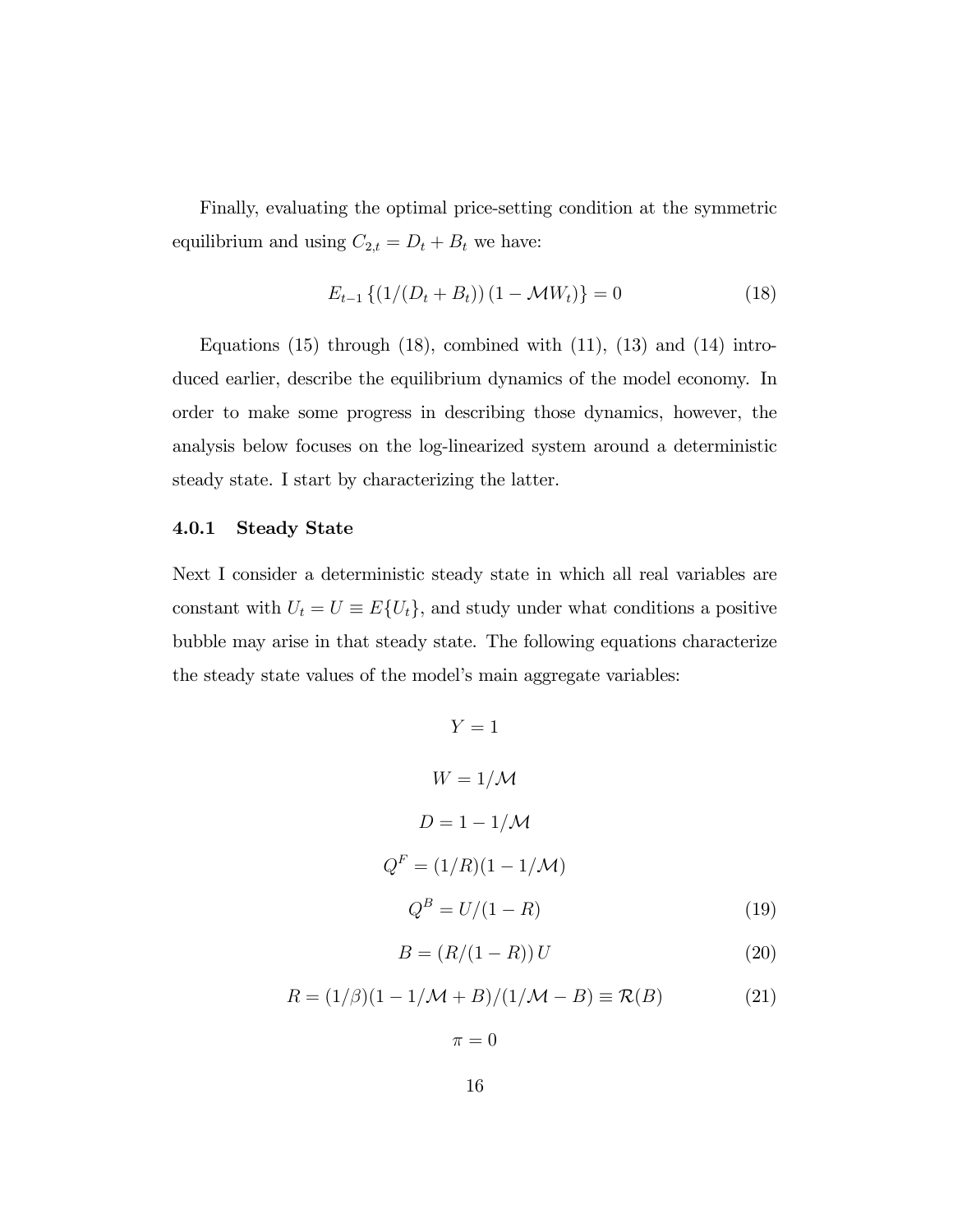where  $R \equiv \exp\{r\}$  can be interpreted the steady state (gross) real interest rate.

As made clear by  $(19)$  and  $(20)$ , in order for a well defined steady state with a positive bubble (henceforth, a "bubbly steady state") to exist we require that  $R \in (0, 1)$ , thus implying a negative (net) real interest rate. The need for this condition is well understood: in its absence the bubble would grow unboundedly, so no steady state would exist. Furthermore, that unbounded growth in the size of the bubble would eventually lead to a violation of the resource constraint, and it would thus be inconsistent with equilibrium.<sup>11</sup> Note also that non-negativity of consumption of the young cohort requires that  $B \in (0, 1/M)$ , i.e. the size of the existing bubble cannot be larger than the resources of the young. Combining both requirements with steady state condition (21) allows us to state the following Lemma

Lemma 1: A necessary and sufficient condition for the existence of a bubbly steady state is given by

$$
\mathcal{M} < 1 + \beta \tag{22}
$$

*Proof:* (Necessity) Note that  $\mathcal{R}(B)$ , as defined in (21), is a continuous, strictly increasing function of B. In order for a bubbly steady state to exist we must have  $\mathcal{R}(0) = (\mathcal{M}-1)/\beta < 1$ , for otherwise  $R > 1$  for any  $B \in (0, 1/\mathcal{M})$ . (Sufficiency) If  $\mathcal{M} < 1 + \beta$ , then  $\mathcal{R}(0) = (\mathcal{M} - 1)/\beta < 1 \in (0, 1)$ , implying that  $\mathcal{R}(B) < 1$  for some  $B \in (0, 1/\mathcal{M})$ .

 $11$ As is well known, the introduction of secular productivity growth.makes it possible to reconcile the existence of a bubbly steady state with a positive real interest rate (see, e.g. Tirole (1985)). See below for further discussion.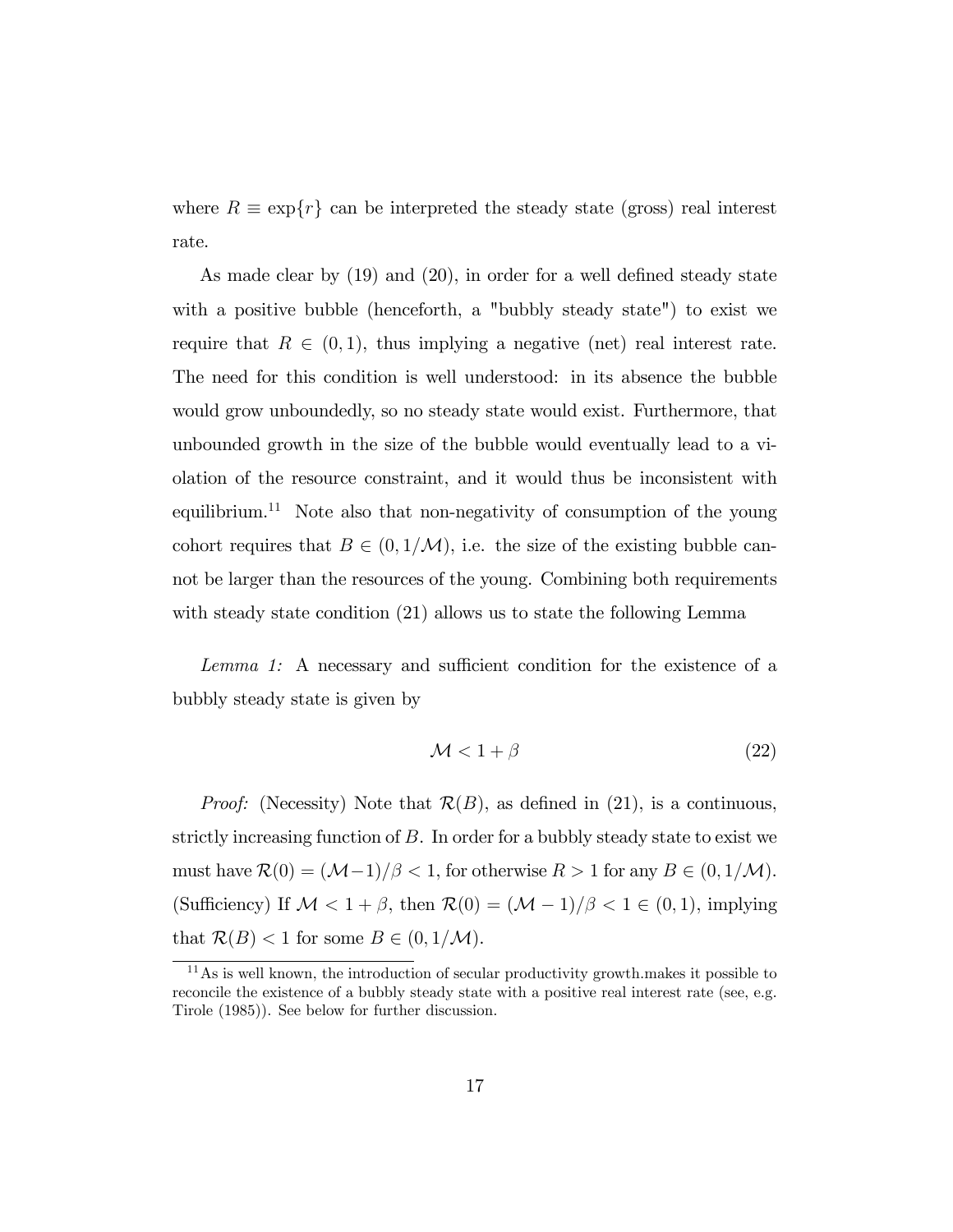*Remark #1*. Note that (22) is equivalent to  $\mathcal{R}(0) < 1$ , which corresponds to a negative (net) interest rate in the bubbleless steady state. The latter is in turn associated with a Pareto suboptimal allocation since it implies  $1/C_1 < \beta/C_2$  and, hence, the possibility of making all cohorts better of by transferring resources from the young to the old (which is what a bubble does). A similar condition holds in the models of Samuelson (1958) and Tirole (1985).

*Remark #2.* Condition (22) implies an upper bound  $B_U \equiv 1/\mathcal{M}-1/(1+\mathcal{M})$  $(\beta)$  on the steady state size of the bubble, determined by  $\mathcal{R}(B_U) = 1$  Note that  $B_U < 1/M$ , i.e. this new upper bound is more stringent than the one associated with a non-negative consumption for the young.

*Remark*  $\#3$ *.* The existence of a bubbly steady state implies the existence of a continuum of them, represented by the set  $\{(B,R)|R = \mathcal{R}(B), B \in$  $(0, B_U)$ . That set is represented by the solid line in Figure 1, under the assumption that  $\beta = 1$  and  $\mathcal{M} = 1.2$ . I henceforth refer to the latter as the baseline calibration.<sup>12</sup>

#### 4.0.2 Extension: The Case of Positive Deterministic Growth

The analysis above has been conducted under the assumption of a stationary technology. Consider instead a technology  $Y_t(i) = A_t N_t(i)$  with constant productivity growth, i.e.  $A_t = \Gamma^t$  and  $\Gamma > 1$ . It is easy to check that under this modified technology the model above implies the existence of an equilibrium with balanced growth. In particular, it can be easily shown that all the equilibrium conditions derived above still hold, with the original real variables

 $12$ None of the qualitative results emphasized below hinge on the particular calibration used, as long as it satisfies the condition for existence of a bubbly steady state.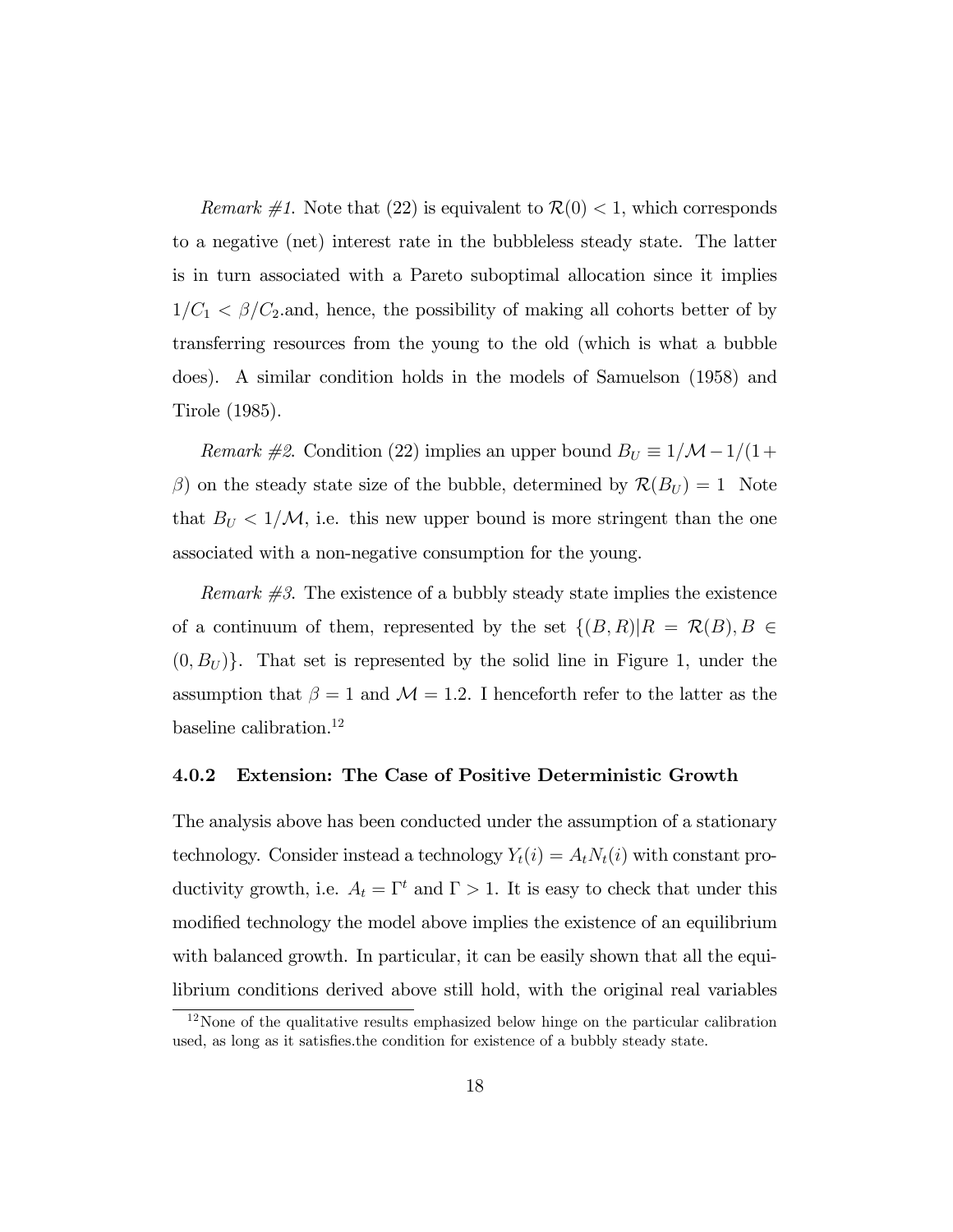(output, consumption, dividend, wage, stock prices, and, eventually, bubble size) now normalized by parameter  $A_t$ , and with  $R_t$  being replaced with  $\widetilde R_t\equiv R_t/\Gamma.$  Accordingly, a bubble can exist along the balanced growth path (i.e. a steady state of the normalized system) only if  $\widetilde{R} < 1$  or, equivalently,  $R < \Gamma$ , i.e. as long as the real interest rate is below the economy's growth rate. Such a bubble would be growing at the same rate as the economy. An analogous result was shown in Samuelson (1958) and Tirole (1985), among others. That extension allows one to reconcile the existence of a bubbly equilibrium with the steady state (net) real interest rate being positive.

#### 4.0.3 Linearized Dynamics

Next I linearize the model's equilibrium conditions around the zero inflation steady state and analyze the resulting system of difference equations. Unless otherwise noted I use lower case letters to denote the log of the original variable, and the symbol $\hat{}$  to indicate the deviation from the corresponding steady state value. The resulting equilibrium conditions are:

$$
0 = \hat{q}_t^F + \beta R \hat{d}_t + \epsilon B (1 + \beta) R \hat{b}_t + \epsilon B (1 - R) \hat{u}_t \tag{23}
$$

$$
\widehat{q}_t^B = E_t \{\widehat{b}_{t+1}\} - \widehat{r}_t \tag{24}
$$

$$
\widehat{q}_t^F = E_t\{\widehat{d}_{t+1}\} - \widehat{r}_t \tag{25}
$$

$$
\widehat{q}_t^B = R\widehat{b}_t + (1 - R)\widehat{u}_t \tag{26}
$$

$$
\widehat{r}_t = \widehat{i}_t - E_t \{ \pi_{t+1} \} \tag{27}
$$

$$
\widehat{i}_t = E_t \{ \pi_{t+1} \} + \phi_\pi \pi_t + \phi_b \widehat{q}_t^B \tag{28}
$$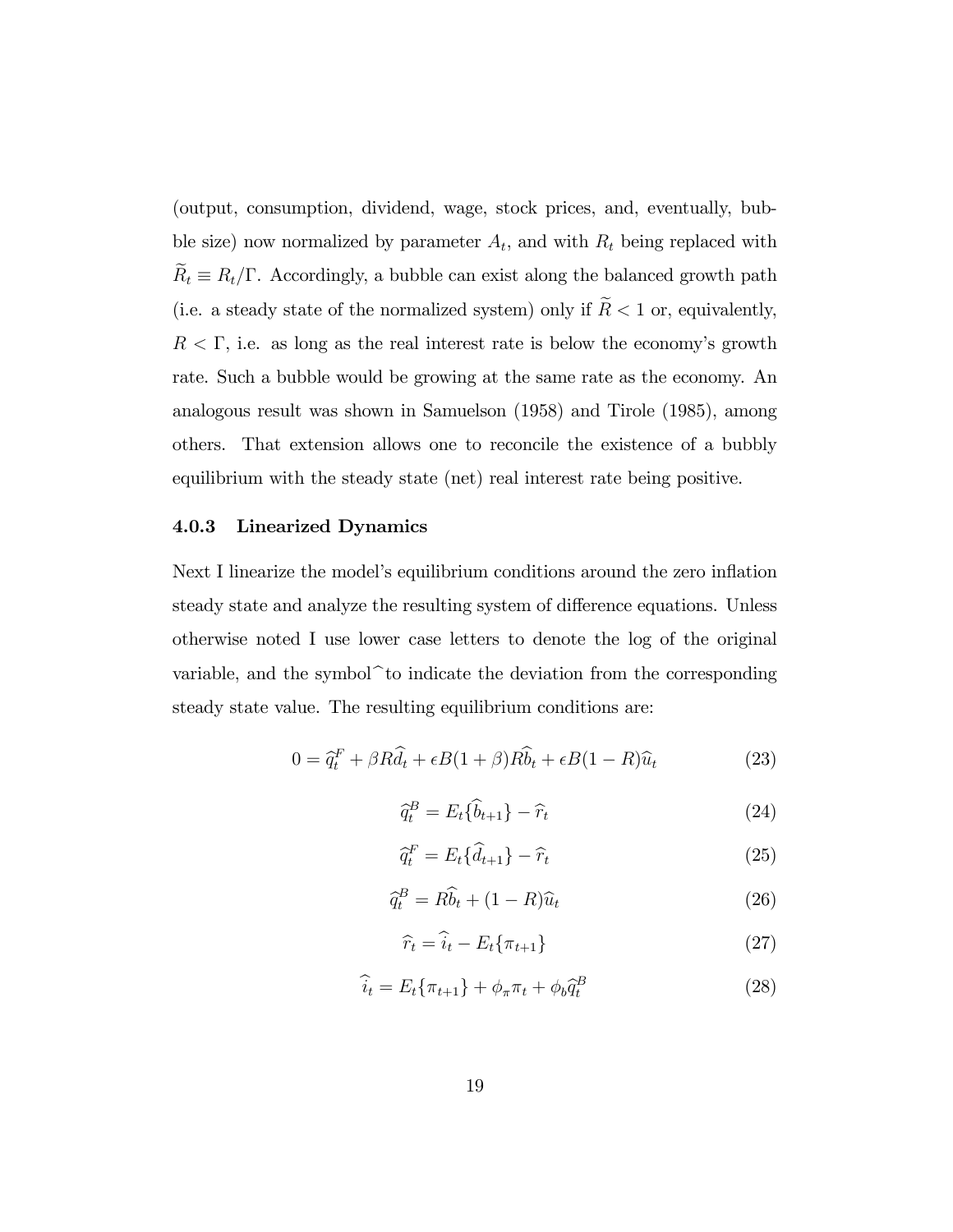Under flexible prices the real wage and the aggregate dividend are constant, implying

$$
\widehat{w}_t = \widehat{d}_t = 0 \tag{29}
$$

On the other hand, under sticky prices, log-linearization of (18) yields

$$
E_{t-1}\{\hat{w}_t\} = E_{t-1}\{\hat{d}_t\} = 0
$$
\n(30)

i.e. both wages and dividends remain, in expectation, at their steady state value. Finally, note that one can combine (24) and (26) to obtain

$$
\widehat{b}_t = R\widehat{b}_{t-1} + (1 - R)\widehat{u}_{t-1} + \widehat{r}_{t-1} + \xi_t
$$
\n(31)

where  $\{\xi_t\}$  is an arbitrary martingale-difference process (i.e.  $E_{t-1}\{\xi_t\} = 0$  for all t). As discussed above, and in order to avoid embedding in the model an arbitrary link between monetary policy and the size of the bubble, I assume that  $\xi_t$  is an exogenous sunspot shock. By making this assumption I force monetary policy to influence the size of the bubble only through the interest rate channel and not through an (arbitrary) indeterminacy channel.

### 4.1 Natural Equilibrium

I refer to the equilibrium under flexible prices as the *natural* equilibrium, and denote the corresponding equilibrium values with a superscript  $"n"$ . As discussed above, when firms can adjust freely their prices once the shocks are realized, they optimally choose to maintain a constant gross markup  $\mathcal{M}$ . This, in turn, implies that the wage and dividend remain constant at their steady state values. As a result, the goods market clearing condition (23), combined with (25), implies:

$$
\widehat{r}_t^n = \epsilon B(1+\beta)R\widehat{b}_t^n + \epsilon B(1-R)\widehat{u}_t \tag{32}
$$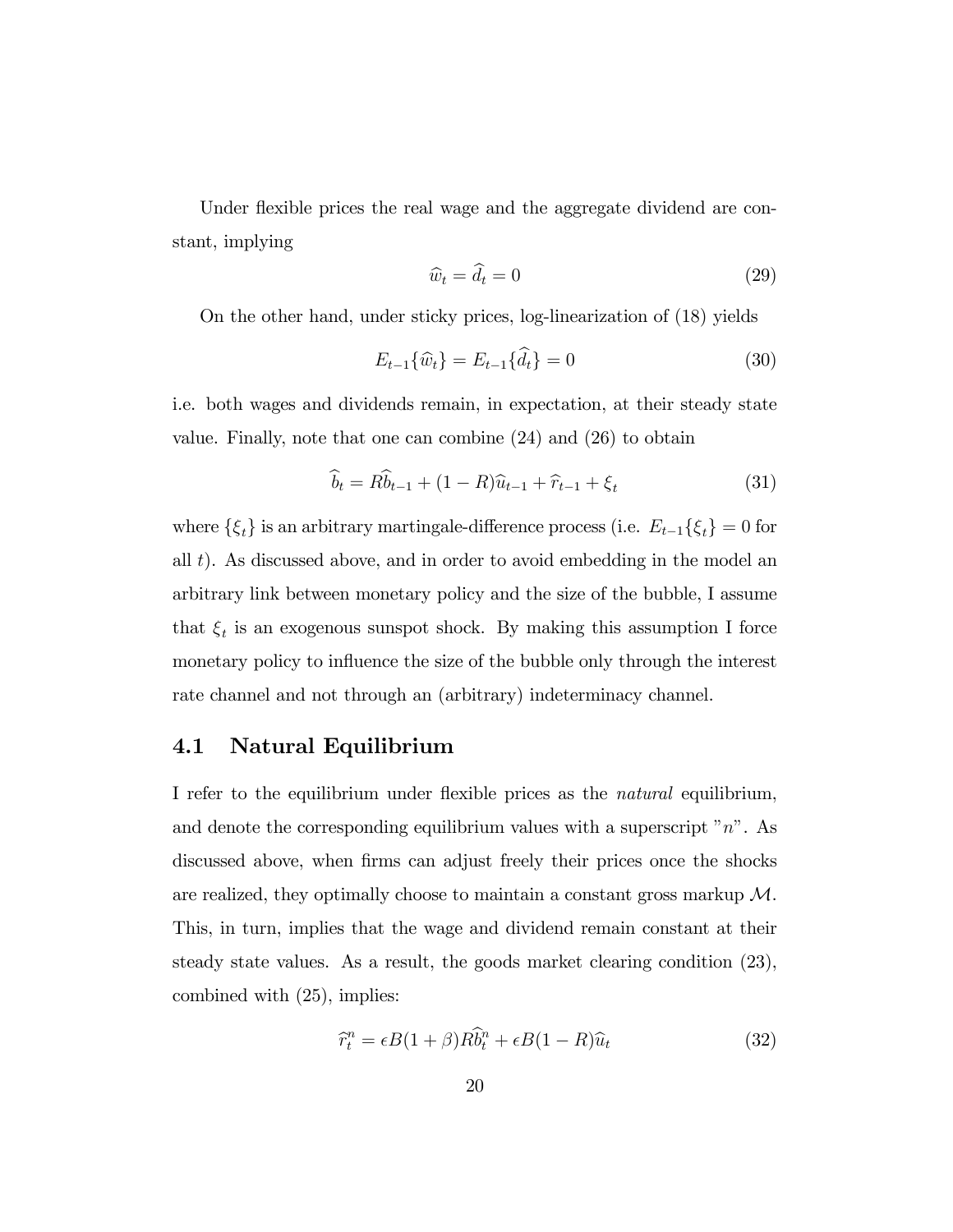The previous condition makes clear that the real interest rate is, as expected, independent of monetary policy.under áexible prices. Plugging the previous result in (31):

$$
\widehat{b}_t^n = \chi \widehat{b}_{t-1}^n + (1 - R)(1 + \epsilon B)\widehat{u}_{t-1} + \xi_t
$$

where  $\chi \equiv R(1 + \epsilon B(1 + \beta))$ . Stationarity of the bubble requires  $\chi \in [0, 1)$ , which I henceforth assume.<sup>13</sup> Note that the latter condition will always be satisfied for a sufficiently small steady state bubble  $B$ , given the continuity and monotonicity of  $\mathcal{R}(B)$  and the fact that  $\lim_{B\to 0} \chi = \mathcal{R}(0) < 1$  holds whenever a bubbly steady state exists (as assumed here). Furthermore, note that  $\mathcal{R}(\overline{B})(1+\epsilon\overline{B}(1+\beta))=1$  implicitly defines an upper bound  $\overline{B} > 0$ on the size of the steady state bubble consistent with stationarity of bubble fluctuations. It can be easily checked that the upper bound implied by the previous stationarity requirement is tighter than the one associated with the existence of a deterministic bubbly steady state, i.e.  $\overline{B}$  <  $B_U \equiv 1/M 1/(1 + \beta)^{14}$  The circled locus in Figure 1 displays the subset of bubbly steady states that are consistent with stationary fluctuations in the size of the bubble.

Note that under flexible prices, monetary policy has no influence on the evolution of the bubble, due to its inability to affect the real interest rate. Naturally, though, monetary policy can influence inflation (and other nominal variables). In particular, equilibrium inflation can be derived by combining the interest rate rule (28) with (26) and (32) to yield:

 $13$ That stationarity assumption also justifies the use of methods based on a log-linear approximation of the equilibrium conditions.

<sup>&</sup>lt;sup>14</sup>This can be proved by noting that (i) both  $\chi(B)$  and  $\mathcal{R}(B)$  are strictly increasing in B, (ii)  $\chi(0) = \mathcal{R}(0)$  and (iii)  $\chi(B) > \mathcal{R}(B)$  for all  $B \in (0, B_U)$ .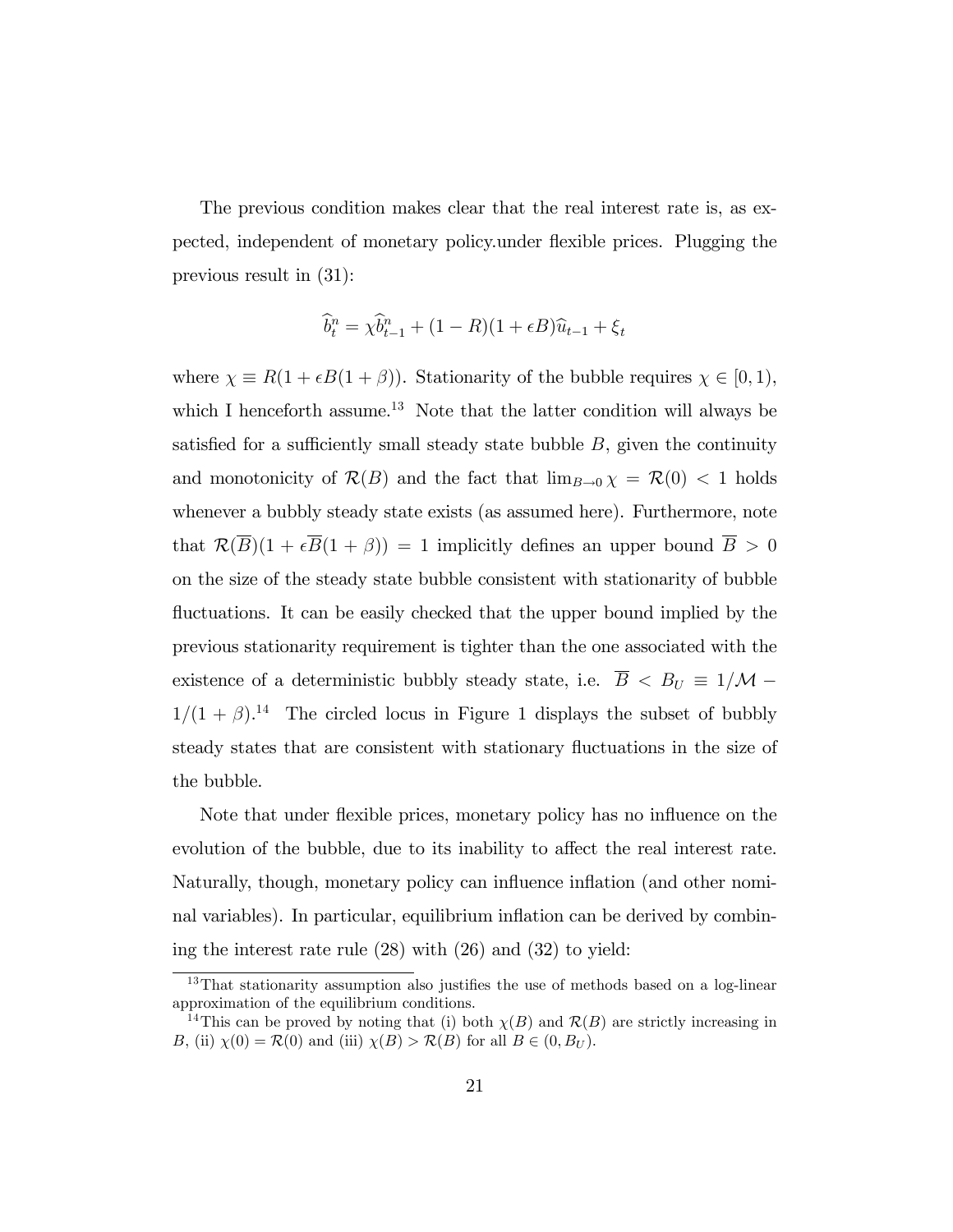$$
\pi_t = -(1/\phi_\pi) \left( (\phi_b - \epsilon B(1+\beta)) R \hat{b}_t^n + (\phi_b - \epsilon B)(1-R)\hat{u}_t \right)
$$

Not surprisingly the impact of bubbles on inflation is not independent of the monetary policy rule. In particular, we see that some positive systematic response of the interest rate to the aggregate bubble  $(\phi_b > 0)$  is desirable from the viewpoint of ináation stabilization. More precisely, the value of  $\phi_b$  that minimizes the variance of inflation under flexible prices is given by  $\phi_b = \epsilon B(1 + \lambda \beta) > 0$ , where  $\lambda \equiv R^2 var \{\hat{b}_t^n\} / (R^2 var \{\hat{b}_t^n\} + (1 - R)^2 \sigma_u^2)$ . Of course, there is no special reason why the central bank would want to stabilize inflation in the present environment, so I do not analyze this issue further here.<sup>15</sup>

### 4.2 Sticky Price Equilibrium

As discussed above, in the presence of sticky prices we have

$$
E_{t-1}\{\hat{w}_t\} = E_{t-1}\{\hat{d}_t\} = 0
$$
\n(33)

for all t. Note also that the fact that prices are predetermined implies:

$$
E_{t-1}\{\pi_t\} = \pi_t \tag{34}
$$

Combining the previous equations with equilibrium conditions (24), (27) and (28) one can derive the following closed form solution for the evolution

$$
\widehat{i}_t = \phi_\pi \pi_t + \Theta_b \widehat{b}_t + \Theta_u \widehat{u}_t
$$

 $15$ It is easy to check that the central bank could fully stabilize inflation in this case if it could identify and respond separately to existing and new bubbles with a rule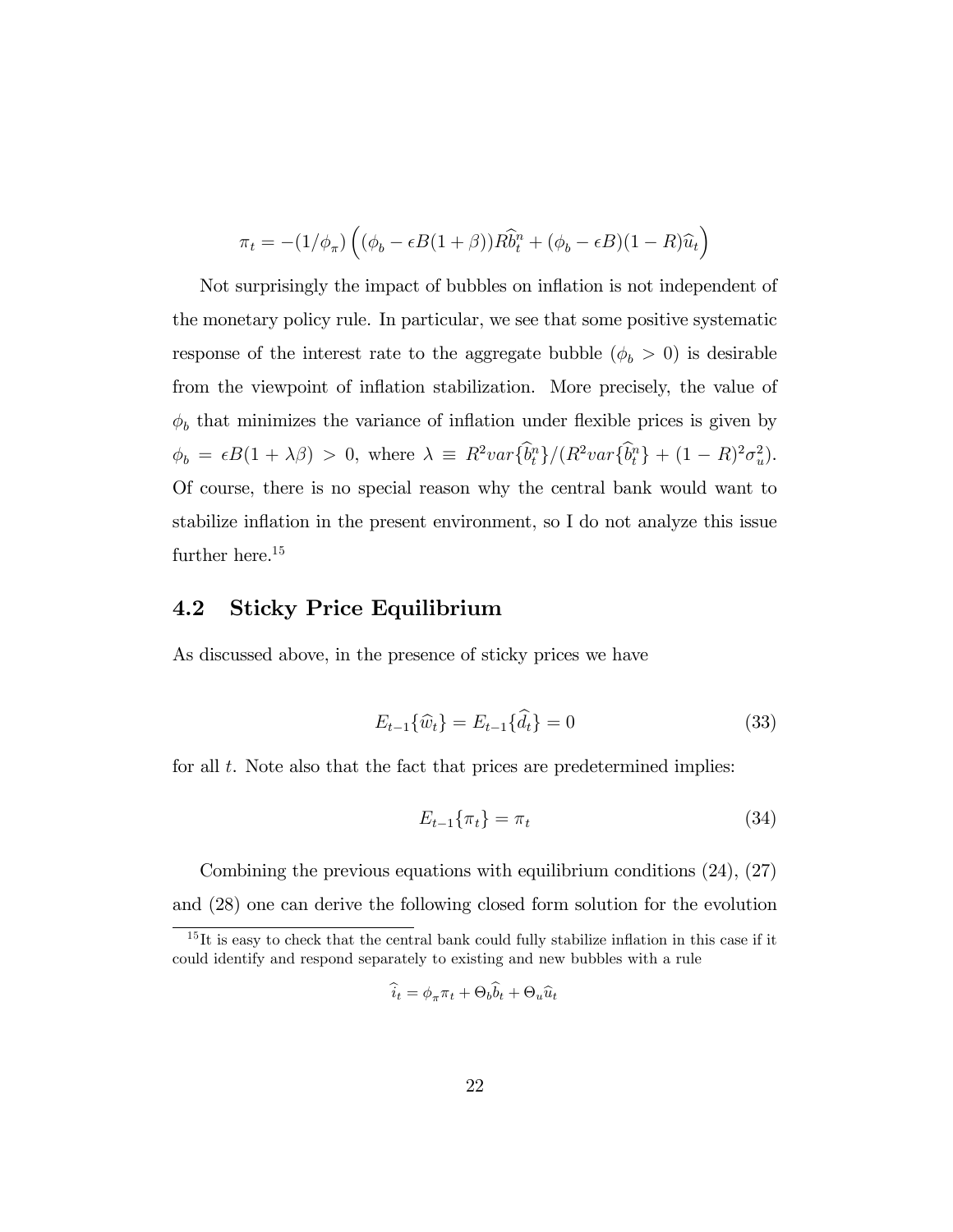of the bubble (see Appendix for details):

$$
\hat{b}_t = \chi \hat{b}_{t-1} + (\phi_b + 1)(1 - R)\hat{u}_{t-1} + \xi_t + (\phi_b - \epsilon B(1 + \beta))R\xi_{t-1}
$$
 (35)

Thus we see that fluctuations in the size of bubble follow an  $ARMA(1,1)$ process. The persistence of those fluctuations, as measured by the autoregressive coefficient  $\chi \equiv R(1 + \epsilon B(1 + \beta))$ , is the same as in the natural equilibrium and, hence, independent of monetary policy. The latter, however, can influence the bubble's overall size and volatility through the choice of interest rate rule coefficient  $\phi_b$ , as made clear by (35). This is discussed in detail in the following section.

Through its influence on the size of the bubble  $\widehat{b}_t$  and on the fundamental component of stock prices,  $\hat{q}_t^F = -\hat{r}_t$ , monetary policy will in turn affect the allocation of aggregate consumption between the cohorts coexisting at any point in time, thus affecting welfare.

On the other hand, equilibrium inflation is given by the  $AR(1)$  process<sup>16</sup>

$$
\pi_t = \chi \pi_{t-1} - (1/\phi_{\pi}) (\phi_b - \epsilon B(1+\beta)R) (\phi_b + 1)\varepsilon_{t-1}
$$

where  $\varepsilon_t \equiv R\xi_t + (1 - R)\hat{u}_t$  is the innovation in the aggregate bubble (which in turn is a result of innovation in the pre-existing bubble as well as the new bubble). Thus, we see that ináation inherits the persistence of the aggregate bubble and is influenced by innovations in the latter as well as by the size of the new bubbles, interacting with the central bank's feedback ru le.

<sup>16</sup>See Appendix for details.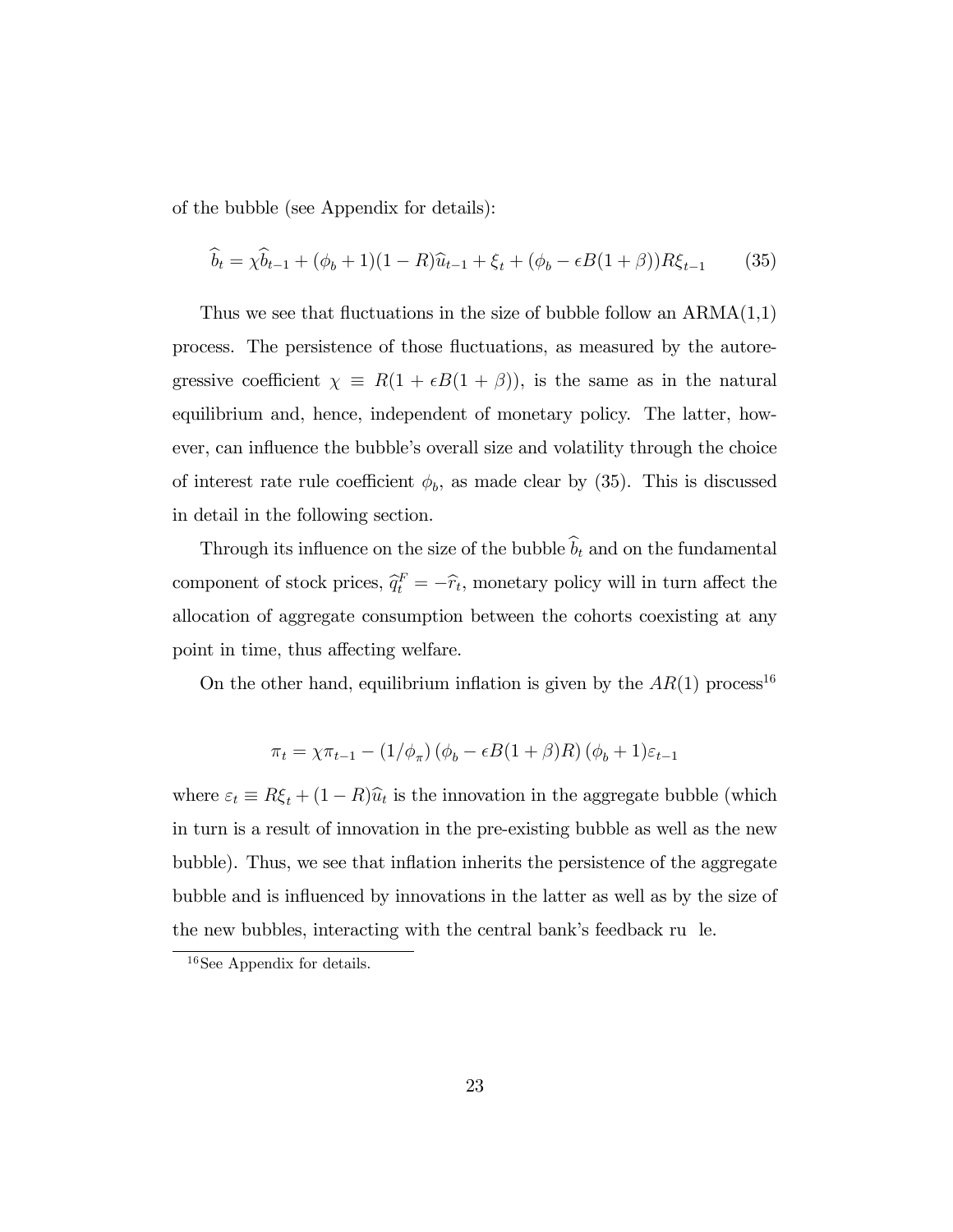## 5 The Impact of Monetary Policy on Bubble Dynamics

As made clear by the analysis in the previous section, the *existence* of bubbles in the present model economy is not a monetary phenomenon. In other words, the conditions for their existence do not depend on how monetary policy is conducted.

When prices are flexible, monetary policy is neutral vis a vis the bubble: it cannot have an effect either on its size or on its persistence. Nevertheless, and given that fluctuations in the size of the bubble affect the natural rate of interest, the monetary authority may want to respond systematically to bubble developments if it wishes to stabilize inflation. In particular, it will have to raise the interest rate in response to increases in the size of the bubble.

On the other hand, in the presence of nominal rigidities, monetary policy can have an effect on the size and volatility of the *anticipated* component of the bubble,  $\hat{b}_t^e \equiv E_{t-1}\{\hat{b}_t\}$ . As shown in the Appendix, the latter evolves according to the simple  $AR(1)$  process:

$$
\widehat{b}_t^e = \chi \widehat{b}_{t-1}^e + (\phi_b + 1)\varepsilon_{t-1} \tag{36}
$$

where, again,  $\varepsilon_t \equiv R\xi_t + (1 - R)\hat{u}_t$ .

Thus we see that the influence of monetary policy on the anticipated component of the bubble works through the choice of the interest rate coefficient  $\phi_b$ . To see how that choice influences the volatility of the aggregate bubble  $\widehat{q}_t^B$  note that (36), together with the fact that

$$
\hat{q}_t^B = R\hat{b}_t^e + \varepsilon_t \tag{37}
$$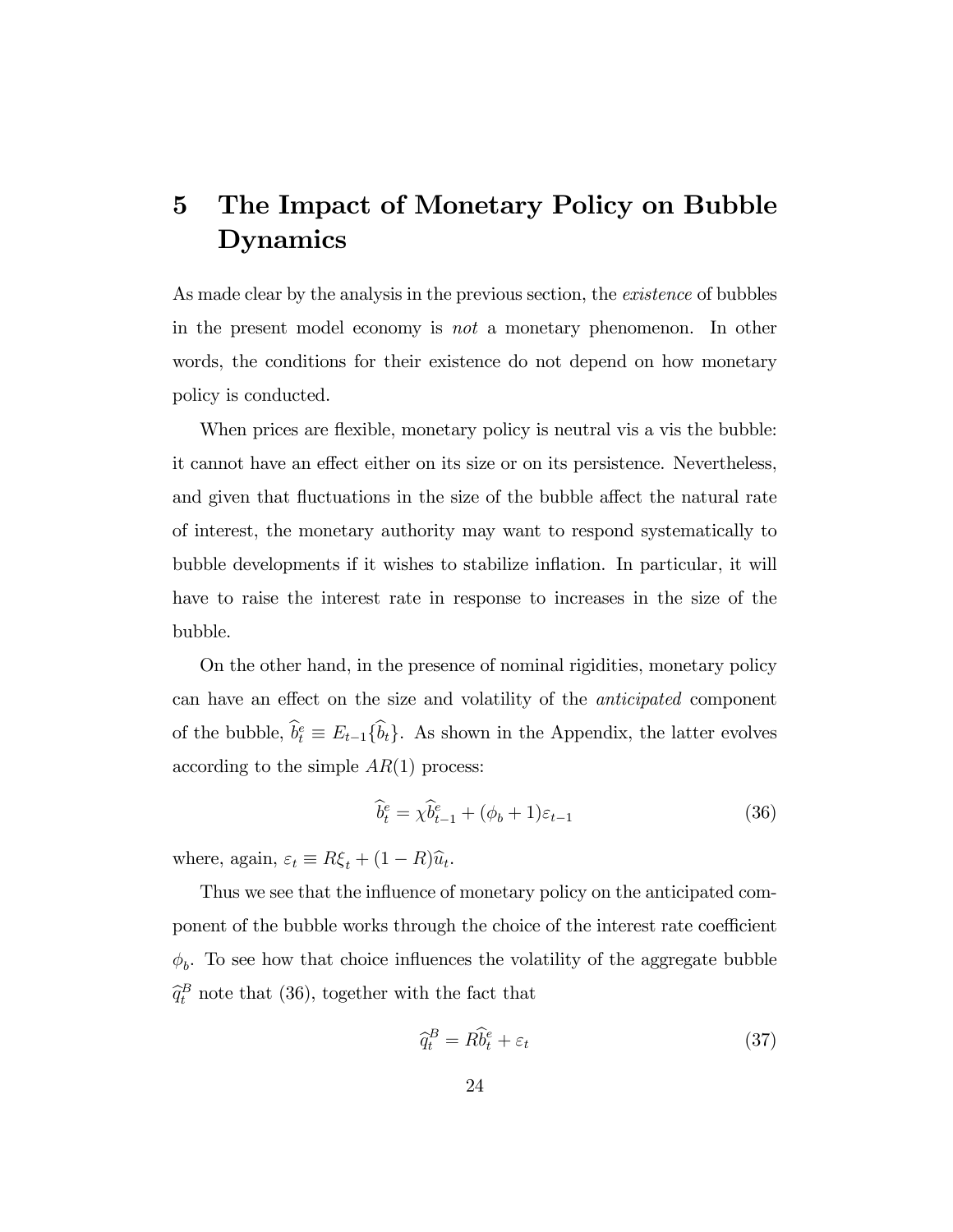implies

$$
var\{\hat{q}_t^B\} = \left(\frac{R^2(\phi_b + 1)^2}{1 - \chi^2} + 1\right)\sigma_\varepsilon^2\tag{38}
$$

where  $\sigma_{\varepsilon}^2 \equiv R^2 \sigma_{\xi}^2 + (1 - R)^2 \sigma_u^2$  is the variance of the aggregate bubble innovation. That relation is illustrated graphically in Figure 2, which displays the standard deviation of the aggregate bubble as a function of  $\phi_b$ <sup>17</sup>

An analysis of that relation yields several results of interest (all of which are reflected in Figure 1). Firstly, equation  $(38)$  implies that a "leaning against the wind" policy (corresponding to  $\phi_b > 0$ ) generates a larger volatility in the bubble size than a policy of "benign neglect" ( $\phi_b = 0$ ). Secondly, and conditional on  $\phi_b \geq 0$ , the stronger is the positive feedback from the bubble to the interest rate, the larger is the volatility of the former (!). Finally, the central bank can minimize the bubble volatility by setting  $\phi_b = -1 < 0$  a policy which fully stabilizes the anticipated component of the bubble (i.e. it implies  $\hat{b}_t^e = 0$ , for all t). In other words, stabilization of bubble fluctuations requires that the interest rate be lowered in response to positive innovations in existing or new bubbles, a finding clearly at odds with conventional wisdom.

We can also use the equilibrium expression for the fundamental stock price (as derived in Appendix 1):

$$
\widehat{q}_t^F = -\epsilon B(1+\beta)R\widehat{b}_t^e - \phi_b \varepsilon_t
$$

together with the fact that

$$
\widehat{q}_t = (1 - \Gamma_B)\widehat{q}_t^F + \Gamma_B \widehat{q}_t^B
$$

<sup>&</sup>lt;sup>17</sup>The following calibration is assumed:  $\beta = 1$ ,  $\mathcal{M} = 1.2$ ,  $B = 0.1$  and  $\sigma_{\xi}^2 = \sigma_u^2 = 0.01$ .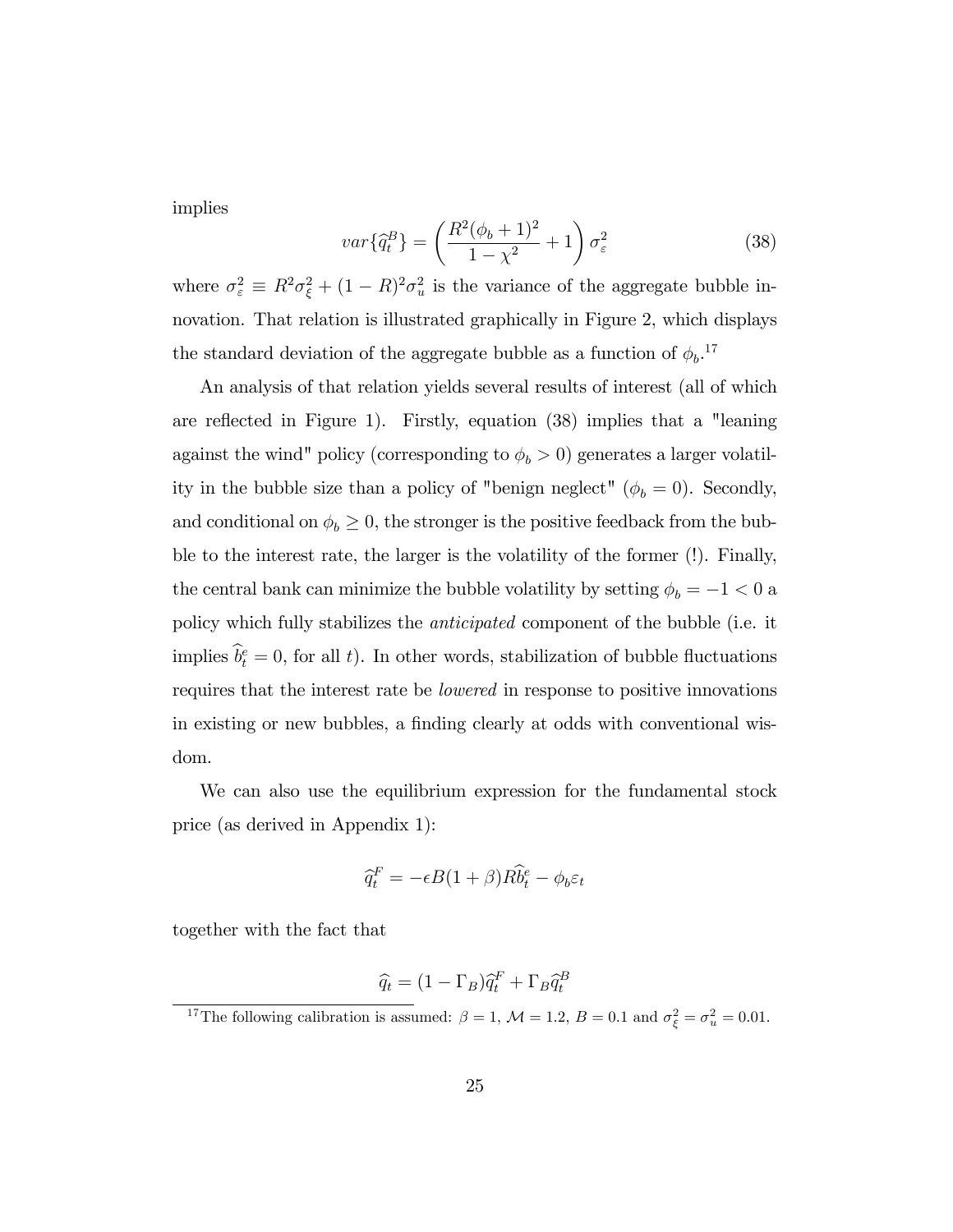where  $\Gamma_B \equiv \frac{\epsilon B}{\epsilon B+1} \in [0,1]$  in order to derive expressions for their respective variances. Figure 3 displays the volatility of the stock price index  $\hat{q}_t$ , together that of its fundamental and bubble components,  $\hat{q}_t^F$  and  $\hat{q}_t^B$ , as a function of coefficient  $\phi_b$ . Note that the three mappings are non-monotonic and increasing after a certain threshold (different in each case) is reached. Thus, we see that an aggressive "leaning against the wind" policy in response to bubbles may have a potentially destabilizing effect on stock prices, as well as in their fundamental and bubble components.

Equilibrium inflation in the economy with sticky prices satisfies

$$
\pi_t = -(R/\phi_\pi)(\phi_b - \epsilon B(1+\beta))\widehat{b}_t^e
$$

i.e., inflation is proportional to the anticipated bubble. Thus, the central bank can follow three alternative strategies if it seeks to stabilize inflation. First, it can respond very strongly to inflation itself (by setting  $\phi_{\pi}$  arbitrarily large, for any finite  $\phi_b$ ). Secondly, it can adjust interest rates in response to fluctuations in the bubble with a strength given by  $\phi_b = \Theta_b$  (while setting  $\phi_\pi$  at a finite value) Doing so exactly offsets the impact of the bubble on (expected) aggregate demand, thus neutralizing its impact on ináation. Note that neither of these policies eliminates fluctuations in the bubble, they just prevent the latter from affecting the aggregate price level. Finally, the central bank may choose to stabilize the anticipated component of the bubble  $\hat{b}_t^e$ , which can be achieved by setting  $\phi_b = -1$ , as discussed above. The latter result illustrates how the emergence of an aggregate bubble and the existence of fluctuations in the latter do not necessarily generate a policy trade-off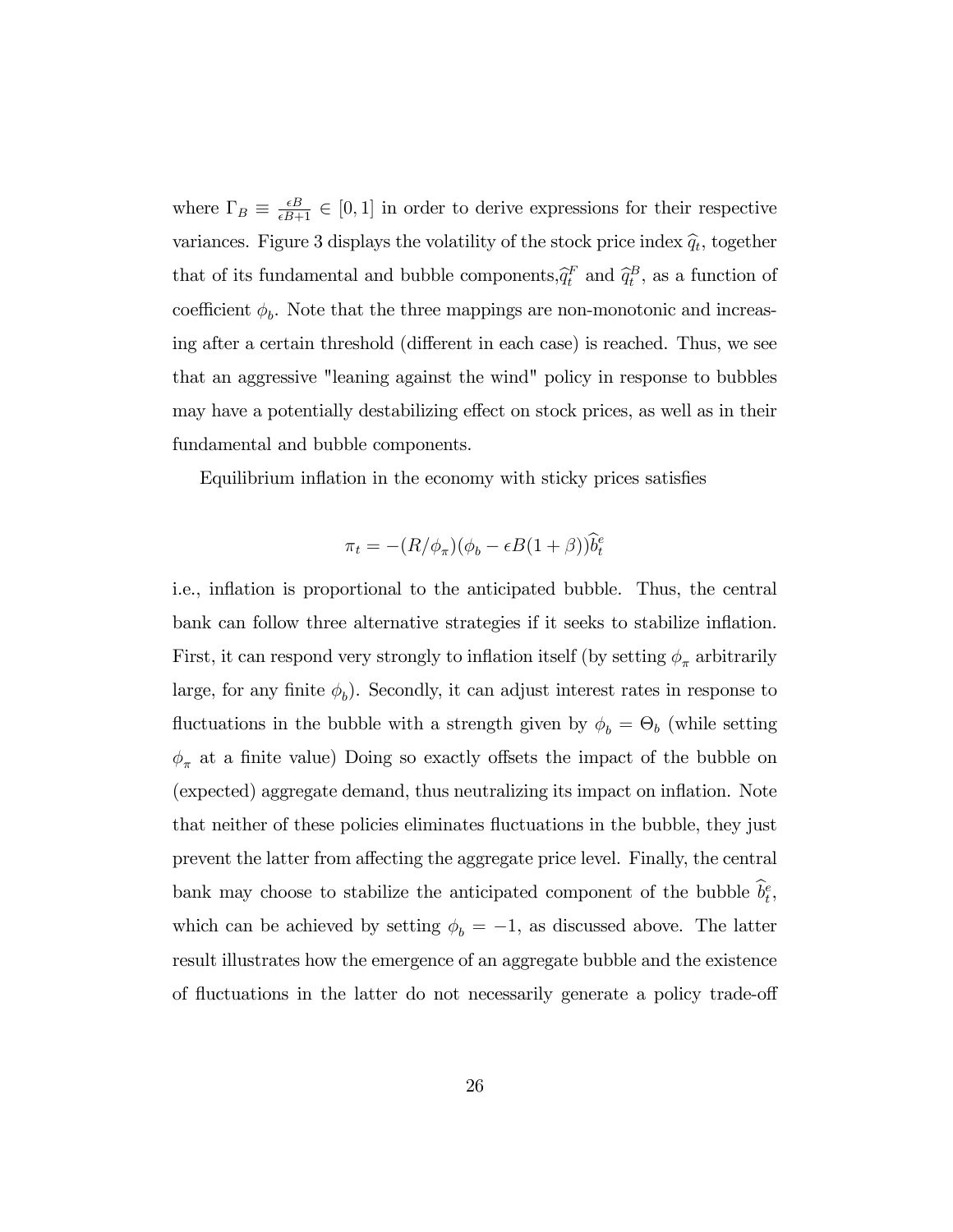between stabilization of the bubble and stabilization of inflation.<sup>18</sup>

Note however that in the economy above, with synchronized price-setting and an inelastic labor supply, inflation is *not* a source of welfare losses. Accordingly, and within the logic of the model, there is no reason why the central bank should seek to stabilize inflation. It is also not clear that minimizing the volatility of the aggregate bubble constitutes a desirable objective in itself. In order to clarify those issues, the next section analyzes explicitly the nature of the model's implied optimal policy.

## 6 Optimal Monetary Policy in the Bubbly Economy

Next I turn to an analysis of the optimal response of monetary policy to asset price bubbles in the model economy developed above. I take as a welfare criterion the unconditional mean of an individual's lifetime utility. In a neighborhood of the steady state that mean can be approximated as

 $E\{\log C_{1,t} + \beta \log C_{2,t+1}\} \simeq \log C_1 + \beta \log C_2 - (1/2)(var\{\widehat{c}_{1,t}\} + \beta var\{\widehat{c}_{2,t}\})$ where  $\widehat{c}_{i,t} \equiv \log(C_{i,t}/C_i)$  for  $i = 1, 2$ .

Note that the goods market clearing condition  $C_{1,t} + C_{2,t} = 1$  implies that  $var\{\hat{c}_{1,t}\}\$ is proportional to  $var\{\hat{c}_{2,t}\}\$ . Thus, a central bank that seeks to maximize welfare under the criterion set above will choose the interest rate rule coefficients that minimize the variance of

$$
\widehat{c}_{2,t} = (1 - \Gamma_B)\widehat{d}_t + \Gamma_B \widehat{b}_t
$$

 $18$ The absence of a trade-off obtains when, as assumed above, bubble shocks are the only source of uncertainty in the economy. Other sources of áuctuations may require interest rate adjustments in order to stabilize inflation, which in turn may induce additional volatility in the size of the bubble.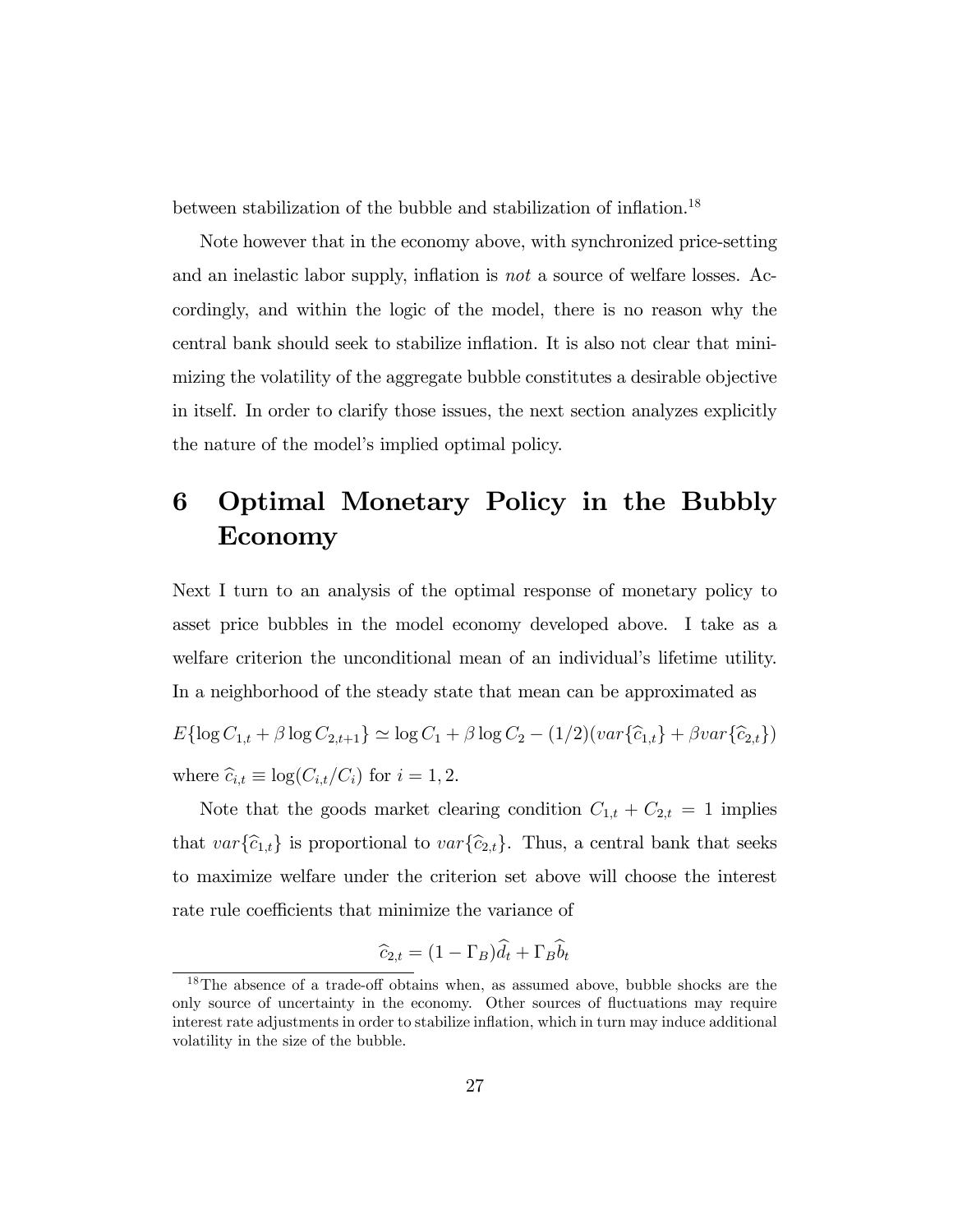where  $\Gamma_B \equiv \frac{\epsilon B}{\epsilon B + 1} \in [0, 1]$ 

That objective poses a dilemma for the central bank. To see this note that, as derived in the Appendix, dividends are given by

$$
\hat{d}_t \propto (\phi_b - \epsilon B(1+\beta))R\xi_t + (\phi_b - \epsilon B)(1-R)\hat{u}_t
$$

Thus, minimizing the volatility of dividends calls for setting  $\phi_b = \epsilon B(1 +$  $\beta R^2(\sigma_{\xi}^2/\sigma_{\varepsilon}^2)$  > 0. Note that such a policy would require adjusting the interest rate upward in response to positive bubble shocks, in order to stabilize aggregate demand and to prevent upward (downward) pressure on wages (dividends) from emerging. However, as discussed in the previous section, such a policy would amplify the impact of current bubble shocks on the  $fu$ ture size of the bubble, through the effect of interest rates on bubble growth, thus contributing to destabilization of cohort-specific consumption through that channel. In fact, and as discussed above, minimizing the volatility of cohort-specific consumption resulting from bubble fluctuations calls for setting  $\phi_b = -1 < 0$ . Note finally that neither the volatility of dividends nor that of the bubble depend on the inflation coefficient  $\phi_{\pi}$ .

The welfare-maximizing choice of  $\phi_b$  will naturally seek a compromise between stabilization of dividends and stabilization of the bubble size. Formally, the optimal coefficient minimizes

$$
var\{(1-\Gamma_B)\widehat{d}_t+\Gamma_B\widehat{b}_t\}\propto \left((\phi_b-\epsilon B)^2+\frac{(\beta Re B)^2(\phi_b+1)^2}{1-\chi^2}\right)\sigma_{\varepsilon}^2
$$

Figure 4 displays the expected welfare loss as a function of  $\phi_b$ , under the model's baseline calibration. The minimum of that loss function determines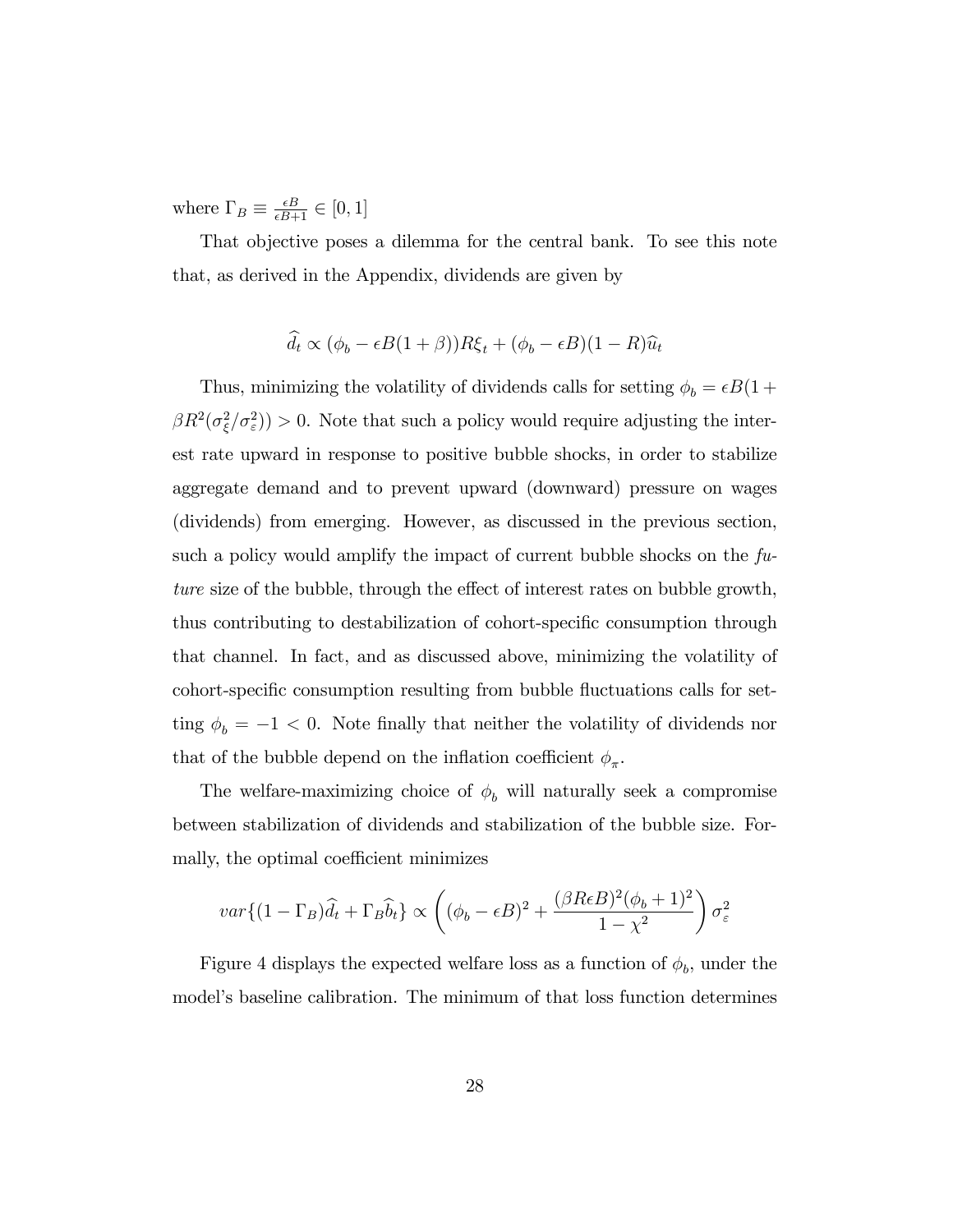the optimal interest rate coefficient. The latter can be written as:

$$
\phi_b^* = (-1)\Psi_B + \epsilon B(1 - \Psi_B) \tag{39}
$$

where  $\Psi_B \equiv \frac{(\beta ReB)^2}{1-\chi^2+(\beta reB)}$  $\frac{(\beta R E) - 1}{1 - \chi^2 + (\beta r \epsilon B)^2} \in [0, 1]$  is an increasing function of B, the steady state size of the bubble (relative to the economy's size).

Thus, the optimal strength of the central bank's response to the bubble is a nonlinear function of the average size of the latter, as well as other exogenous parameters. Figure 5 displays the optimal coefficient  $\phi_b^*$  as a function of  $B$ , under the baseline calibration for the remaining parameters. Note that the mapping is non-monotonic:  $\phi_b^*$  is shown to be first increasing, and then decreasing, in the size of the bubble. As the steady state size of the bubble approaches zero, so does the optimal coefficient, i.e.  $\lim_{B\to 0} \phi_b^* = 0$ . On the other hand, as B approaches its maximum value consistent with stationarity, the optimal coefficient converges to (minus) the corresponding interest rate, i.e.  $\lim_{B \to \overline{B}} \phi_b^* = -1 < 0$ . Hence, given a sufficiently large steady state bubble, it is optimal for the central bank to lower interest rates in response to a rise in the size of the bubble.

The latter finding illustrates that the optimal monetary policy strategy in response to asset price bubbles does not necessarily take the form of a "leaning against the wind" policy or one of just "benign neglect".

## 7 Discussion and Some Evidence

The main purpose of the present paper has been to call into question the theoretical underpinnings of proposals for "leaning against the wind" monetary policies with respect to asset price developments. According to those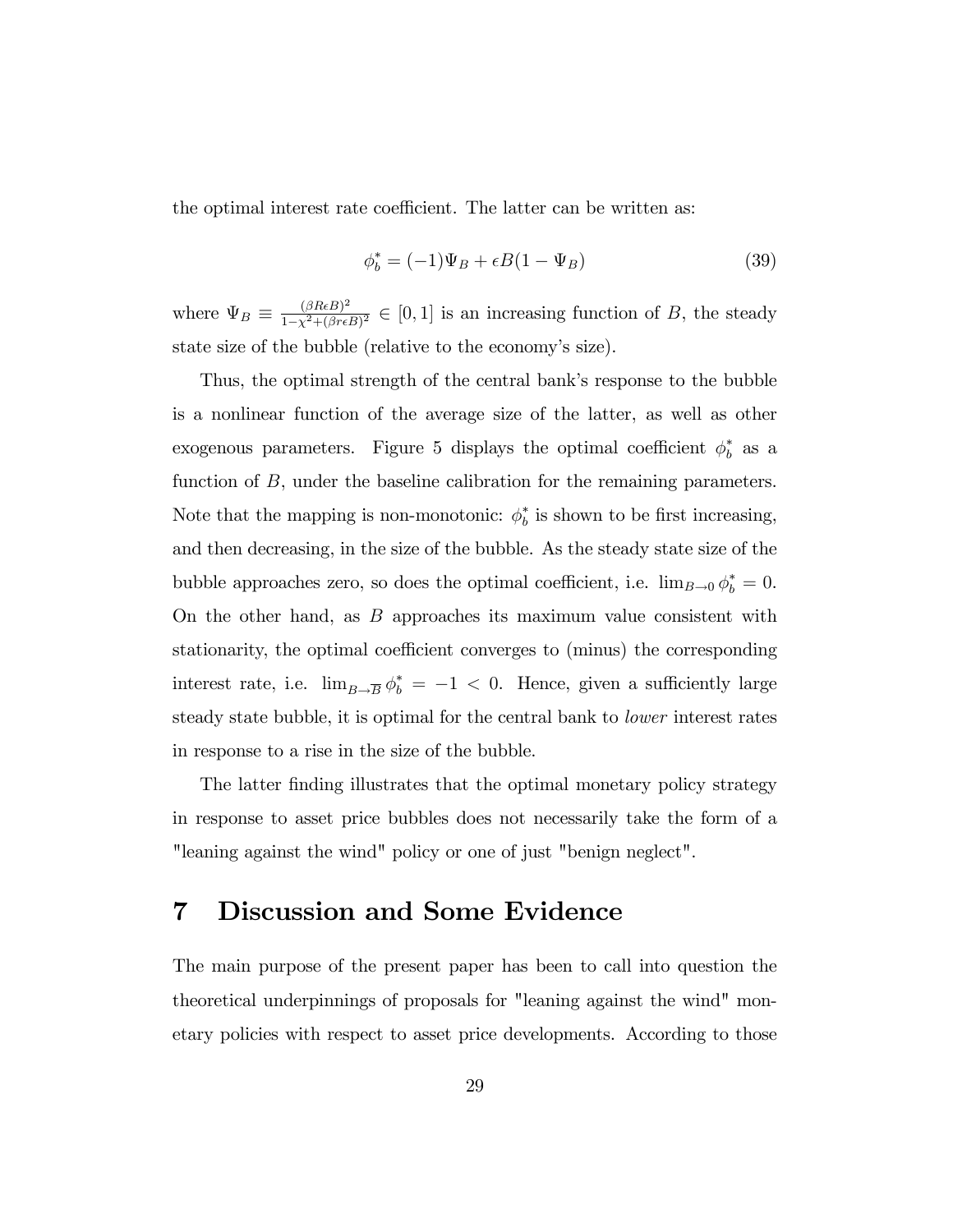proposals central banks should raise interest rates in the face of a developing asset price bubble, in order to tame it or eliminate it altogether. The analysis above has shown that, at least when it comes to a rational asset pricing bubble, such a policy may be counterproductive and lead instead to larger bubble fluctuations and possibly lower welfare as well. In the example economy developed above, it is generally desirable from the viewpoint of bubble stabilization (and, under some assumptions, from a welfare perspective as well) to pursue the *opposite* policy. That finding, which is a consequence of a basic arbitrage constraint that must be satisfied by a rational bubble, seems to have been ignored (or, at least, swept under the rug) by proponents of leaning against the wind policies.

To be clear, it is not my intention to suggest that policies that seek to prevent the emergence of bubbles or its excessive growth are necessarily misguided, but only to point out that certain interest rate policies advocated by a number of economists and policymakers may not always have the desired effects. There are at least three assumptions in the model above which undoubtedly play an important role in accounting for my findings. I discuss them briefly next.

Firstly, I have assumed that there is no systematic impact of interest rate surprises on the "indeterminate" component of the bubble. Some readers may find that assumption arbitrary. But it would be equally arbitrary to assume the existence of a systematic relation of a given size or sign. Whether that systematic relation exists is ultimately an empirical issue, but one that will not be settled easily given the inherent unobservability of bubbles. In any event, the analysis in the present paper points to the fragility of the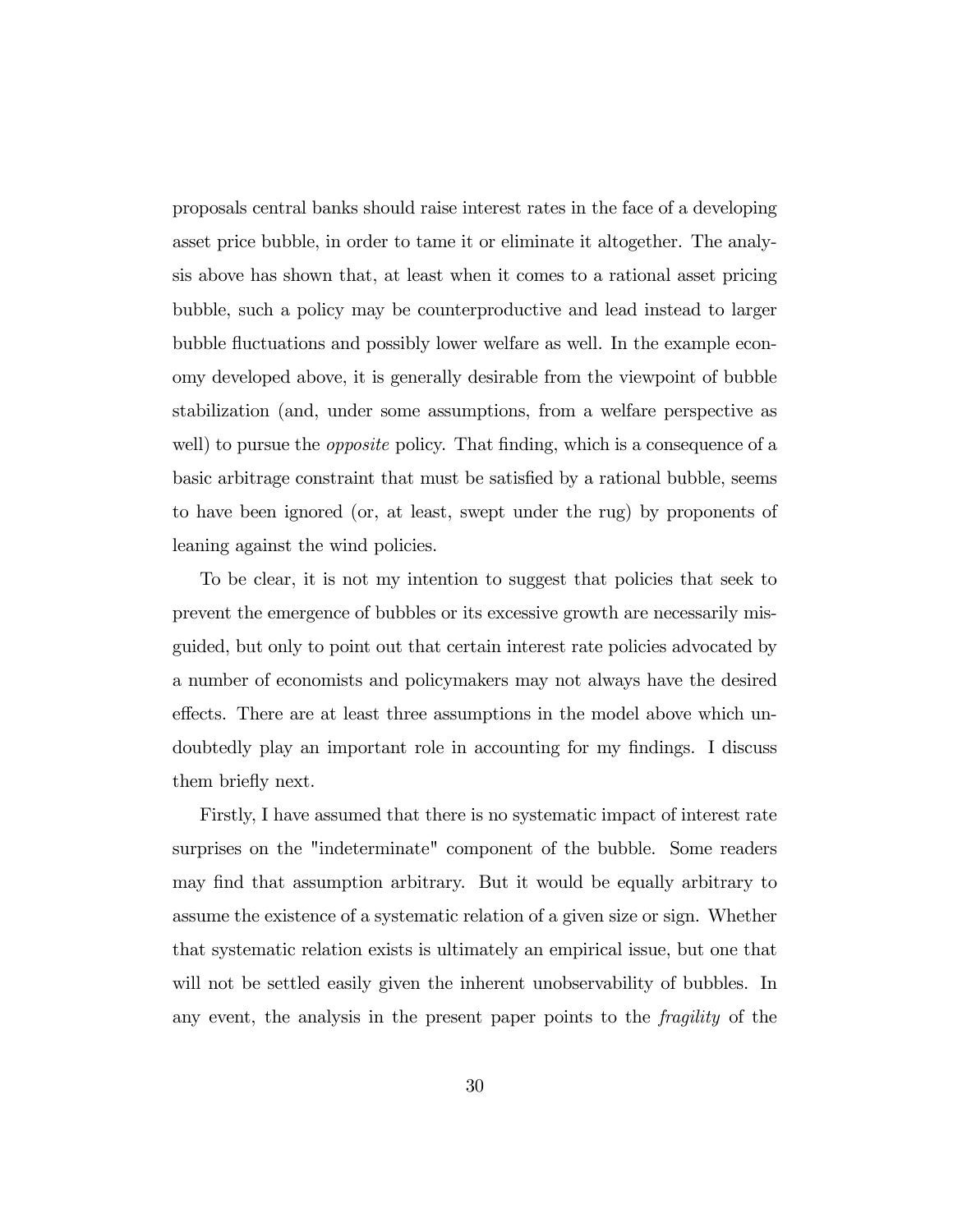foundations of a leaning against the wind policy advocated on the basis of such a systematic relation.

Secondly, the asset pricing bubbles introduced in the above model economy are of the rational type, i.e. they are consistent with rational expectations on the part of all agents in the economy. In actual economies there may be asset price deviations from fundamentals that are different in nature from the rational bubbles considered here and for which leaning against the wind interest rate policies may have more desirable properties. Assessing that possibility would require the explicit modelling of the nature of deviations from fundamentals, and how those deviations are ináuenced by interest rate policy. Of course, one should not rule out the possibility that different models of non-rational bubbles may lead to entirely different implications regarding the desirability of leaning against the wind policies.

Thirdly, the analysis above has been conducted in a model economy with no explicit financial sector and no financial market imperfections (other than the existence of bubbles). In fact, the assumption of a representative consumer in each cohort implies that the only financial transactions actually carried out are the sale of stocks by the old to the young, but no credit is needed (in equilibrium) to finance such transactions. By contrast, much of the empirical and policy-oriented literature has emphasized the risks associated with the rapid credit expansion that often accompanies (and helps finance) asset price booms.<sup>19</sup> It is not clear, however, that a tighter monetary policy may be the best way to counter the credit-based speculative bubbles that may arise in this context, as opposed to a stricter regulatory and super-

<sup>19</sup>See, e.g., Schularick and Taylor (2009).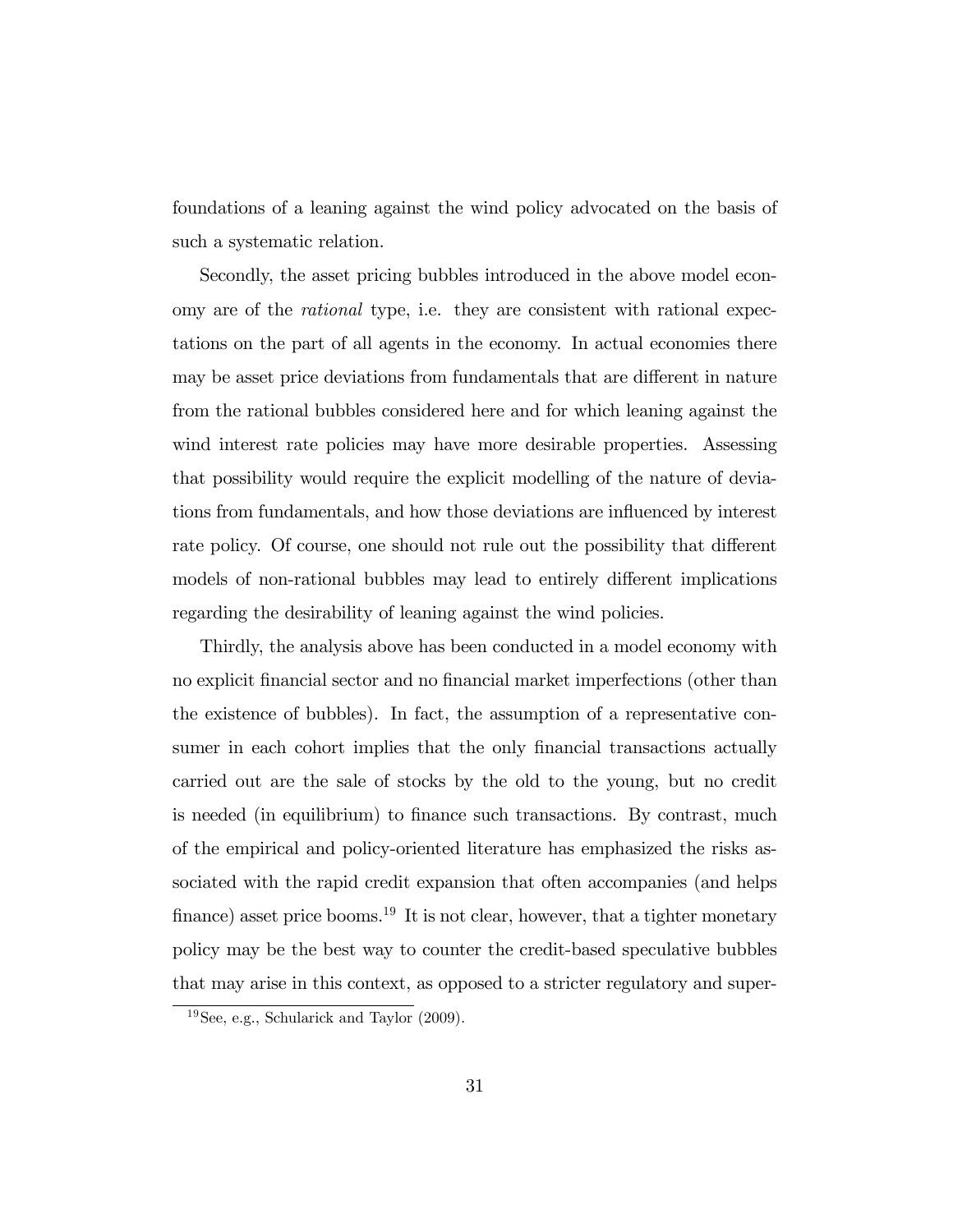visory framework with the necessary tools to dampen the growth of credit allocated to (potentially destabilizing) speculative activities. Further efforts at modelling explicitly the interaction of credit, bubbles and monetary policy would seem highly welcome.

What does the empirical evidence have to say about the impact of monetary policy on asset price bubbles? It is clear that any empirical analysis of that link faces many challenges. Firstly, the difficulty (or, some may say, impossibility) in identifying the bubble component of an asset certainly does not facilitate the task. Secondly, any observed comovement between asset prices and policy rates may be distorted by the presence of reverse causality, if the central bank does indeed adjust the interest rate in response to asset price movements.

Those caveats notwithstanding, I find it informative to take a look at the the behavior of the interest rate and the relevant asset price during three episodes of U.S. history generally viewed (at least ex-post) as associated with the presence of a large and growing bubble, which subsequently burst: (i) the stock market boom previous to the Great Crash of October 1929, (ii) the dotcom bubble of the second half of the 1990s, and (iii) the housing bubble leading to the financial crisis of 2007-2008.

Figure 5 shows the Dow-Jones Industrial Stock Price Index along with the discount rate at the Federal Reserve Bank of New York, over the period 1927:1-1929:9. Figure 6 displays the NASDAQ Composite Index together with the Federal Funds rate target over the period 1997:1-2000:1. Finally, Figure 7 shows the Case-Shiller House Price Index (Composite 20) and, again, the Federal Funds rate target, now over the period 2002:1-2007:4. The three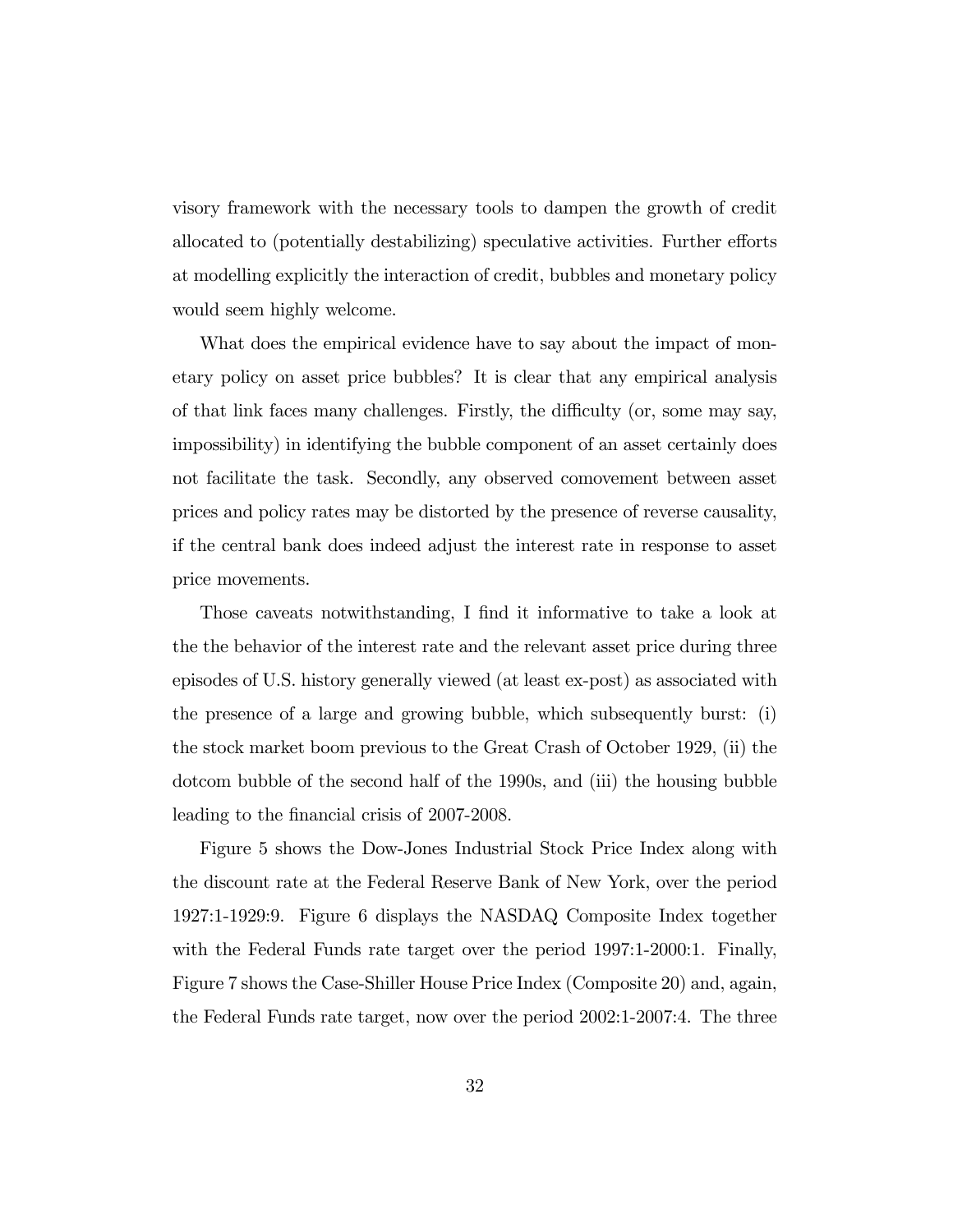episodes share two key features. First, the corresponding asset price index experiences a very fast, largely uninterrupted, rise which is hard to account for by any plausible revision of fundamentals. The subsequent collapse (not displayed in the Figures) reinforces the interpretation of much of that rise as resulting from a bubble. Secondly, in the three episodes the asset price boom is eventually accompanied with a substantial rise in the policy rate. The latter might have been partly intended to counter the growing bubble. Most importantly, however, for the purposes of the present paper, is the observation that the large increase in the policy rate (whatever its motivation) does not seem to have any significant impact on the path of asset prices.<sup>20</sup> That observation would seem to be at odds with the presumptions behind the "leaning against the wind" view, namely, that a hike in interest rates should help prick (or at least) disinflate any developing bubble (in addition to having an adverse side effect on the asset's fundamental). On the other hand it seems to be consistent with the predictions of the model above, according to which a rise in the interest rate will generally enhance the growth of the bubble and, if the latter is sufficiently large, that of the asset price as well.

## 8 Concluding Remarks

In order to do so I have developed a highly stylized overlapping generations model with monopolistic competition and price setting in advance. The over-

 $^{20}$ Thus, the Fed's attempt to stop the rise in stock prices through a series of interest rate increases 1928-1929 has been interpreted by a number of authors as the main factor behind the initial decline in activity during the Great Depression (see Bernanke (2002) and references therein).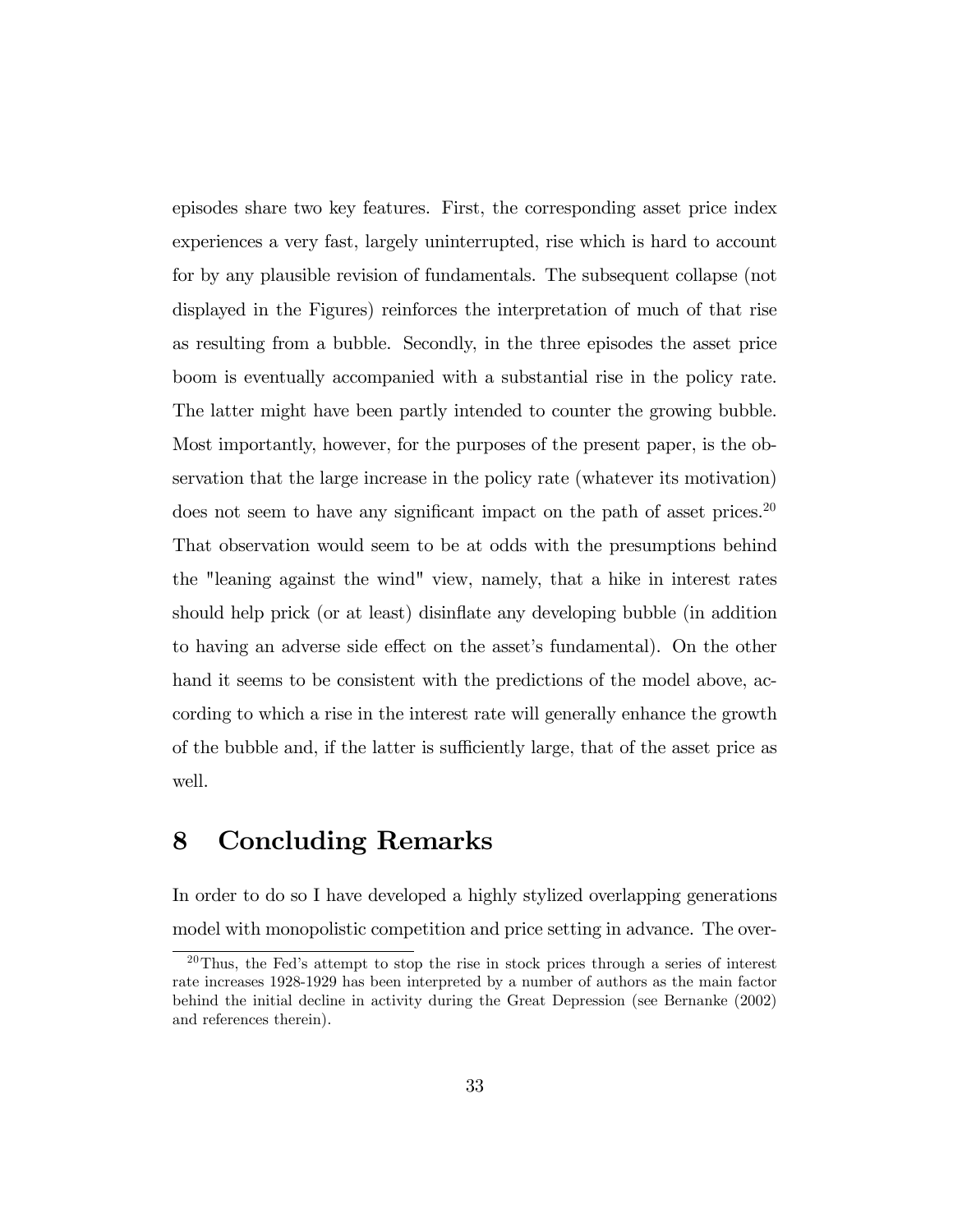lapping generations structure allows for the existence of asset price bubbles in equilibrium, as in the models of Samuelson (1958) and Tirole (1982). The introduction of nominal rigigities implies that monetary policy is not neutral. In particular, by influencing the path of the real interest rate, the central bank can affect real asset prices (including those of bubbly assets) and, as a result, the distribution of consumption across cohorts and welfare.

Two main results have emerged from the analysis of that model. First, contrary to conventional wisdom, a stronger interest rate response to bubble fluctuations (i.e. a "leaning against the wind policy") may raise the volatility of asset prices and of their bubble component. Secondly, the optimal policy must strike a balance between stabilization of current aggregate demand–which calls for a positive interest rate response to the bubble–and stabilization of the bubble itself (and hence of future aggregate demand) $\overline{\phantom{a}}$ which would warrant a negative interest rate response to the bubble. If the average size of the bubble is sufficiently large the latter motive will be dominant, making it optimal for the central bank to lower interest rates in the face of a growing bubble.

Needless to say the conclusions should not be taken at face value when it comes to designing actual policies. This is so because the model may not provide an accurate representation of the challenges facing actual policy makers. In particular, it may very well be the case that actual bubbles are not of the rational type and, hence, respond to monetary policy changes in ways not captured bt the theory above. In addition, the model above abstracts from many aspects of actual economies that may be highly relevant when designing monetary policy in bubbly economies, including the presence frictions and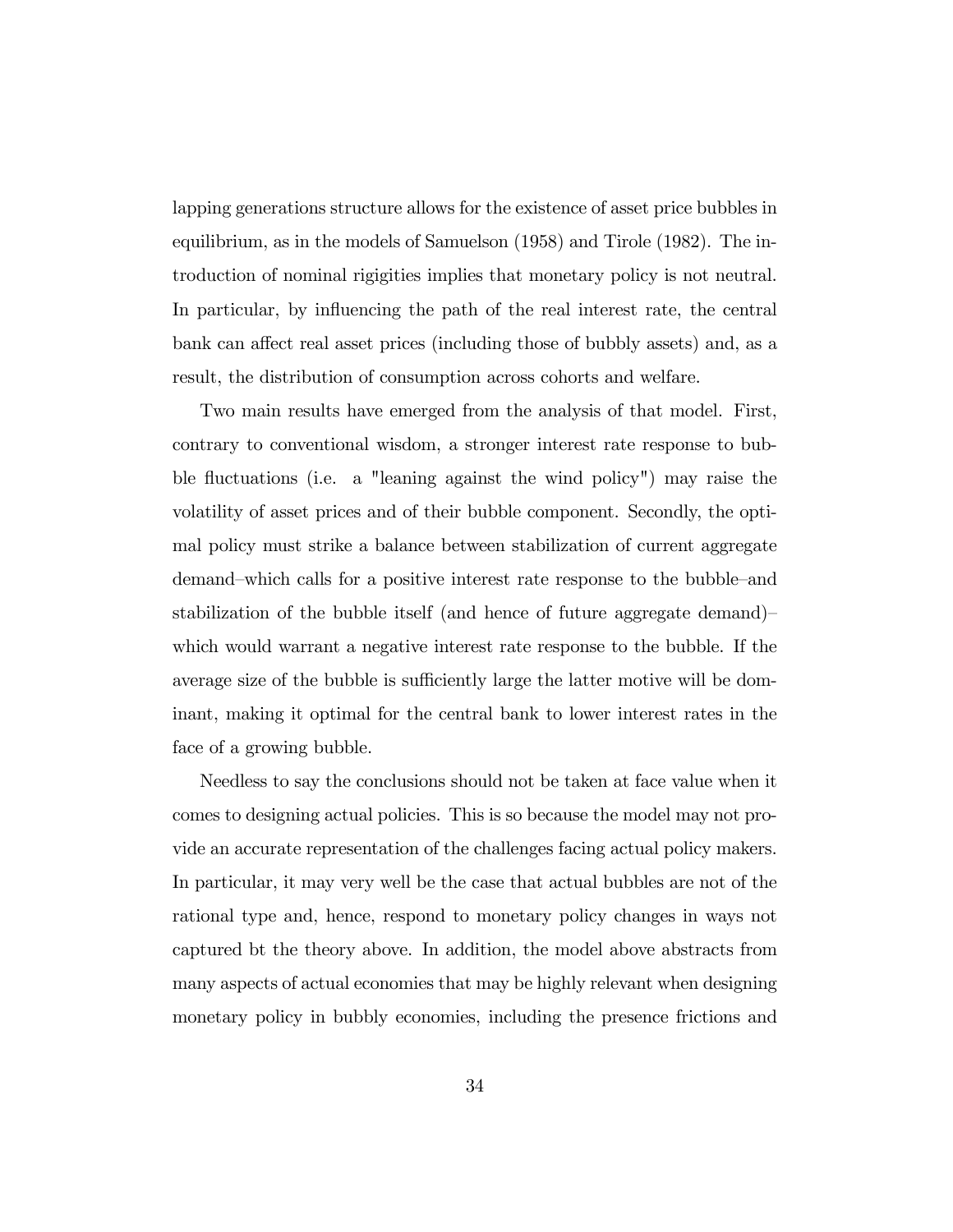imperfect information in financial markets. Those caveats notwithstanding, the analysis above may be useful by pointing out an potentially important missing link in the case for "leaning against the wind" policies.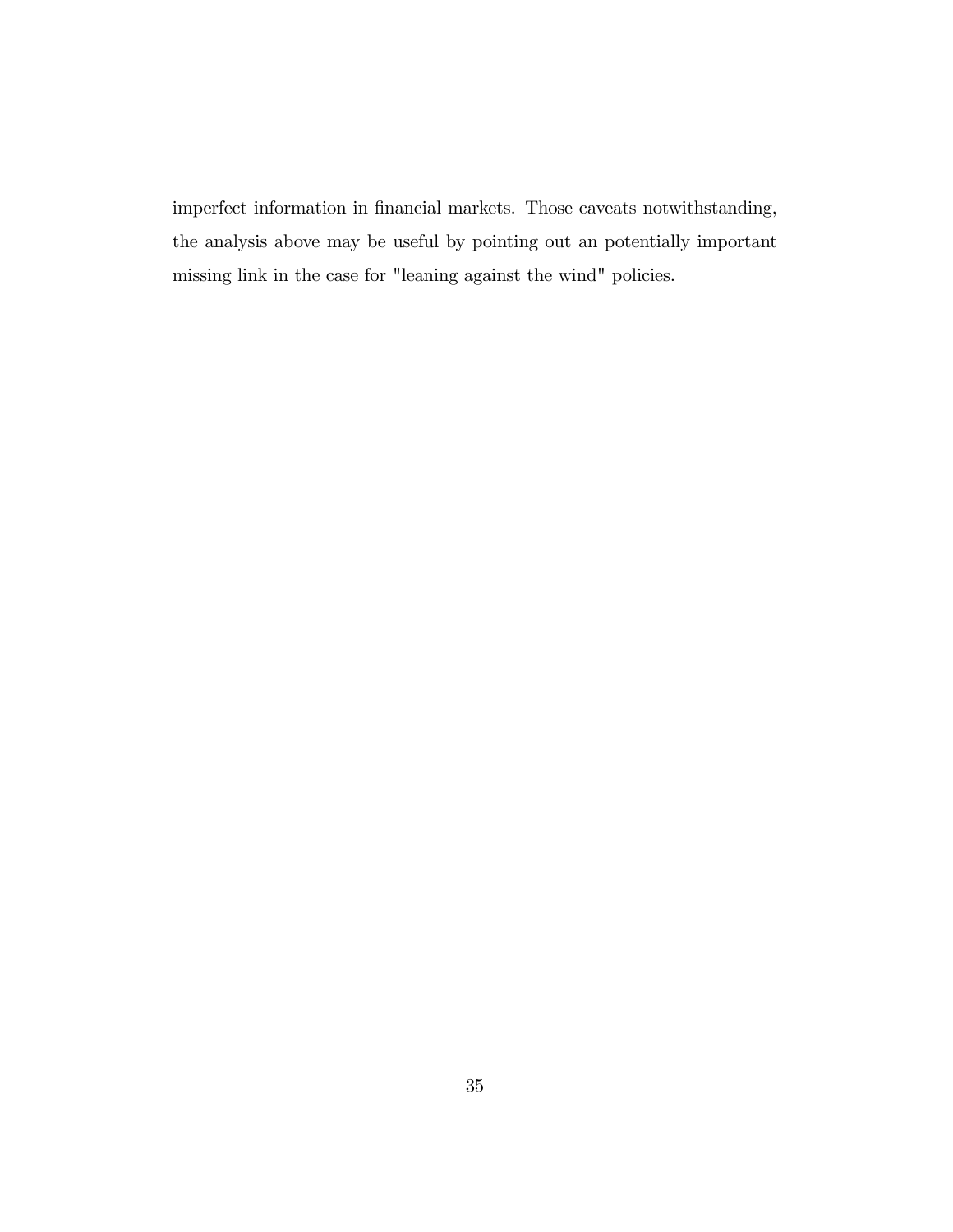### Appendix

Appendix 1.

Combine  $(23)$ ,  $(25)$  and  $(33)$  to yield:

$$
E_{t-1}\lbrace \widehat{r}_t \rbrace = \epsilon B(1+\beta)RE_{t-1}\lbrace \widehat{b}_t \rbrace
$$
\n(40)

Taking expectations on both sides of the interest rate rule:

$$
E_{t-1}\{\hat{r}_t\} = \phi_{\pi}\pi_t + \phi_b RE_{t-1}\{b_t\} \tag{41}
$$

Combining both yields

$$
\pi_t = -(R/\phi_\pi) (\phi_b - \epsilon B(1+\beta)) E_{t-1} {\hat{b}_t}
$$

Letting  $\varepsilon_t \equiv R\xi_t + (1 - R)\hat{u}_t$ , note that

$$
\begin{aligned}\n\widehat{r}_t &= E_{t-1}\{\widehat{r}_t\} + (\widehat{r}_t - E_{t-1}\{\widehat{r}_t\}) \\
&= \epsilon B(1+\beta)RE_{t-1}\{\widehat{b}_t\} + \phi_b \varepsilon_t \\
&= \epsilon B(1+\beta)R(R\widehat{b}_{t-1} + (1-R)\widehat{u}_{t-1} + \widehat{r}_{t-1}) + \phi_b \varepsilon_t\n\end{aligned}
$$

It follows that

$$
(1 - \epsilon B(1 + \beta)RL)\hat{r}_t = \epsilon B(1 + \beta)R(R\hat{b}_{t-1} + (1 - R)\hat{u}_{t-1}) + \phi_b \varepsilon_t
$$

Combining the previous result with the bubble difference equation  $(1 RL\hat{b}_t = (1 - R)\hat{u}_{t-1} + \hat{r}_{t-1} + \xi_t$  yields:

$$
\hat{b}_t = \chi \hat{b}_{t-1} + (\phi_b + 1)(1 - R)\hat{u}_{t-1} + \xi_t + (\phi_b - \epsilon B(1 + \beta))R\xi_{t-1}
$$

where, as above,  $\chi \equiv R(1 + \epsilon(1 + \beta)B)$  is assumed to be between zero and one.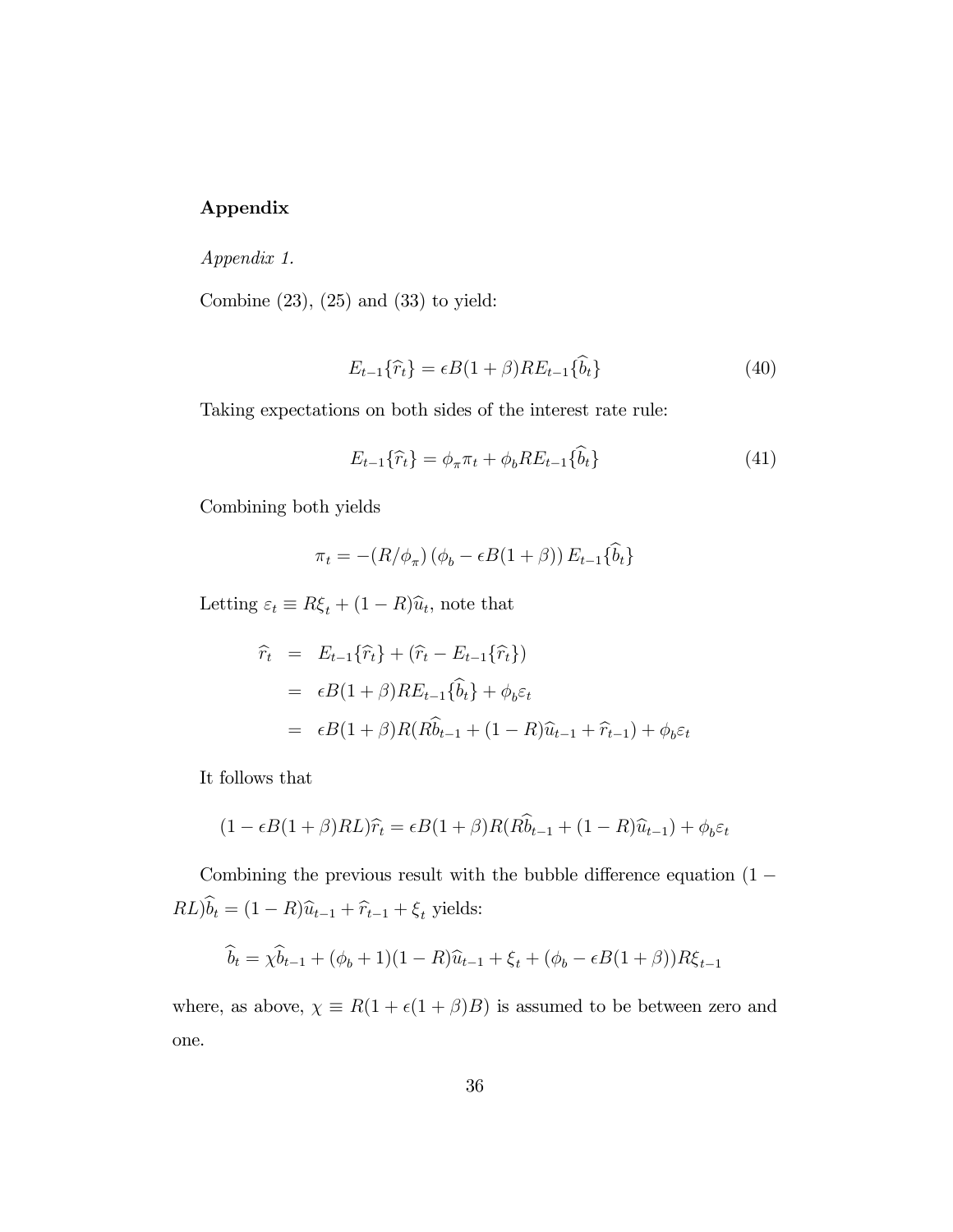Note that the predictable component of the bubble follows the process

$$
E_{t-1}\{\hat{b}_t\} = \chi(E_{t-2}\{\hat{b}_{t-1}\} + \xi_{t-1}) + (\phi_b + 1)(1 - R)\hat{u}_{t-1} + (\phi_b - \epsilon B(1 + \beta))R\xi_{t-1}
$$
  
=  $\chi E_{t-2}\{\hat{b}_{t-1}\} + (\phi_b + 1)\varepsilon_{t-1}$ 

Accordingly, and letting  $\hat{b}_t^e \equiv E_{t-1} \{\hat{b}_t\}$ 

$$
var\{\hat{b}_t^e\} = \frac{(\phi_b + 1)^2}{1 - \chi^2} \sigma_\varepsilon^2
$$

where  $\sigma_{\varepsilon}^2 \equiv (1 - R)^2 \sigma_u^2 + R^2 \sigma_{\xi}^2$ .

Finally, and using the fact that  $\hat{q}_t^B = R(\hat{b}_t^e + \xi_t) + (1 - R)\hat{u}_t = \hat{b}_t^e + \varepsilon_t$ , we have

$$
var\{\hat{q}_t^B\} = \left(\frac{R^2(\phi_b + 1)^2}{1 - \chi^2} + 1\right)\sigma_\varepsilon^2
$$

Note also that we can now write the equilibrium process for inflation as:

$$
\pi_t = -(R/\phi_\pi) (\phi_b - \epsilon B(1+\beta)) \widehat{b}_t^e
$$
  
=  $\chi \pi_{t-1} - (R/\phi_\pi) (\phi_b - \epsilon B(1+\beta)) (\phi_b + 1)\epsilon_{t-1}$ 

Note also that

$$
\begin{aligned}\n\widehat{q}_t^F &= -\widehat{r}_t \\
&= -\phi_\pi \pi_t - \phi_b (R\widehat{b}_t^e + \varepsilon_t) \\
&= -\epsilon B(1+\beta)R\widehat{b}_t^e - \phi_b \varepsilon_t\n\end{aligned}
$$

Thus,

$$
var\{\hat{q}_t^F\} = \left(\frac{(\epsilon B(1+\beta)R)^2(\phi_b+1)^2}{1-\chi^2} + \phi_b^2\right)\sigma_\varepsilon^2
$$

Appendix 2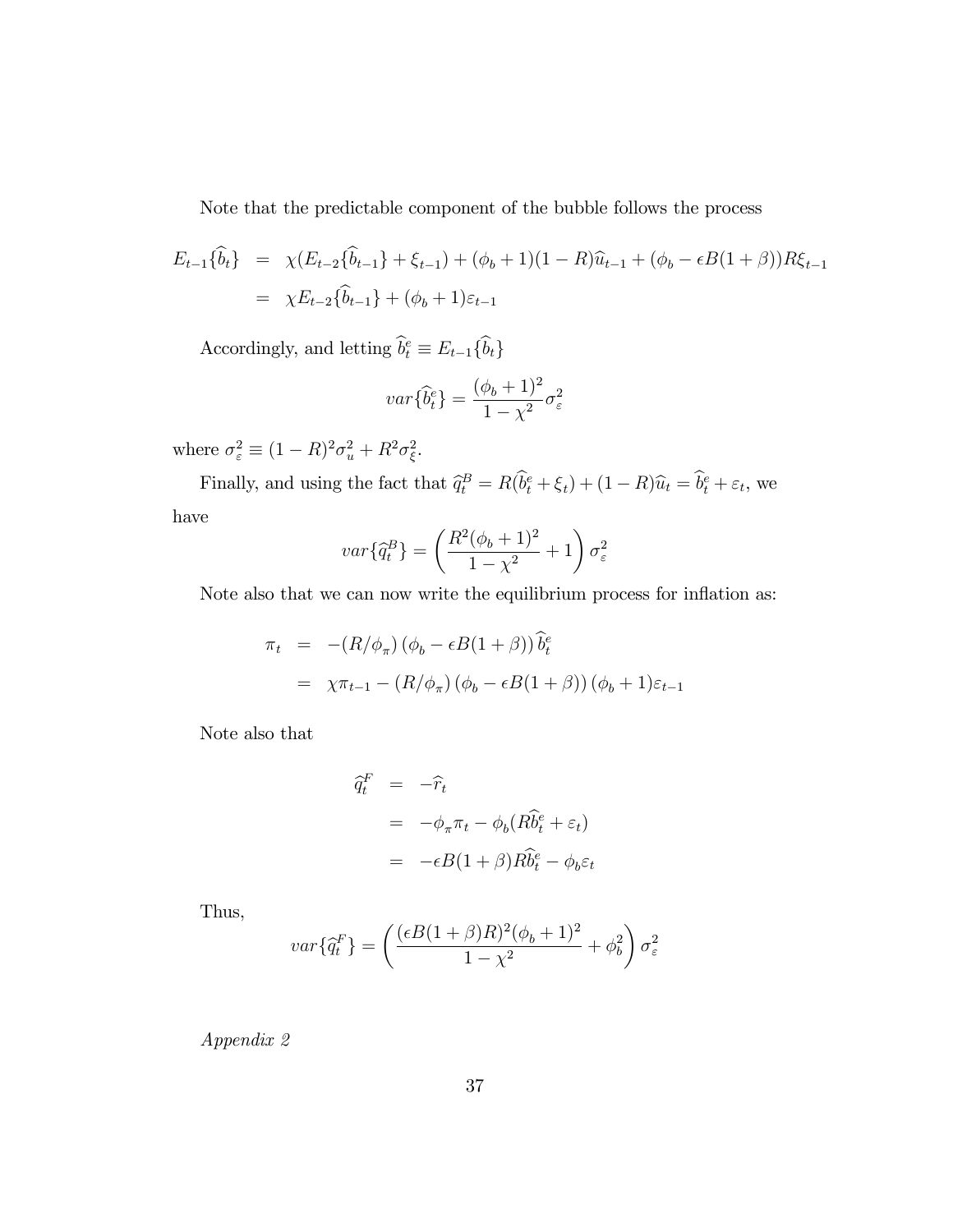Goods market clearing implies

$$
0 = \hat{q}_t^F + \beta R \hat{d}_t + \epsilon B (1 - R) \hat{u}_t + \epsilon B (1 + \beta) R \hat{b}_t
$$
  
= 
$$
-\hat{r}_t + \beta R \hat{d}_t + \epsilon B (1 - R) \hat{u}_t + \epsilon B (1 + \beta) R \hat{b}_t
$$

Using the fact that  $\hat{r}_t = (\hat{r}_t - E_{t-1}\{\hat{r}_t\}) + E_{t-1}\{\hat{r}_t\} = \phi_b \varepsilon_t + \epsilon B(1+\beta)R\hat{b}_t^e$ , one can write

$$
\beta R \hat{d}_t = \phi_b (R\xi_t + (1 - R)\hat{u}_t) + \epsilon B (1 + \beta) R \hat{b}_t^e - (\epsilon B (1 - R)\hat{u}_t + \epsilon B (1 + \beta) R \hat{b}_t)
$$
  
= 
$$
(\phi_b - \epsilon B (1 + \beta)) R \xi_t + (\phi_b - \epsilon B) (1 - R)\hat{u}_t
$$

Letting  $\Gamma_B \equiv \frac{\epsilon B}{\epsilon B + 1}$  we have

$$
\beta R\hat{c}_{2,t} = \beta R((1 - \Gamma_B)\hat{d}_t + \Gamma_B \hat{b}_t)
$$
  
=  $(1 - \Gamma_B)\beta R(\hat{d}_t + \epsilon B \hat{b}_t)$   
=  $(1 - \Gamma_B)((\phi_b - \epsilon B(1 + \beta))R\xi_t + (\phi_b - \epsilon B)(1 - R)\hat{u}_t + \beta R \epsilon B \hat{b}_t)$   
=  $(1 - \Gamma_B)((\phi_b - \epsilon B)\varepsilon_t + \beta R \epsilon B \hat{b}_t^e)$ 

implying

$$
var\{\hat{c}_{2,t}\} \propto \left[ (\phi_b - \epsilon B)^2 + \frac{(\beta R \epsilon B)^2 (\phi_b + 1)^2}{1 - \chi^2} \right] \sigma_{\epsilon}^2
$$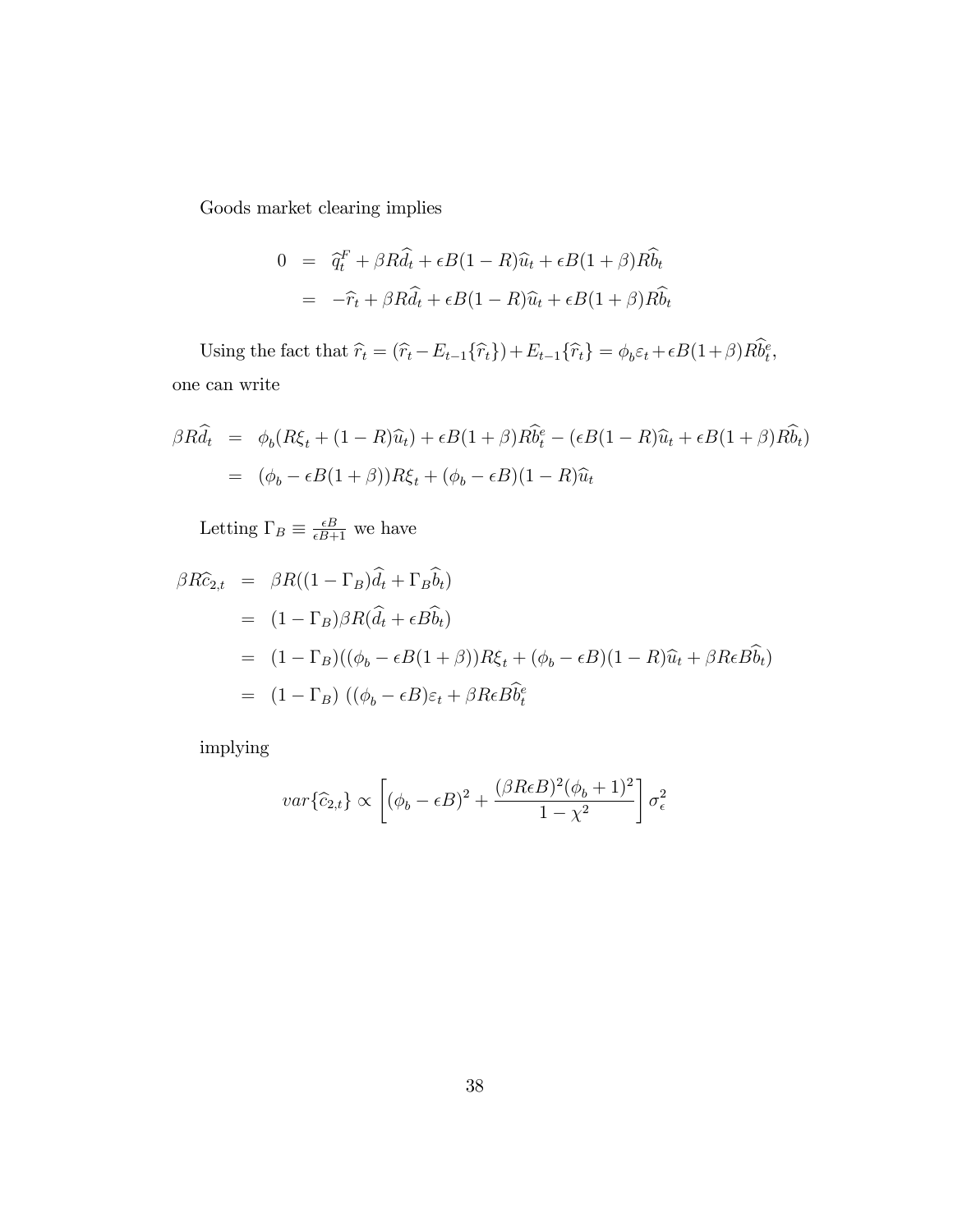#### References

Bernanke, Ben S. (2002): "Asset Price Bubbles and Monetary Policy," speech before the New York Chapter of the National Association of Business Economists.

Bernanke, Ben S. and Mark Gertler (1999): "Monetary Policy and Asset Price Volatility," in New Challenges for Monetary Policy, Federal Reserve Bank of Kansas City, 77-128.

Bernanke, Ben S. and Mark Gertler (2001): "Should Central Banks Respond to Movements in Asset Prices?" American Economic Review 91(2), 253-257.

Borio, Claudio and Philip Lowe (2002): "Asset Prices, Financial and Monetary Stability: Exploring the Nexus," BIS Working Papers no. 114.

Cecchetti, Stephen G., Hans Gensberg, John Lipsky and Sushil Wadhwani (2000): Asset Prices and Central Bank Policy, Geneva Reports on the World Economy 2, CEPR.

Kohn, Donald L. (2006): "Monetary Policy and Asset Prices," speech at an ECB colloquium on "Monetary Policy: A Journey from Theory to Practice," held in honor of Otmar Issing.

Kohn, Donald L. (2008): "Monetary Policy and Asset Prices Revisited," speech delivered at the Caton Institute's 26th Annual Monetary Policy Conference, Washington, D.C.

Samuelson, Paul A. (1958): "An exact consumption-loan model of interest with or without the social contrivance of money," Journal of Political Economy 66, 467-482.

Santos, Manuel S. and Michael Woodford (1997): "Rational asset Pricing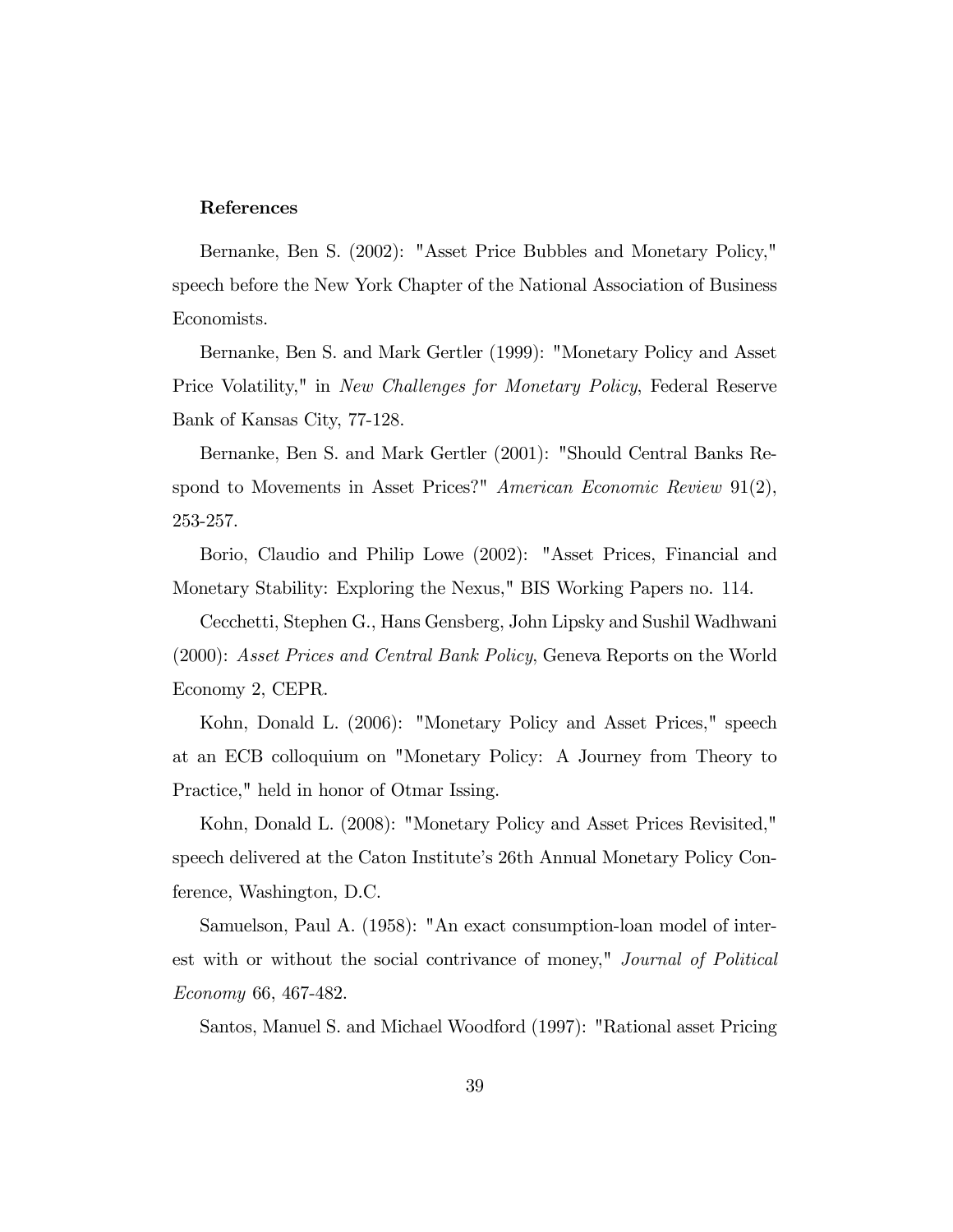Bubbles," Econometrica 65(1), 19-57.

Tirole, Jean (1985): "Asset Bubbles and Overlapping Generations," Econometrica 53, 1499-1528.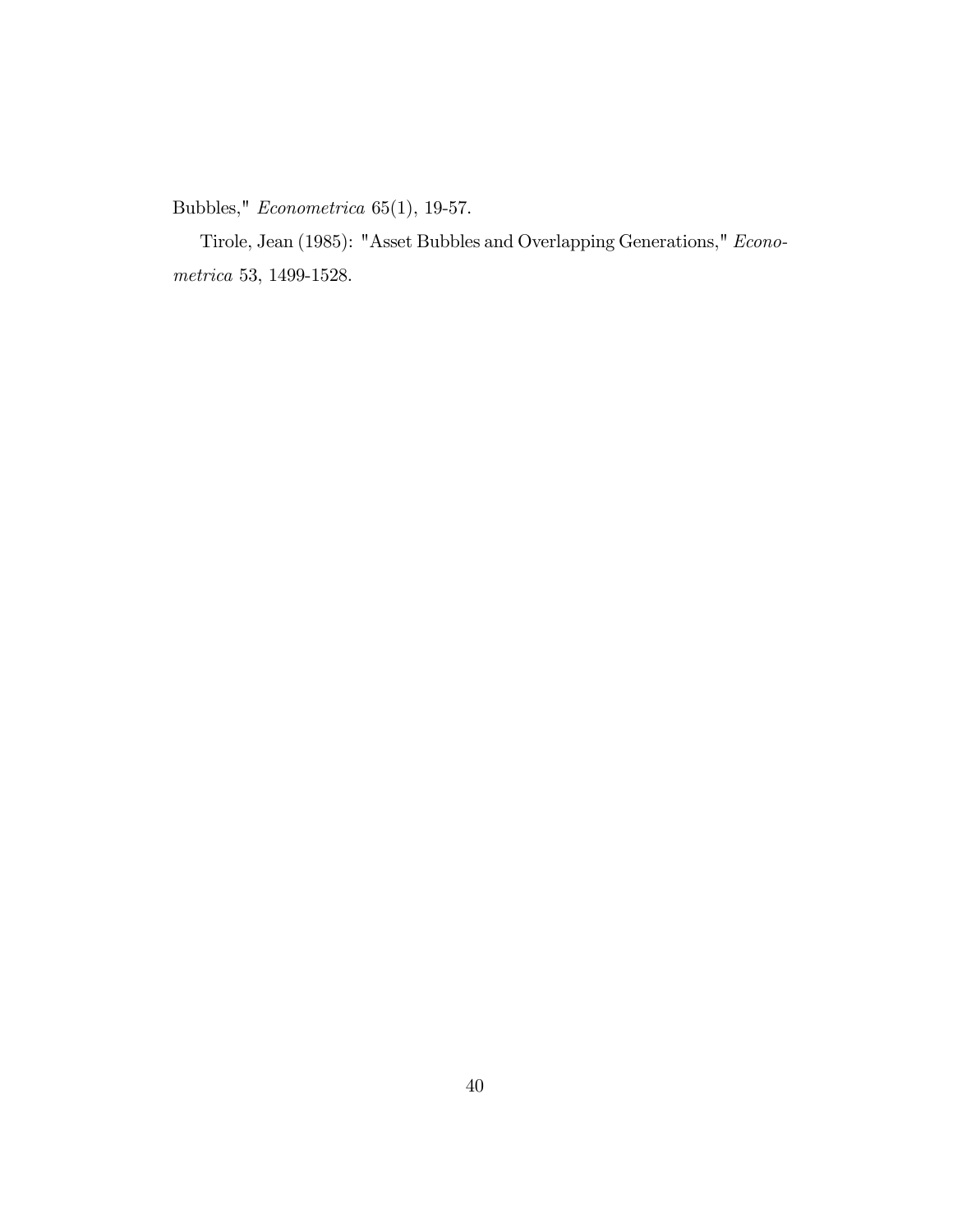# **Figure 1. Bubbly Steady States**

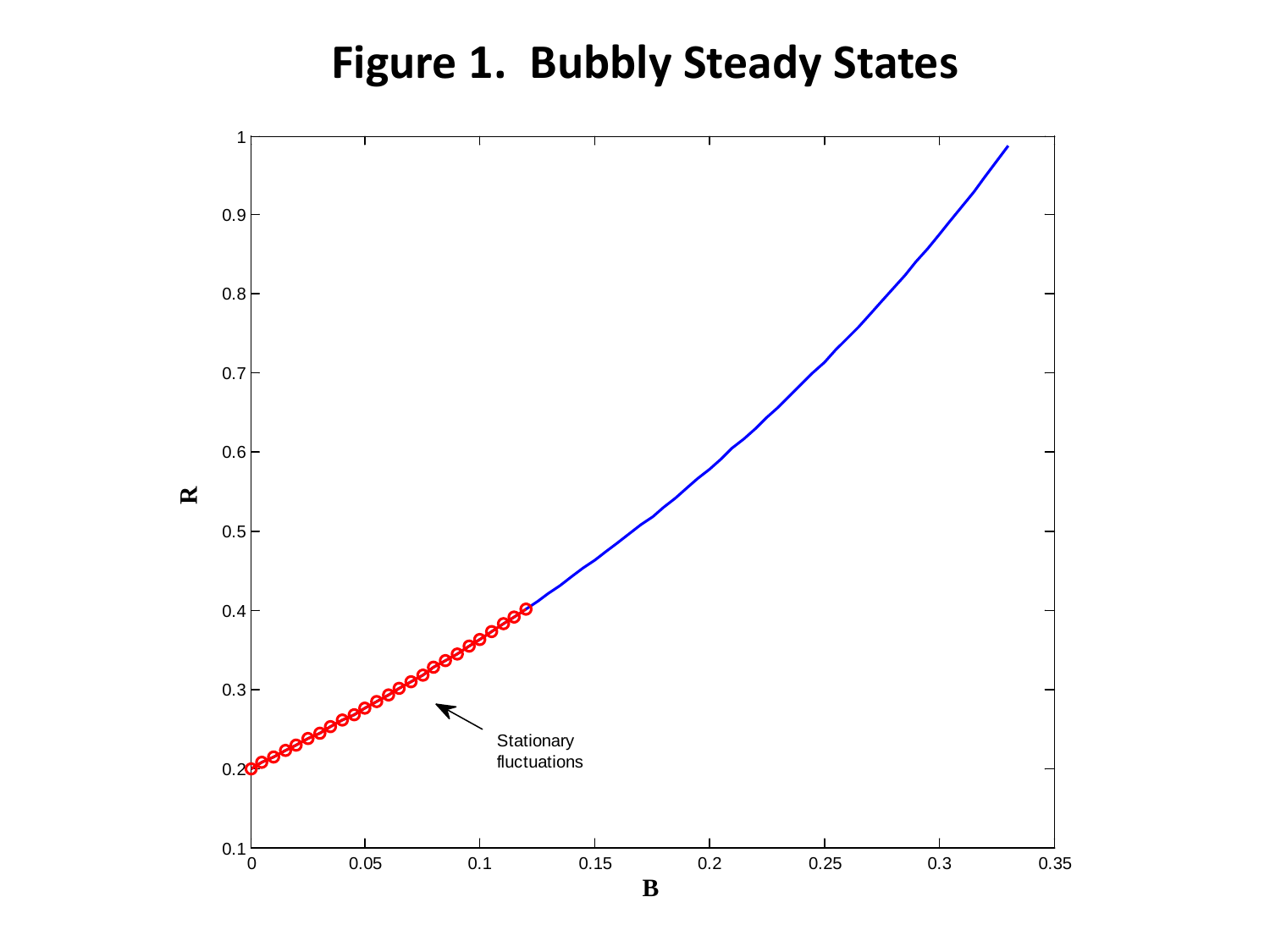# **Figure 2. Monetary Policy and Bubble Volatility**

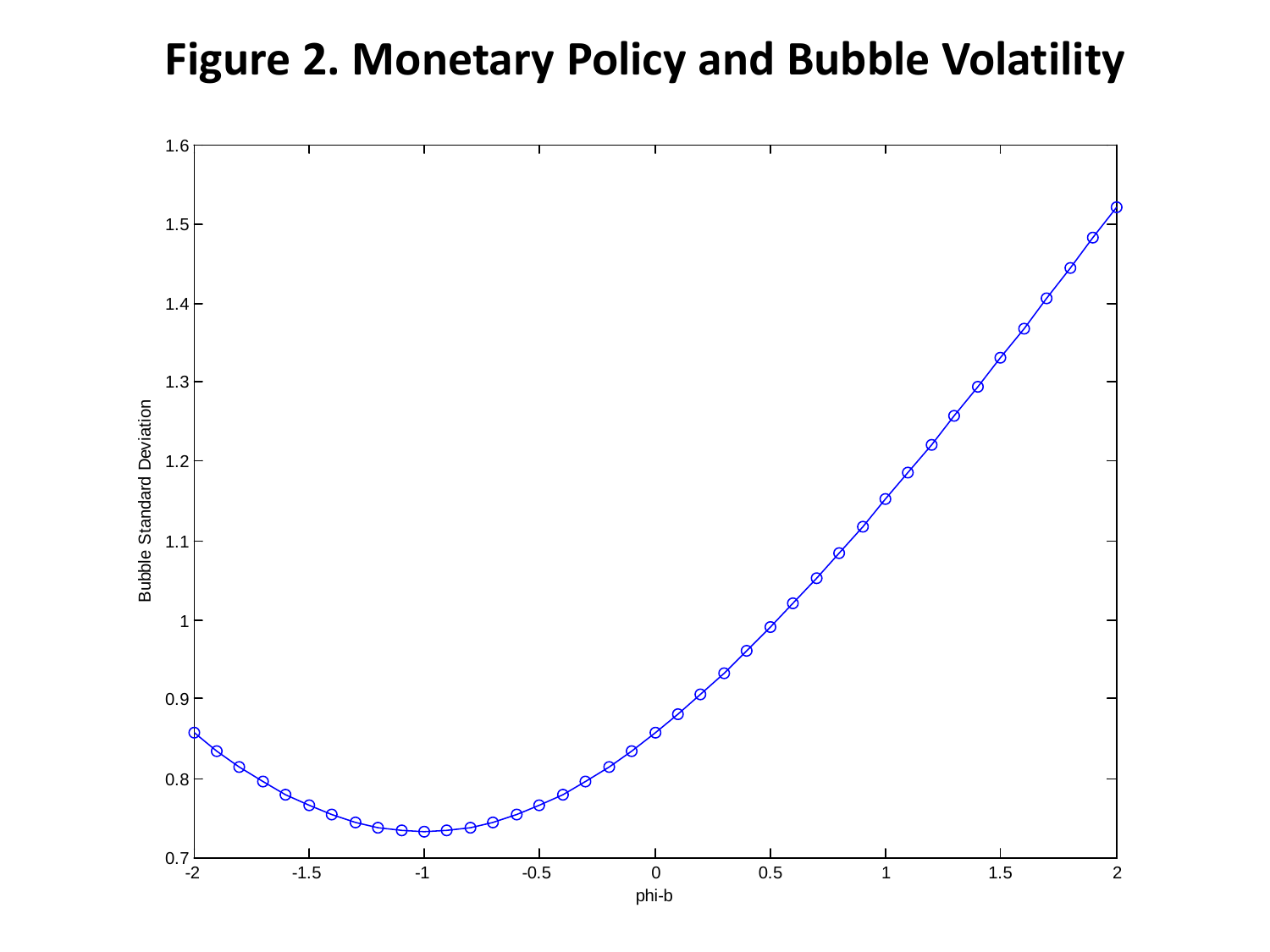# **Figure 3. Monetary Policy and the Volatility of Stock Prices and its Components**

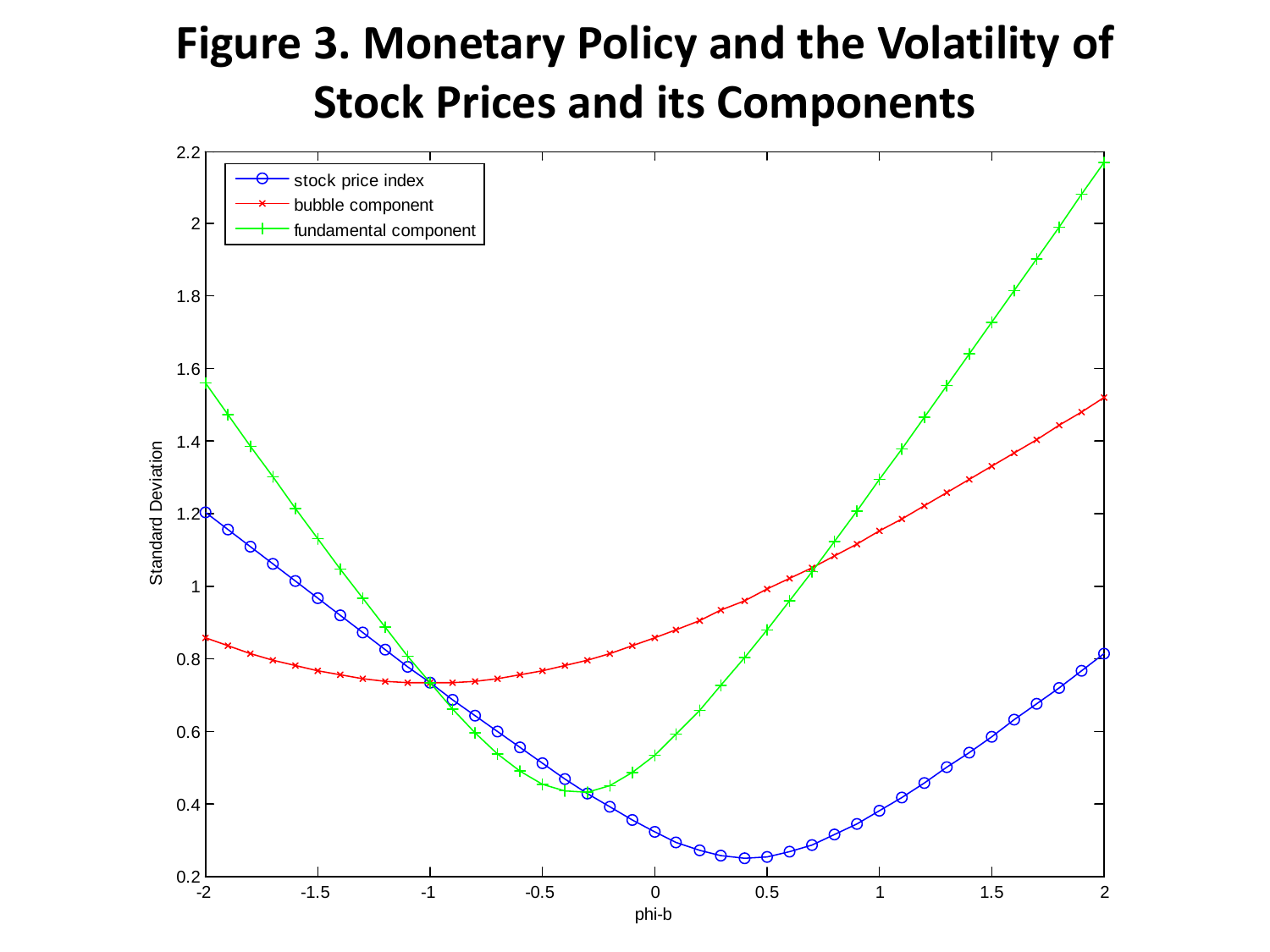**Figure 4. Monetary Policy and Welfare Losses**

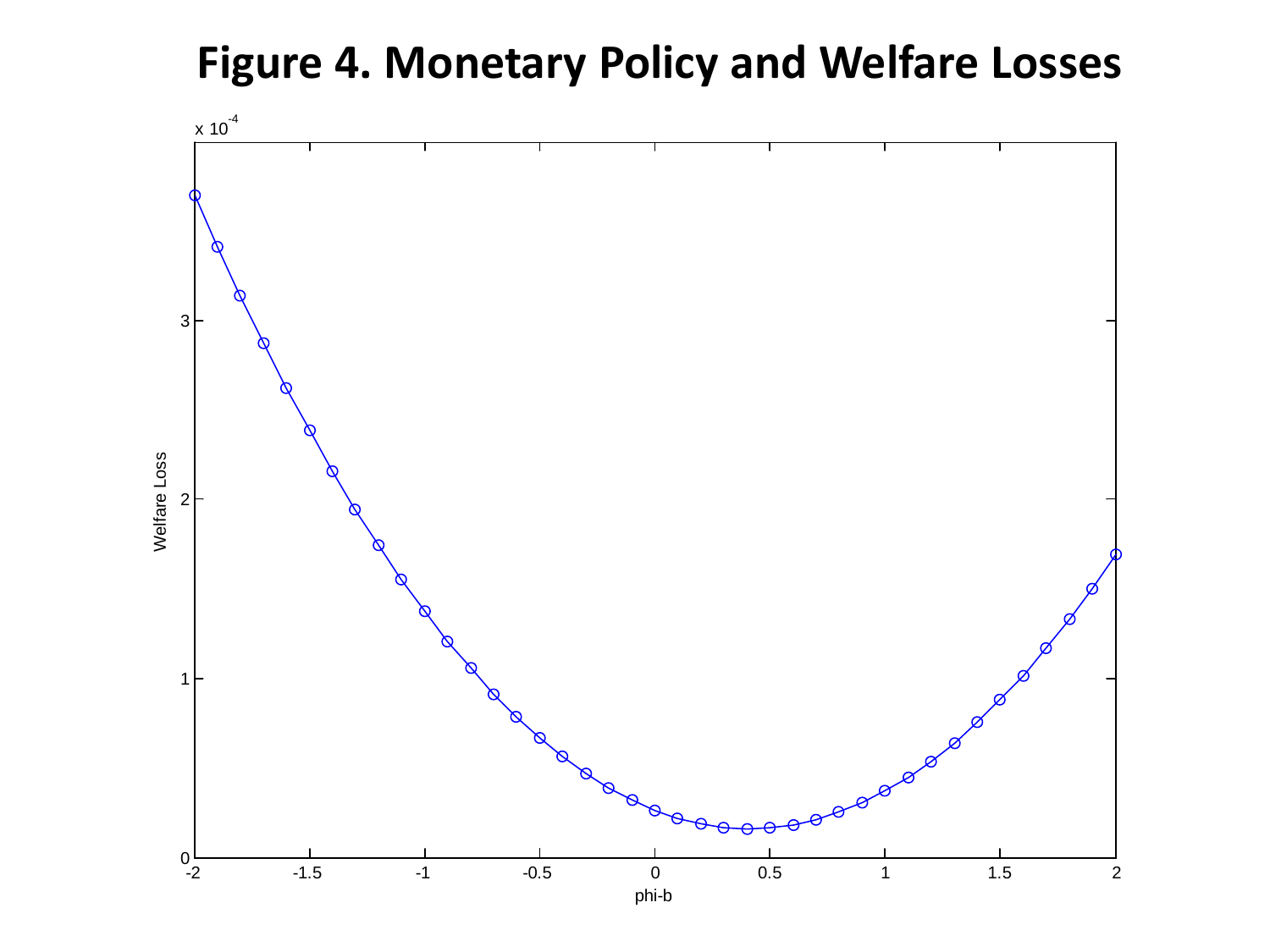# **Figure 5. Optimal Bubble Coefficient**

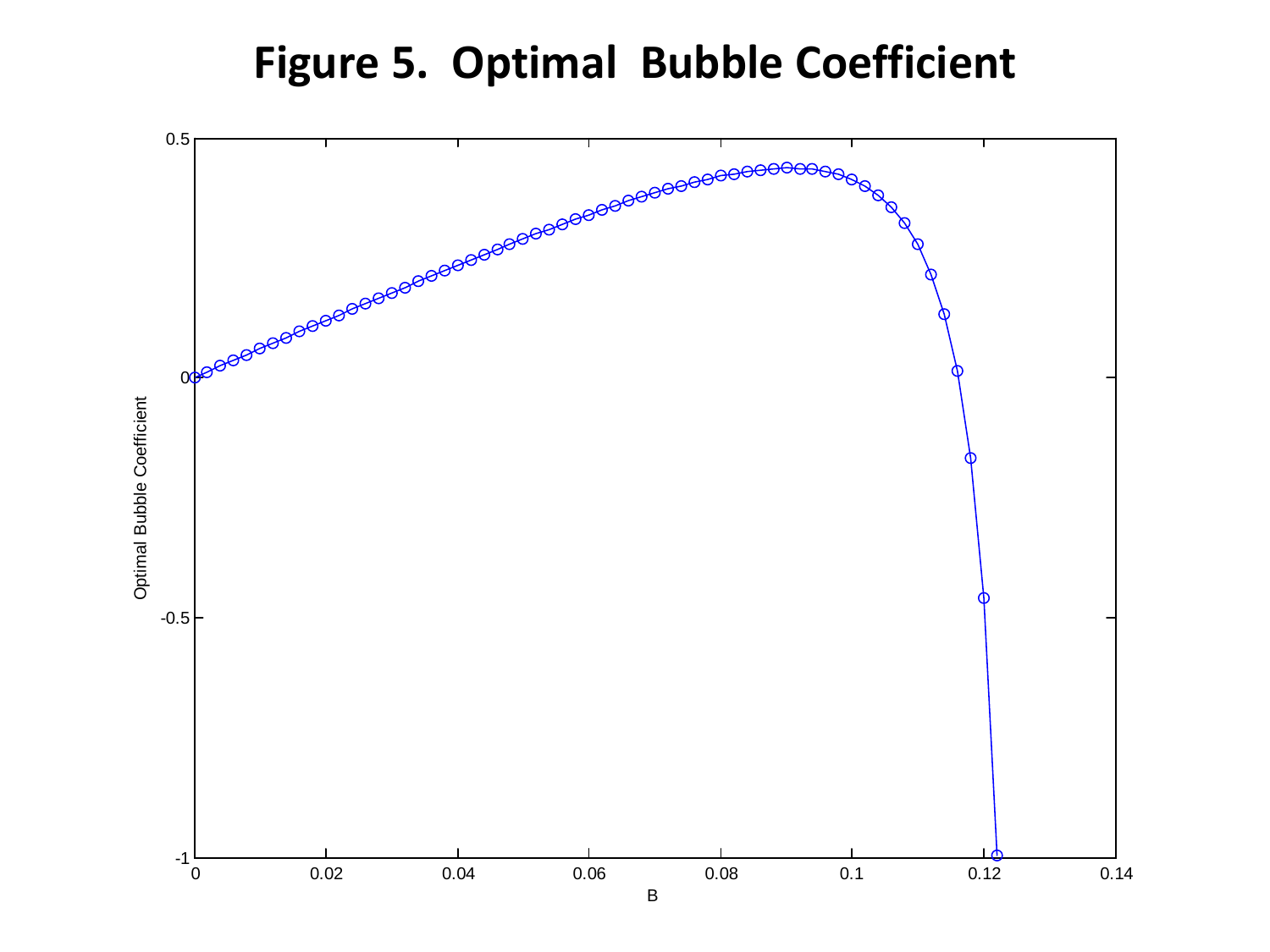# **Figure 6. Monetary Policy and the 1928-29 Stock Market Bubble**

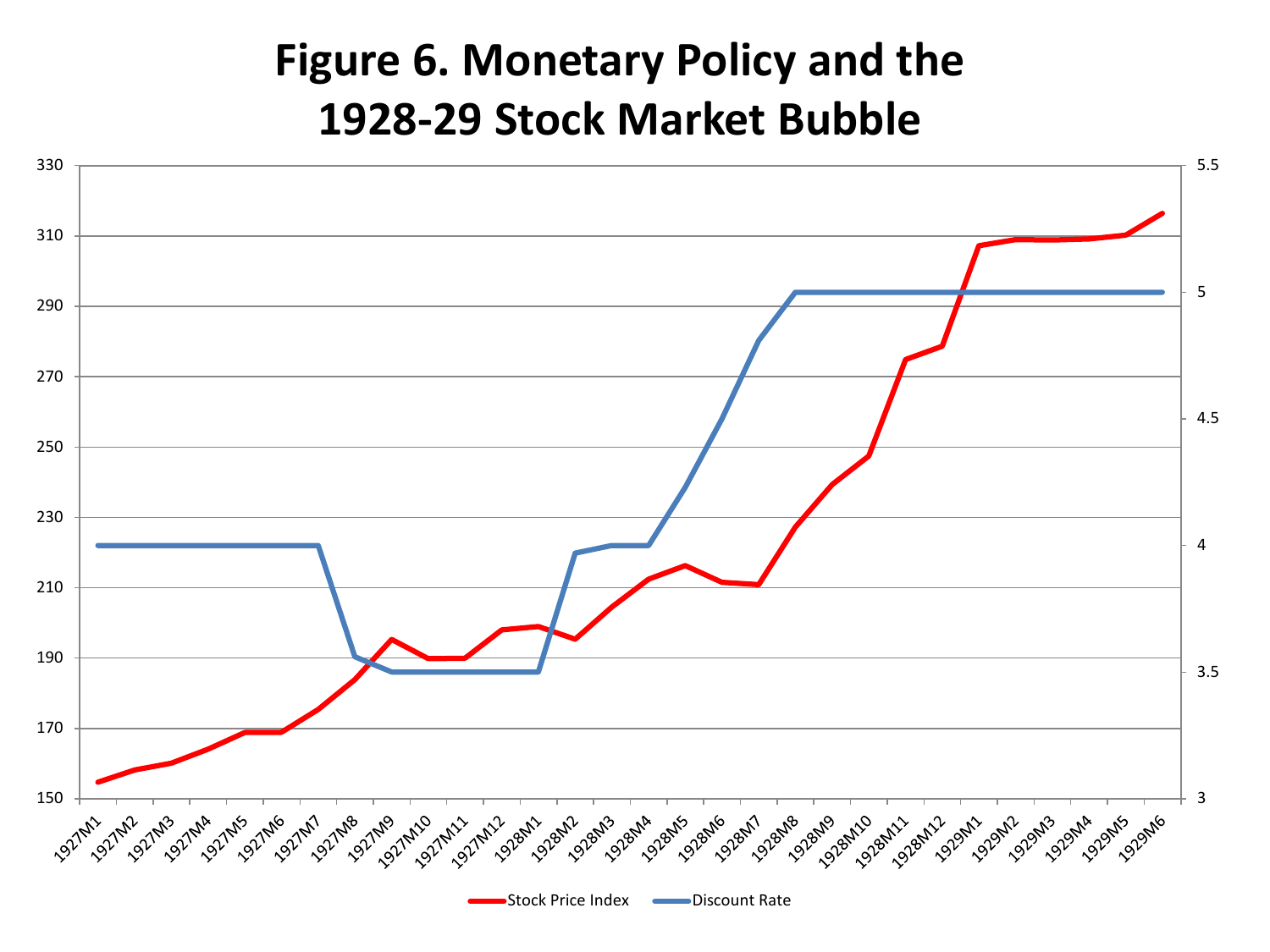# **Figure 7. Monetary Policy and the Dotcom Bubble**